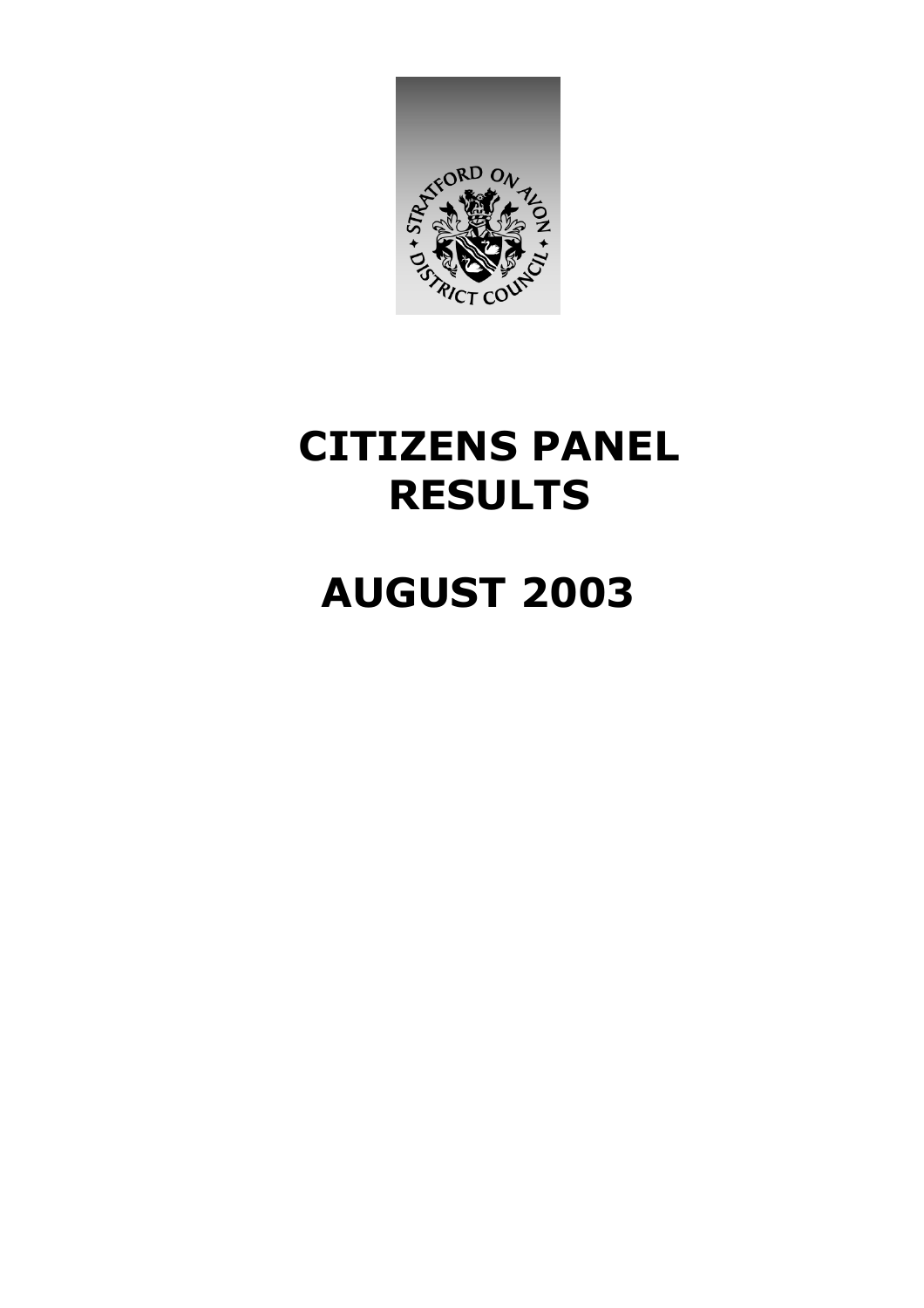## **CONTENTS**

| 1.0 | <b>INTRODUCTION</b>                                                                                                                                                                                                                                           | <b>PAGE</b><br>1                                            |
|-----|---------------------------------------------------------------------------------------------------------------------------------------------------------------------------------------------------------------------------------------------------------------|-------------------------------------------------------------|
| 2.0 | <b>METHODOLOGY</b>                                                                                                                                                                                                                                            | 1                                                           |
| 3.0 | <b>SUMMARY OF RESULTS</b>                                                                                                                                                                                                                                     |                                                             |
| 4.0 | <b>RESULTS IN DETAIL</b><br>4.1<br>Parking<br>4.2 Market Towns<br>4.3 Licensing Laws / Food Safety<br>4.4<br>Sports & Leisure<br>4.5 Community Leadership<br>4.6 Information<br>4.7 Service Provision at Area Offices<br>4.8 Equalities<br>Councillors<br>4.9 | 2<br>5<br>$\overline{7}$<br>8<br>10<br>12<br>12<br>15<br>15 |

APPENDIX – OPEN-ENDED COMMENTS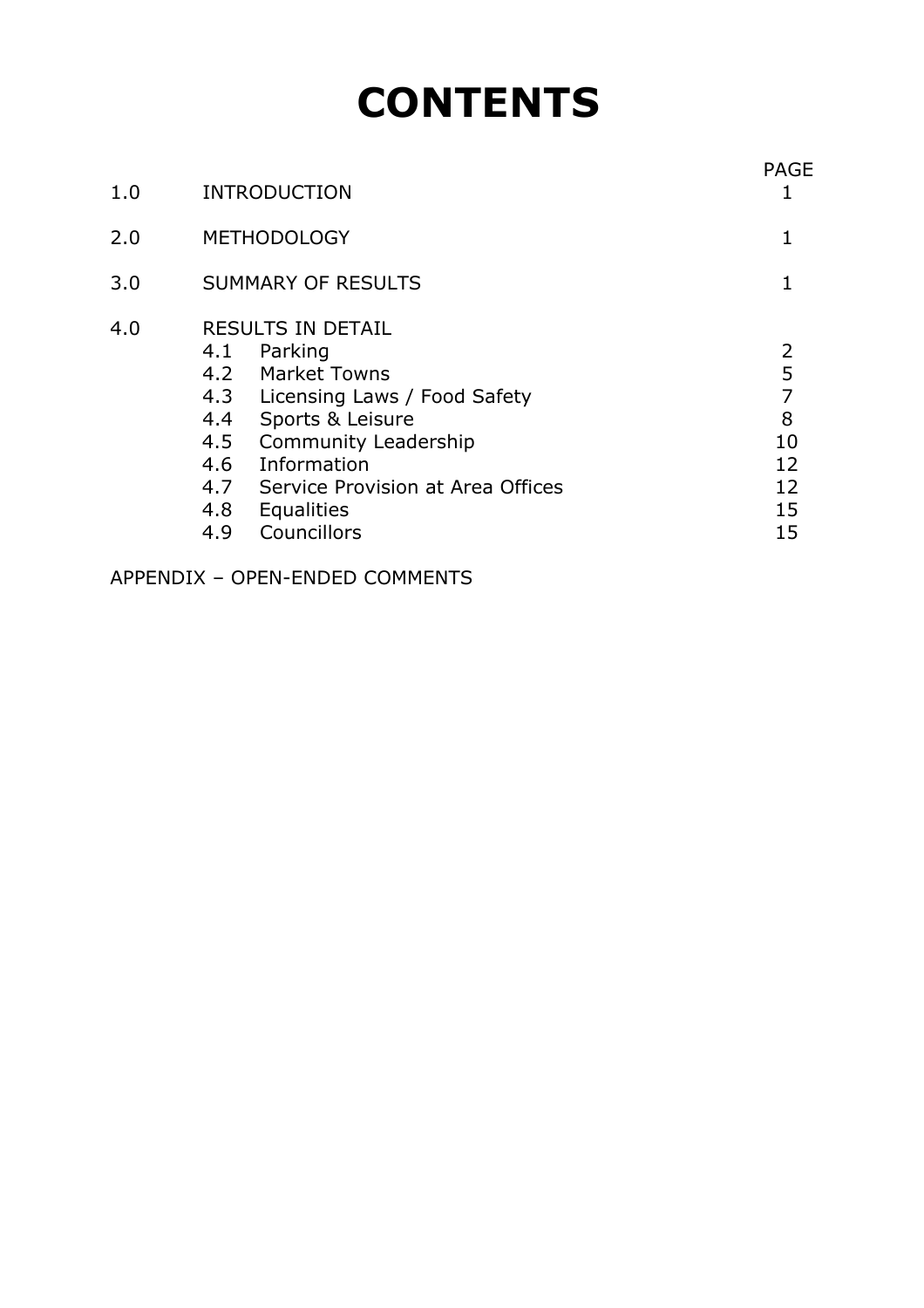### **Citizens Panel Results - August 2003**

#### **1. Introduction**

The Council has a Citizens Panel, which contains a representative sample of people living in the District of Stratford-on-Avon. By surveying this Panel, it is possible to obtain views and opinions representative of local residents.

#### **2. Methodology**

1,143 questionnaires were mailed in August 2003, with 740 returned in the timeframe allowed. This represents a response rate of 64.6%.

#### **3. Summary of Results**

#### *Parking*

- ♦ There is agreement amongst residents that when the District Council (in partnership with the County Council) assumes responsibility from the Police of enforcement of on-street parking regulations, there will be a reduction in illegal parking, the safety of pedestrians and motorists will be improved, and the easier access and availability created will benefit everyone.
- ♦ Three out of ten respondents were aware of "Cardpark" the all year round concessionary parking scheme run for residents to use in car parks managed by Stratford-on-Avon District Council. 58% of those surveyed would be interested in the scheme and would like more information.
- ♦ Two-thirds want increased short stay parking to improve our car parks.
- ♦ By a majority of three to one, the public prefer "pay on foot" (pay for your ticket as you exit the car park) to "pay and display" (pay for your ticket as you arrive and estimate the time you will be parked for).
- ♦ Compared with other places visited, 40% of residents are satisfied with the parking charges in Stratford town, against 36% who are dissatisfied.

#### *Market Towns*

♦ 54% of residents shop at least once a week in a town or village located in the district.

#### *Licensing Laws*

- ♦ Seven out of ten respondents say there should be a limit on the number of people allowed in a public house.
- ♦ 57% believe there should be a limit to public house opening hours. Although 47% wish opening hours to remain as they are from Sunday to Thursday, the majority of people want opening hours extended to midnight on Friday's and Saturday's.

#### *Sport and Leisure*

- ♦ Participation in physical activity is varied across the district. Whereas 18% of respondents claim to participate in physical activity (classed as 30 minutes of continuous exercise of a moderate level), 21% never do anything. Walking and gardening are the principle activities mentioned.
- ♦ The principle barriers preventing more participation in physical activity are time and health reasons.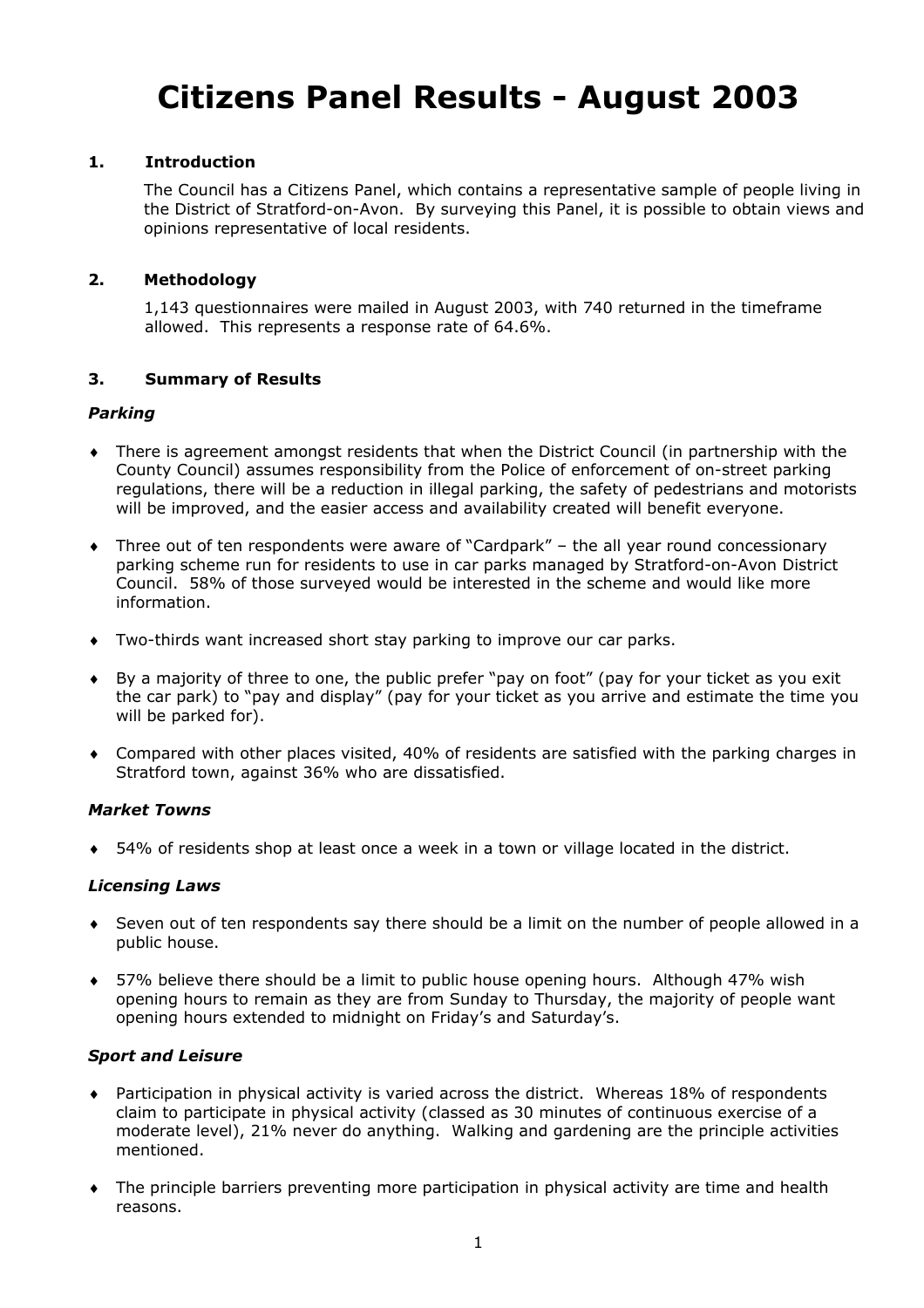- ♦ Of the sport and leisure activities available in the district, respondents were most aware of the arts workshops and activities during school holidays (45%), sports coaching sessions (34%) and sports & leisure activities during school holidays (32%).
- ♦ 6% of all respondents had used the sports coaching sessions and school holiday arts workshops and activities.
- ♦ Over a third of those surveyed (37%) would like to use the Council's sport and leisure service more often than at present. Time again is the main barrier to usage.

#### *Information*

- ♦ Eight out of ten respondents currently get most of their information about the Council from local newspapers.
- ♦ Around two-thirds of the public prefer to get most of their information from publications such as this and again local newspapers.
- ♦ The public are most aware of the following services provided at area offices; the payment of council tax, making an enquiry about council tax and the issue of garden refuse sacks. Awareness is lowest for the payment of parking fines, the issue of Cardpark cards and making a payment for pest control.

#### *Equalities*

♦ 47% of respondents felt the Council was successful in achieving its aim of equal access to services for all citizens. 46% answered "don't know" to this question.

#### *Councillors*

- ♦ 95% of Panel members agreed that councillors should set an example to the community in the way they behave.
- ♦ Almost half of those surveyed (47%) agreed with the statement, "a councillor's private life was a matter of public concern".
- ♦ 46% of respondents were aware of the Code of Conduct that exists governing the behaviour of councillors.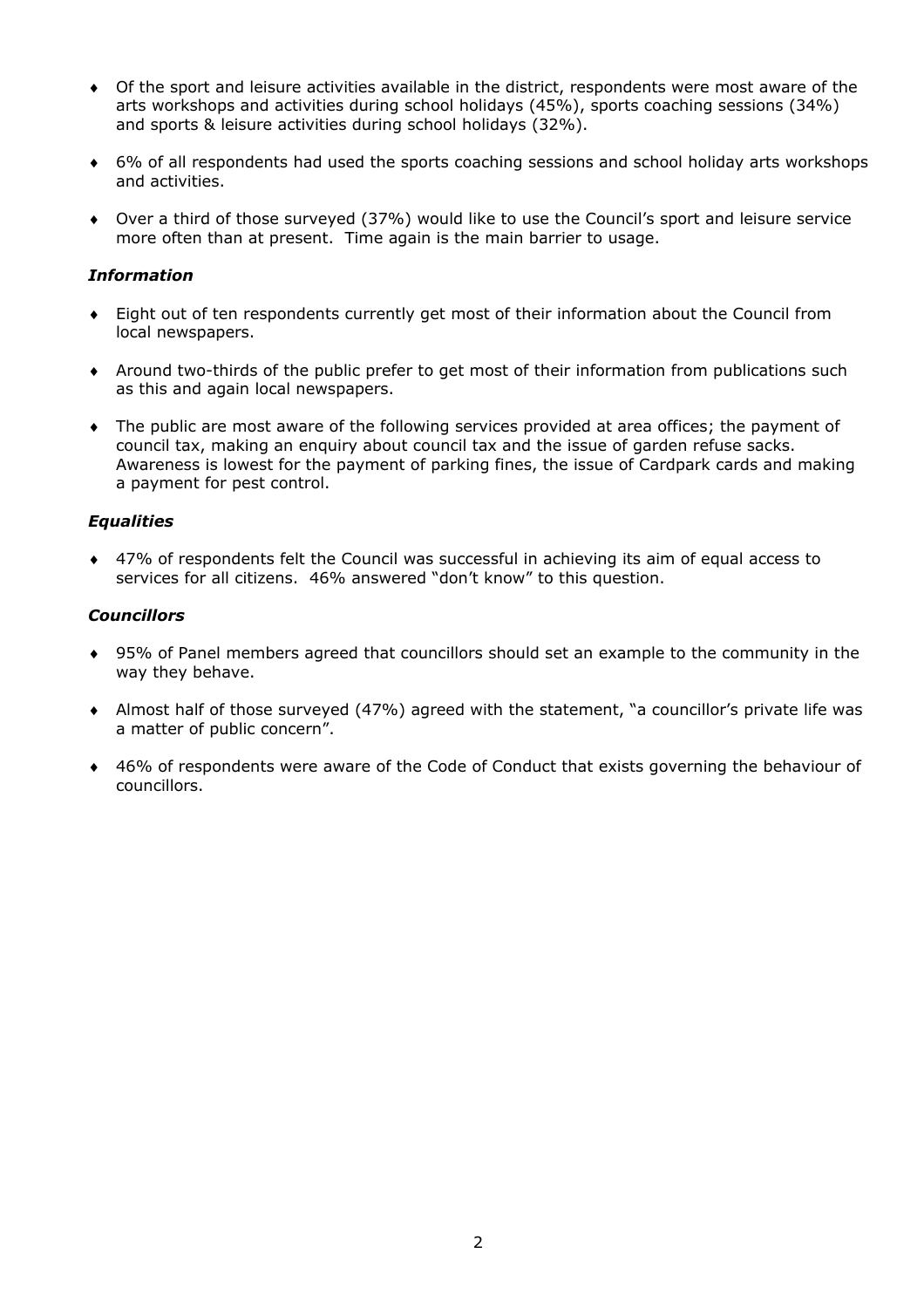#### **4. Results in Detail**

#### *4.1 Parking*

The public would like to see the Council enforce illegal parking regulations to improve traffic flow and reduce congestion. The public agreed that spaces should be easier to find and this will benefit the community and businesses alike.

*Table 1: Residents views of parking enforcement…* 

|                                                                                                                                                      | <b>Strongly</b><br><b>Agree</b> | <b>Agree</b> | <b>Neither</b> | <b>Disagree</b> | <b>Strongly</b><br><b>Disagree</b> |
|------------------------------------------------------------------------------------------------------------------------------------------------------|---------------------------------|--------------|----------------|-----------------|------------------------------------|
| Reduction in illegal parking will<br>result in improved traffic flow &<br>reduction in congestion                                                    | 330<br>45.7%                    | 281<br>38.9% | 50<br>6.9      | 52<br>7.2%      | 9<br>1.2%                          |
| The safety of pedestrians and<br>motorists will be improved                                                                                          | 247<br>34.4%                    | 315<br>43.8% | 101<br>14.0%   | 46<br>$6.4\%$   | 10<br>1.4%                         |
| A more rapid turnover of on-street<br>parking spaces, which could be<br>achieved through a pricing structure,<br>will make it easier to find a space | 127<br>17.9%                    | 248<br>35.0% | 155<br>21.9%   | 125<br>17.6%    | 54<br>7.6%                         |
| Easier access and availability will<br>benefit customers, businesses and<br>residents                                                                | 179<br>25.5%                    | 391<br>55.7% | 93<br>13.2%    | 32<br>4.6%      | 7<br>1.0%                          |
| The use of off-street car parks for<br>medium / long term parking will be<br>improved                                                                | 155<br>22.3%                    | 302<br>43.4% | 180<br>25.9%   | 51<br>7.3%      | 8<br>1.1%                          |

Three out of ten residents were aware of the car-parking scheme known as Cardpark. Of those unaware, almost six out of ten people expressed interest in using the scheme.

The main reason for residents' likely use of the scheme was the requirement for more information about it and a reduction in the costs.

45% of those surveyed normally park in a car park when driving into the towns of Stratford district for shopping etc, 19% park on-street and 37% said it depends on the day.

Two-thirds want increased short stay parking to improve SDC's car parks, a third of residents wish to see more long stay car parking and greater security needs to be put in place.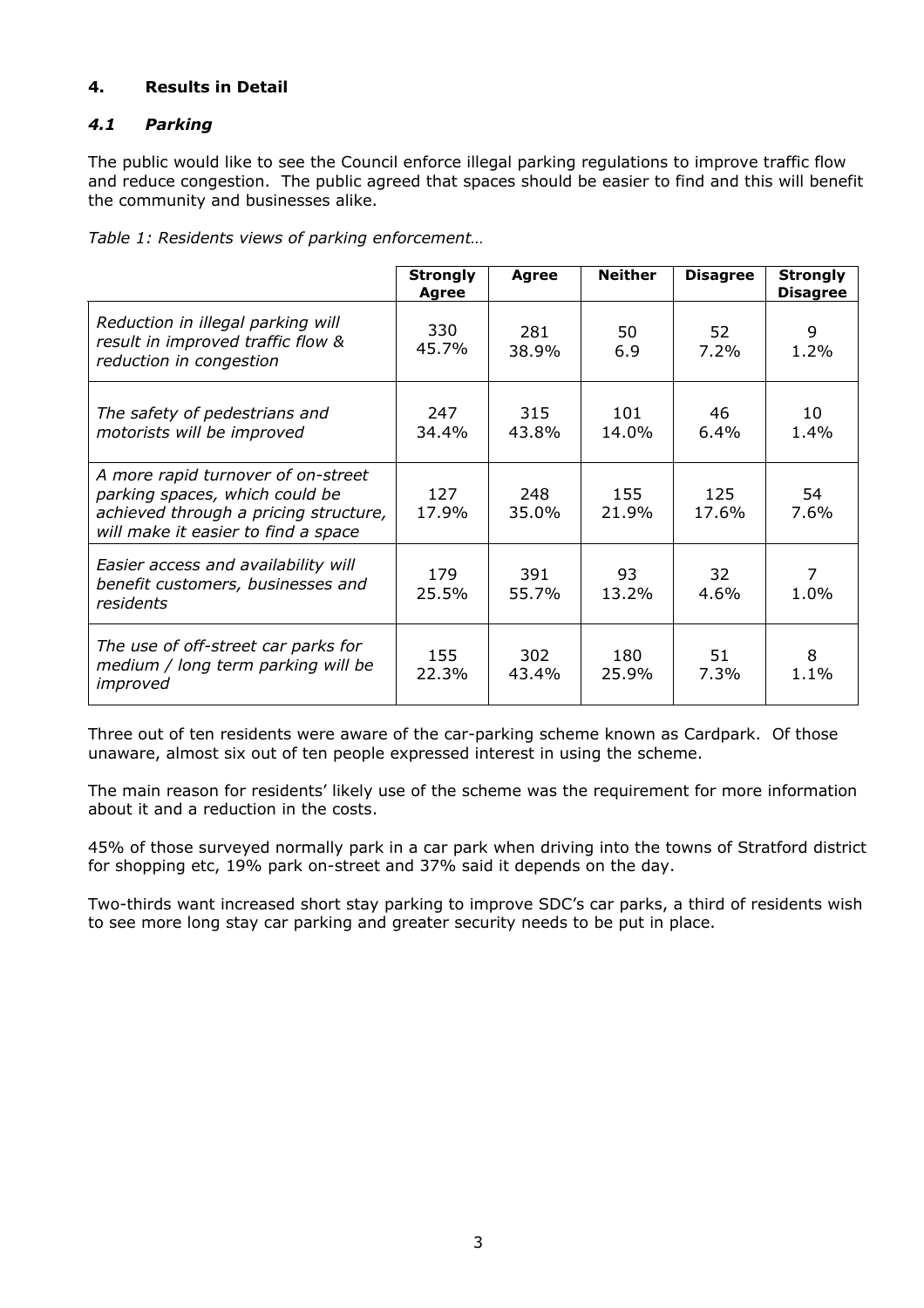

By a majority of three to one, the public prefer "pay on foot" (pay for your ticket as you exit the car park) to "pay and display" (pay for your ticket as you arrive and estimate the time you will be parked for).

*Figure 2* 

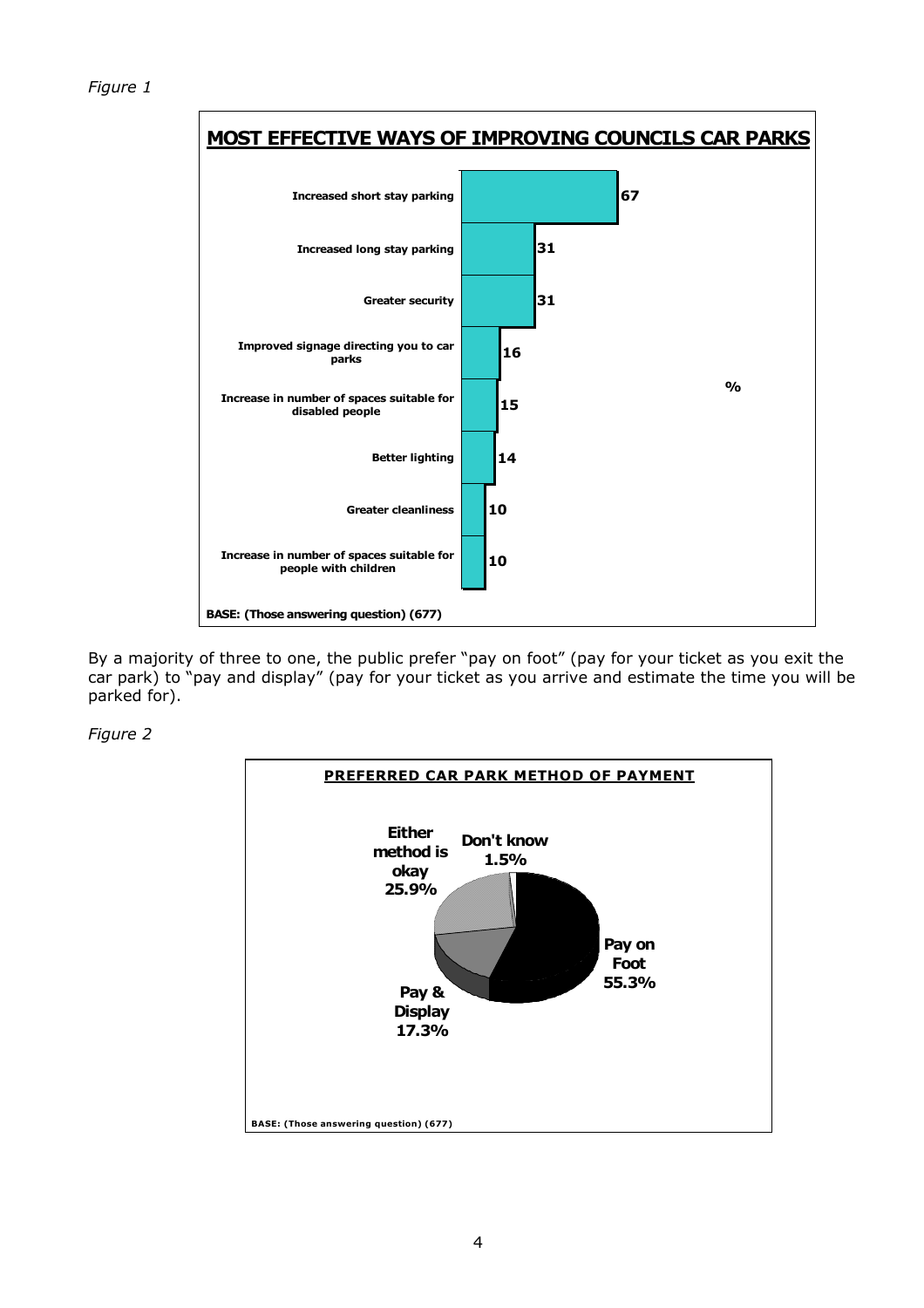Compared with other places visited, 40% of residents are satisfied with the parking charges in Stratford town, against 36% who are dissatisfied.

Those people who prefer to "pay on foot" at car parks were more dissatisfied than those who prefer "pay and display".



#### *Figure 3*

#### *4.2 Market Towns*

Unsurprisingly, the closest market town to residents is Stratford-upon-Avon (36%).

*Table 2: Closest market town or village to residents home…* 

|                     | Nos. | $\frac{0}{0}$ |
|---------------------|------|---------------|
| Stratford-upon-Avon | 266  | 36.4          |
| Southam             | 101  | 13.8          |
| Alcester            | 84   | 11.5          |
| Shipston-on-Stour   | 77   | 10.5          |
| Wellesbourne        | 75   | 10.3          |
| Henley-in-Arden     | 72   | 9.8           |
| Bidford-on-Avon     | 59   | 8.1           |
| Kineton             | 52   | 7.1           |
| Studley             | 40   | 5.5           |
| Other               | 25   | 3.4           |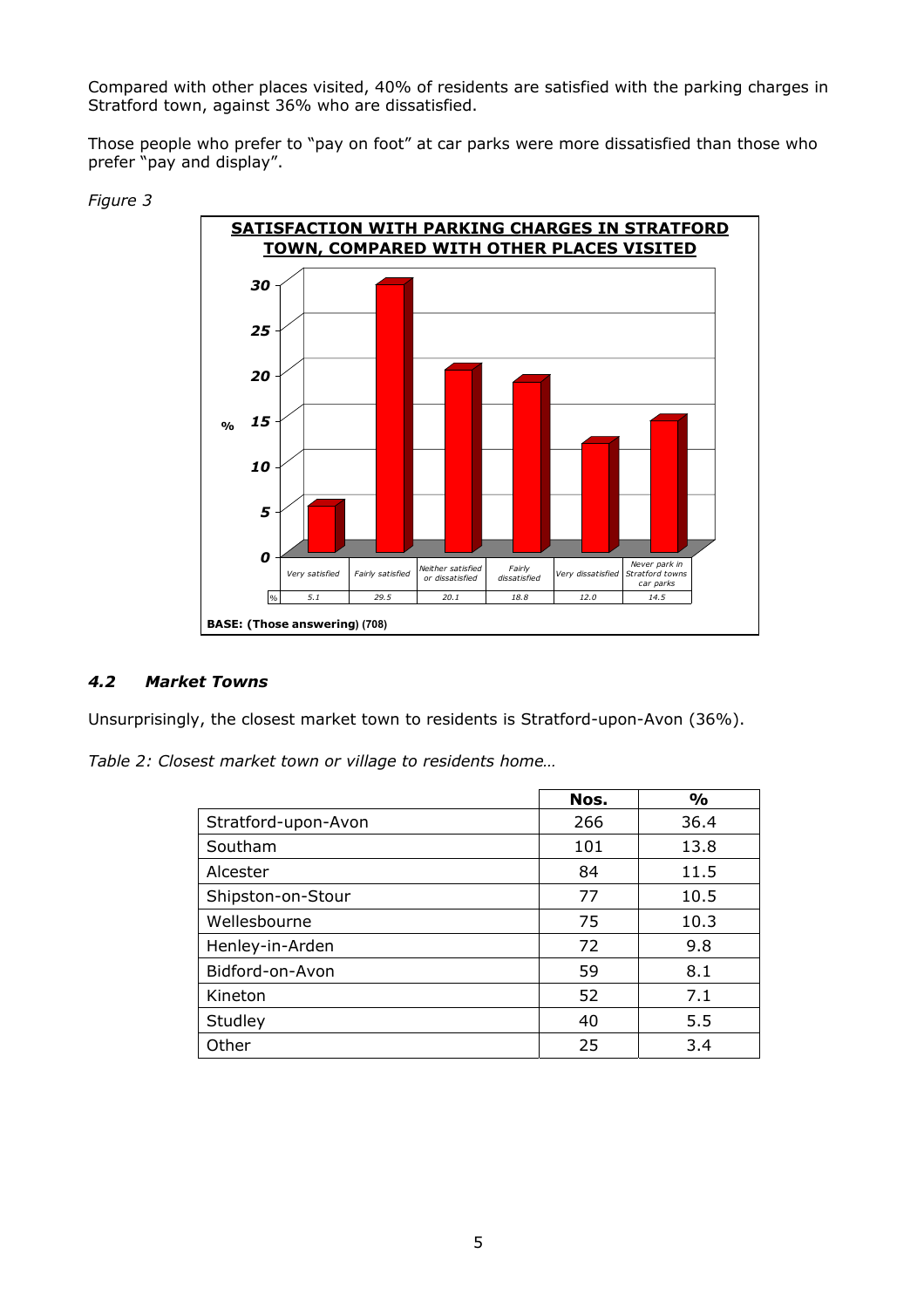54% of those surveyed shop more than once a week, with a further 28% shopping once a week to their local town or village.



*Figure 4*

Half of the respondents undertook occasional food shopping and non-food shopping for household goods, DIY or the garden when visiting a town or village.

The prominent categories under the "other" category for shopping were visiting a bank / building society / Post Office (34%) and to purchase newspapers (10%).

*Figure 5*



6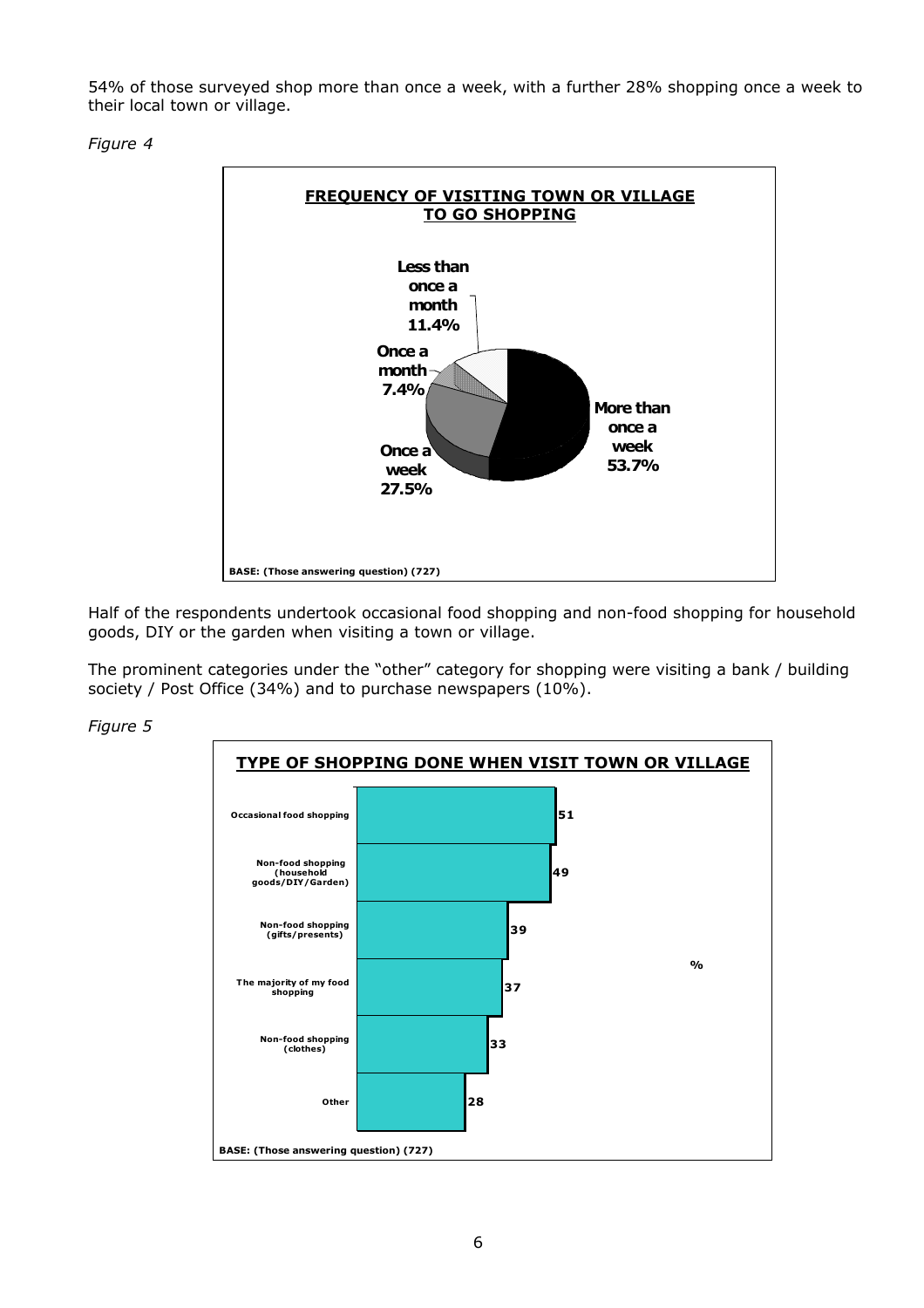There were three main factors indicated by the public as to why they would shop elsewhere – 69% said it was because of the range of shops available, 36% combine their shopping with visits for other purposes and 21% look for better parking facilities. The prominent "others" were visits to supermarkets and less traffic congestion.

#### *4.3 Licensing Laws / Food Safety*

The Council is currently reviewing its licensing policy and wished to consult with the public on issues arising from it.

Just over seven out of ten respondents (72%) think there should be a limit on the number of people allowed in a public house.

95% believe that all premises that have public entertainment licenses should hold electrical safety certificates.

Asked if unrestricted opening hours would lead to more occurrences of violent disorder, 42% felt it would and 36% thought it would not.

Almost six out of ten residents (57%) believe there should be a limit on public house opening hours, 37% said there should be no limit.

|  | Table 3: The latest a public house should be allowed to open until |  |  |
|--|--------------------------------------------------------------------|--|--|
|  |                                                                    |  |  |

|                    | Open to | Open to | Open to  | Open to | Open to | <b>Beyond</b> | No                 |
|--------------------|---------|---------|----------|---------|---------|---------------|--------------------|
|                    | 11.00pm | 11.30pm | midnight | 12.30am | 1am     | 1am           | <b>Restriction</b> |
| Sunday to Thursday | 334     | 91      | 115      | 9       | 18      | 4             | 148                |
|                    | 46.5%   | 12.7%   | 16.0%    | 1.3%    | 2.5%    | 0.6%          | 20.6%              |
| Friday to Saturday | 86      | 105     | 221      | 38      | 57      | 30            | 178                |
|                    | 12.0%   | 14.7%   | 30.9%    | 5.3%    | $8.0\%$ | 4.2%          | 24.9%              |

Three-quarters of respondents felt that cafes and restaurants should undergo a food hygiene inspection every 6 months. Around two–thirds of panellists indicated that licensed premises and large hotels should be inspected to the same frequency.

*Table 4: Frequency businesses should undergo a food hygiene inspection…* 

|                   | Every 6 months | Every 12<br>months | Every 18<br>months | <b>Every 24</b><br>months |
|-------------------|----------------|--------------------|--------------------|---------------------------|
| Café              | 545            | 160                | 9                  | 9                         |
|                   | 75.4%          | 22.1%              | 1.2%               | 1.2%                      |
| Restaurant        | 537            | 168                | 9                  | 7                         |
|                   | 74.5%          | 23.3%              | 1.2%               | 1.0%                      |
| Licensed premises | 465            | 227                | 16                 | 10                        |
|                   | 64.8%          | 31.6%              | 2.2%               | 1.4%                      |
| Large hotel       | 488            | 202                | 17                 | 13                        |
|                   | 67.8%          | 28.1%              | 2.4%               | 1.8%                      |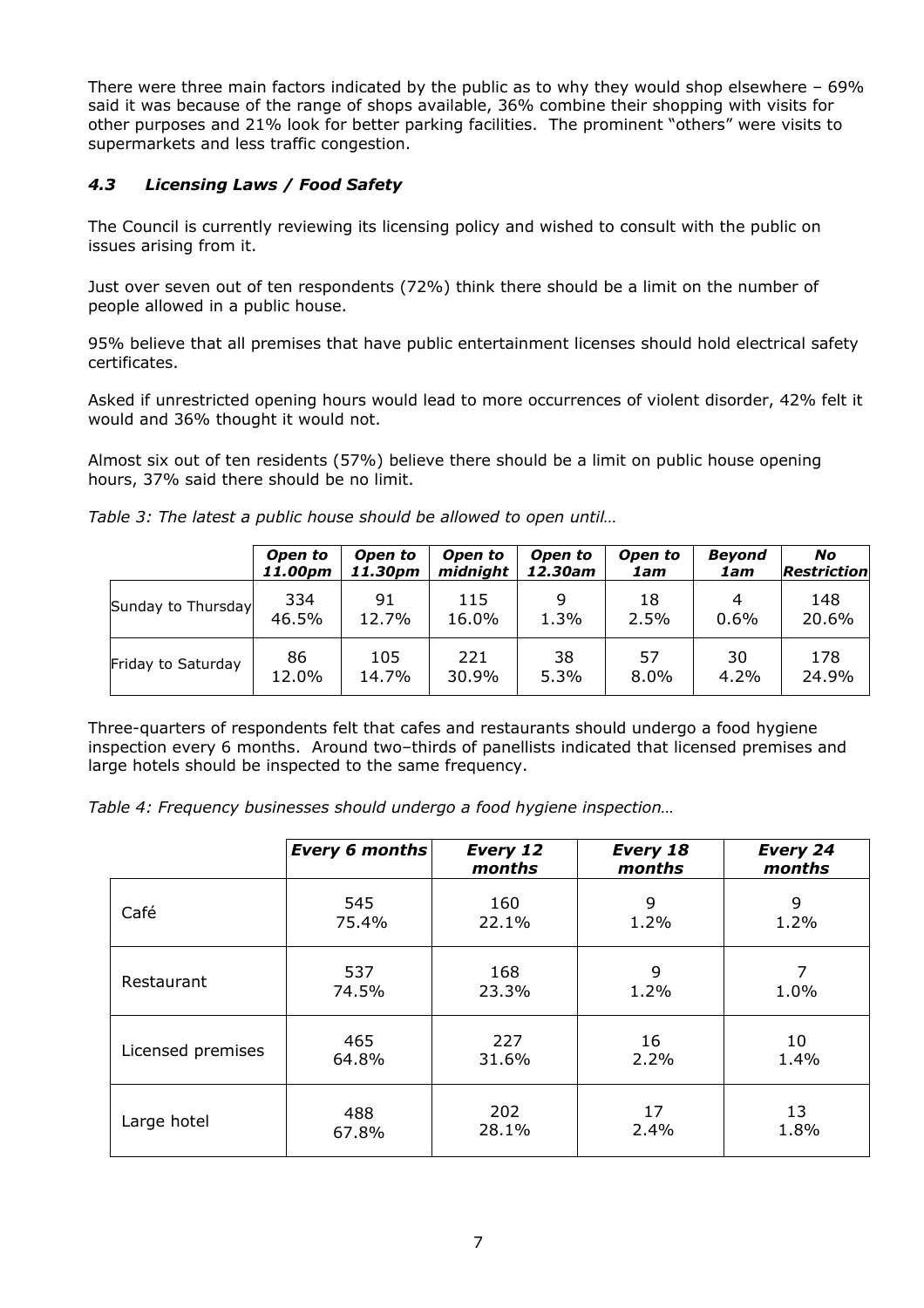#### *4.4 Sport and Leisure*

Participation in physical activity is varied across the district. Whereas 18% of respondents claim to participate in physical activity (classed as 30 minutes of continuous exercise of a moderate level), 21% never do anything.

#### *Figure 6*



The main types of physical activity participated in are walking (69%), gardening (63%) and general fitness (21%). Of the 255 "other" activities mentioned 64 referred to cycling (25.1%) and 60 to swimming (23.5%).

Of the 69 other barriers preventing participation in physical activity, 28 residents (41%) said they were too old to get involved.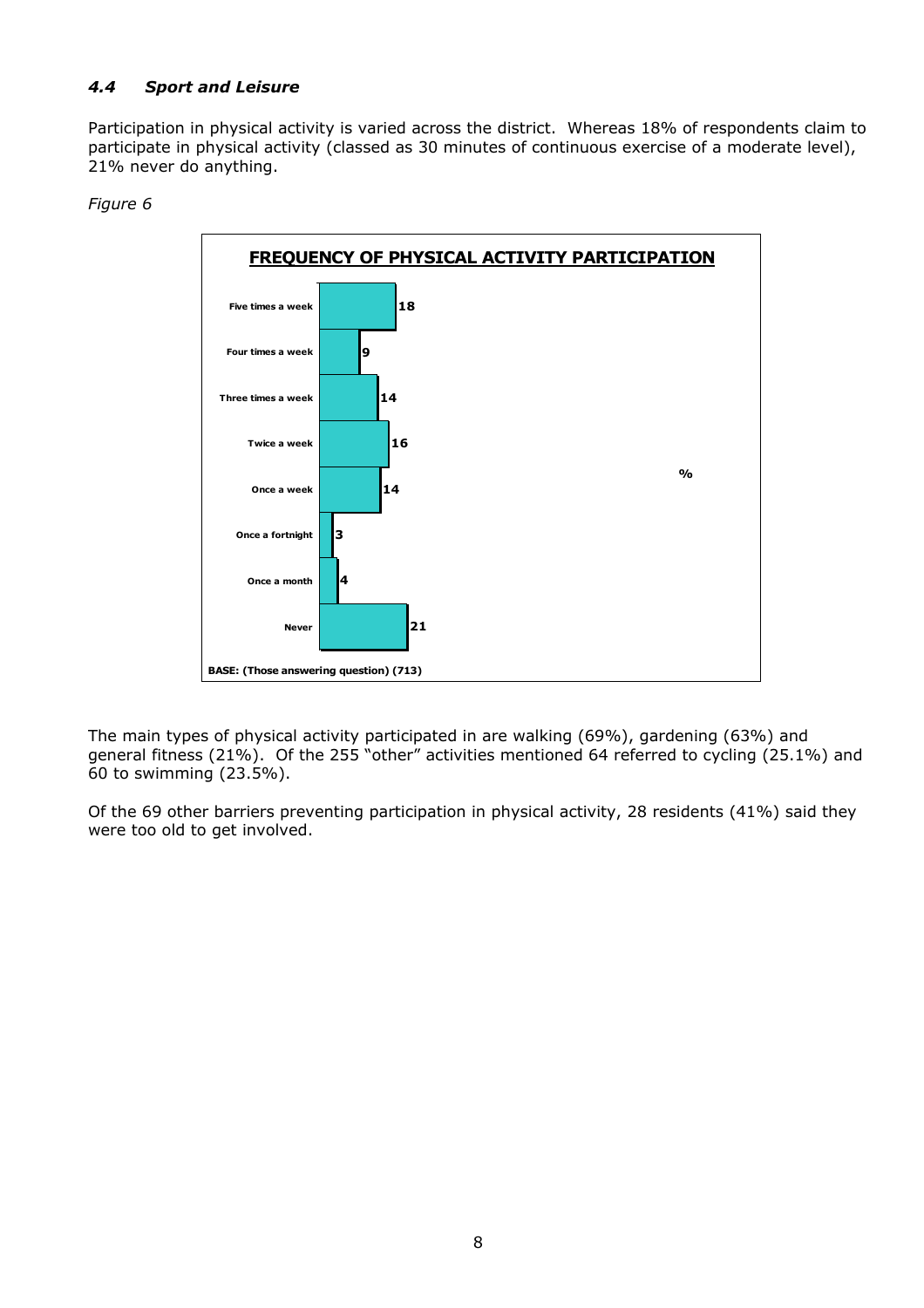

Of the sport and leisure activities available in the district, respondents were most aware of the arts workshops and activities during school holidays (45%), sports coaching sessions (34%) and sports & leisure activities during school holidays (32%).

Awareness was lowest for the Youth Games, disability sports sessions and the sports equipment bank.

Usage was comparatively low, but arts workshops/activities and sports coaching sessions were the most commonly used, both by 6% of those surveyed. There is potential amongst residents for more usage of the sports equipment bank and activities organised for older people.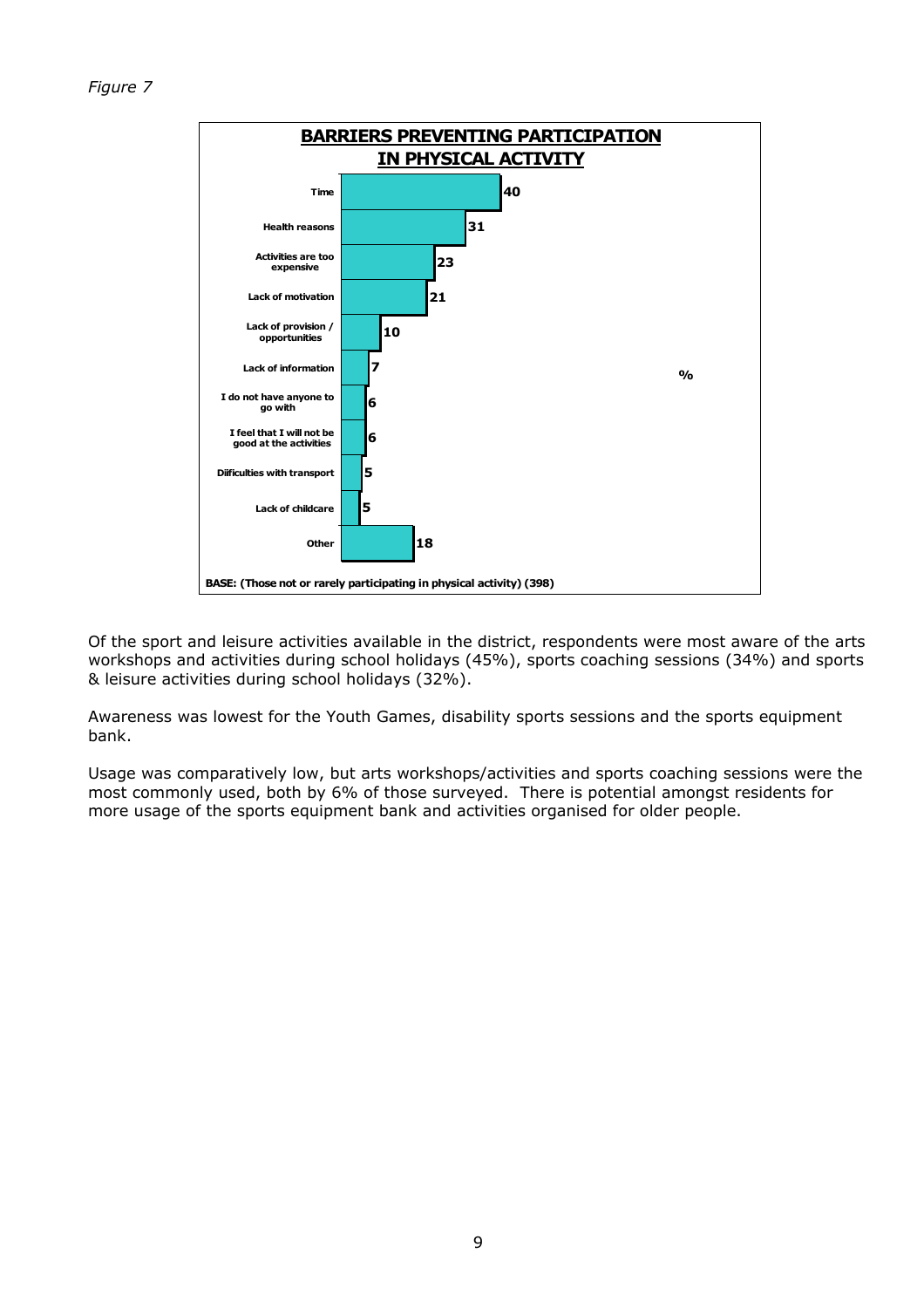| (This question includes no response)                                                                                   | <b>Heard of</b> | <b>Ever used</b> | Like to<br>use  |
|------------------------------------------------------------------------------------------------------------------------|-----------------|------------------|-----------------|
| Arts workshops and activities during school holidays                                                                   | 336             | 46               | 29              |
|                                                                                                                        | 45.4%           | 6.2%             | 3.9%            |
| Sport & leisure activities during school holidays as                                                                   | 237             | 39               | 12 <sup>2</sup> |
| detailed in the Hi Five leaflet                                                                                        | 32.0%           | 5.3%             | 1.6%            |
| Sports equipment bank (which loans sports, arts                                                                        | 65              | 16               | 39              |
| and games equipment)                                                                                                   | 8.8%            | 2.2%             | 5.3%            |
| Information/advice service for sports & arts                                                                           | 101             | 24               | 33              |
| development                                                                                                            | 13.6%           | 3.2%             | 4.5%            |
| Sports coaching sessions, e.g. basketball, short                                                                       | 251             | 45               | 19              |
| tennis, football                                                                                                       | 33.9%           | 6.1%             | 2.6%            |
| Disability sports sessions (SWADS Action Packed)                                                                       | 76              | 10               | 13              |
|                                                                                                                        | 10.3%           | 1.4%             | 1.8%            |
| Activities for older people, e.g. bowls                                                                                | 221             | 24               | 37              |
|                                                                                                                        | 29.9%           | 3.2%             | 5.0%            |
| District-wide transport schemes which take children<br>from rural villages to leisure facilities in school<br>holidays | 104<br>14.1%    | 13<br>1.8%       | 17<br>2.3%      |
| Advice on lottery & other community grants                                                                             | 128             | 29               | 28              |
|                                                                                                                        | 17.3%           | 3.9%             | 3.8%            |
| <b>GP Referral Scheme</b>                                                                                              | 95              | 18               | 24              |
|                                                                                                                        | 12.8%           | 2.4%             | 3.2%            |
| Youth Games                                                                                                            | 72              | 11               | 8               |
|                                                                                                                        | 9.7%            | 1.5%             | 1.1%            |
| Race for Life                                                                                                          | 217             | 34               | 8               |
|                                                                                                                        | 29.3%           | 4.6%             | 1.1%            |

*Table 5: Of the sports and leisure available in the district, have you….* 

Just over one-third of panel members (37%) would like to use SDC's sport and leisure services more often than they do.

The three main reasons cited for not using SDC's sport and leisure services were not having the time (29%), the services cater mainly for the young (23%) and they are too expensive (21%). In addition, 157 other comments were made of which 15% have other interests and do activities not provided by SDC, 13% said they were too old and a further 13% gave the health or disability reasons.

#### *4.5 Community Leadership*

Residents were asked about the Councils community leadership role whereby "councillors encourage individuals and groups to have their say; to balance the needs of the whole community rather than just its diverse parts; to represent future generations as well as current users; and to govern in partnership with a wide range of other organisations".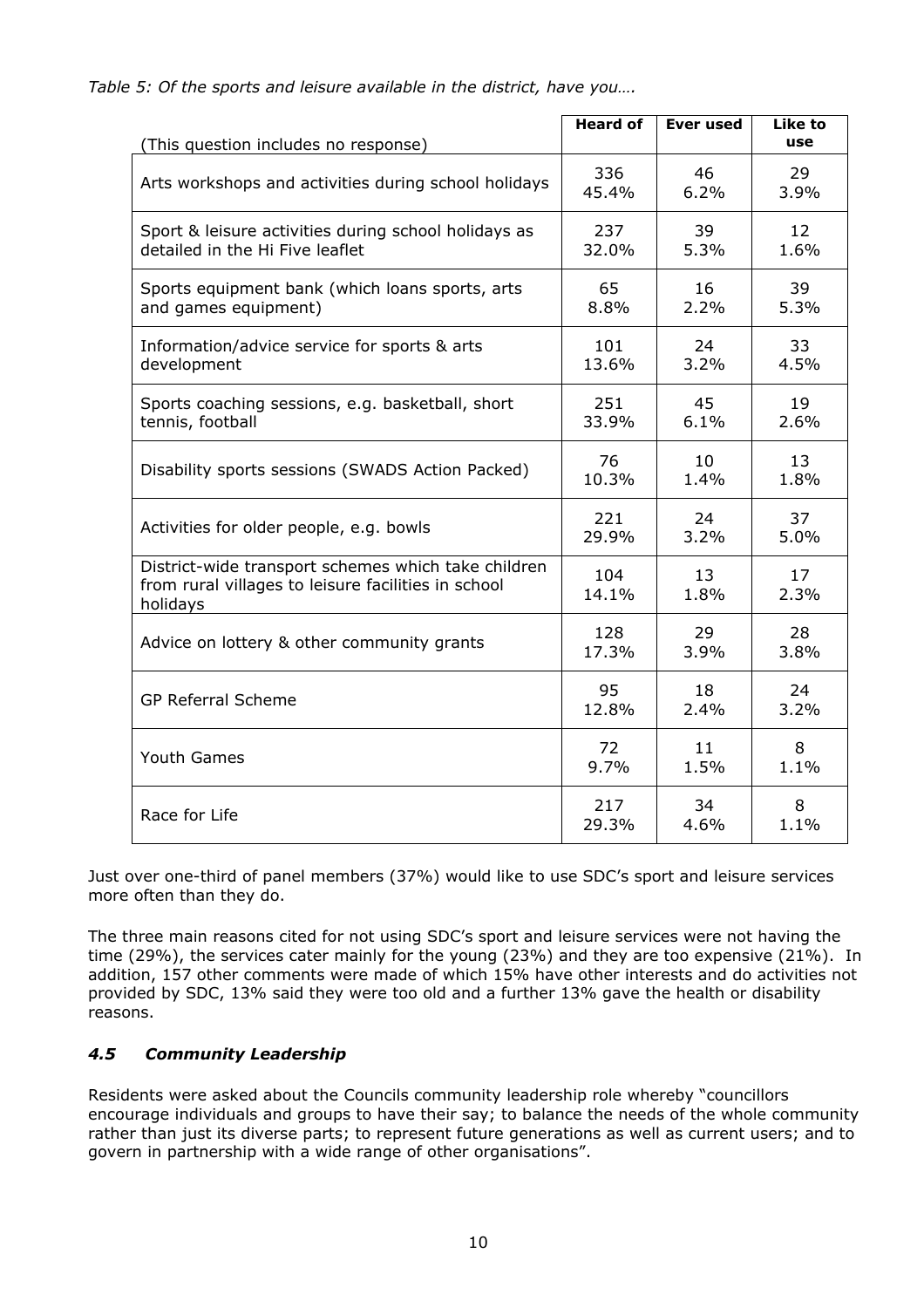Almost two–third of residents (65%) rated the Councils' way of undertaking a community leadership role as very well or quite well.



350 comments were made when panel members were asked to indicate what improvements SDC could do in terms of community leadership. More than a quarter of those making comments felt the Council should communicate more and give publicity about its services, with a further 8% of residents feeling SDC should listen more.

Of the other comments not in included in the chart below, prominent ones were make councillors more pro-active, make residents more important than tourists and be active in sorting out trafficrelated problems around the distict. A full list of comments can be found in the appendix.

#### *Figure 9*



#### *Figure 8*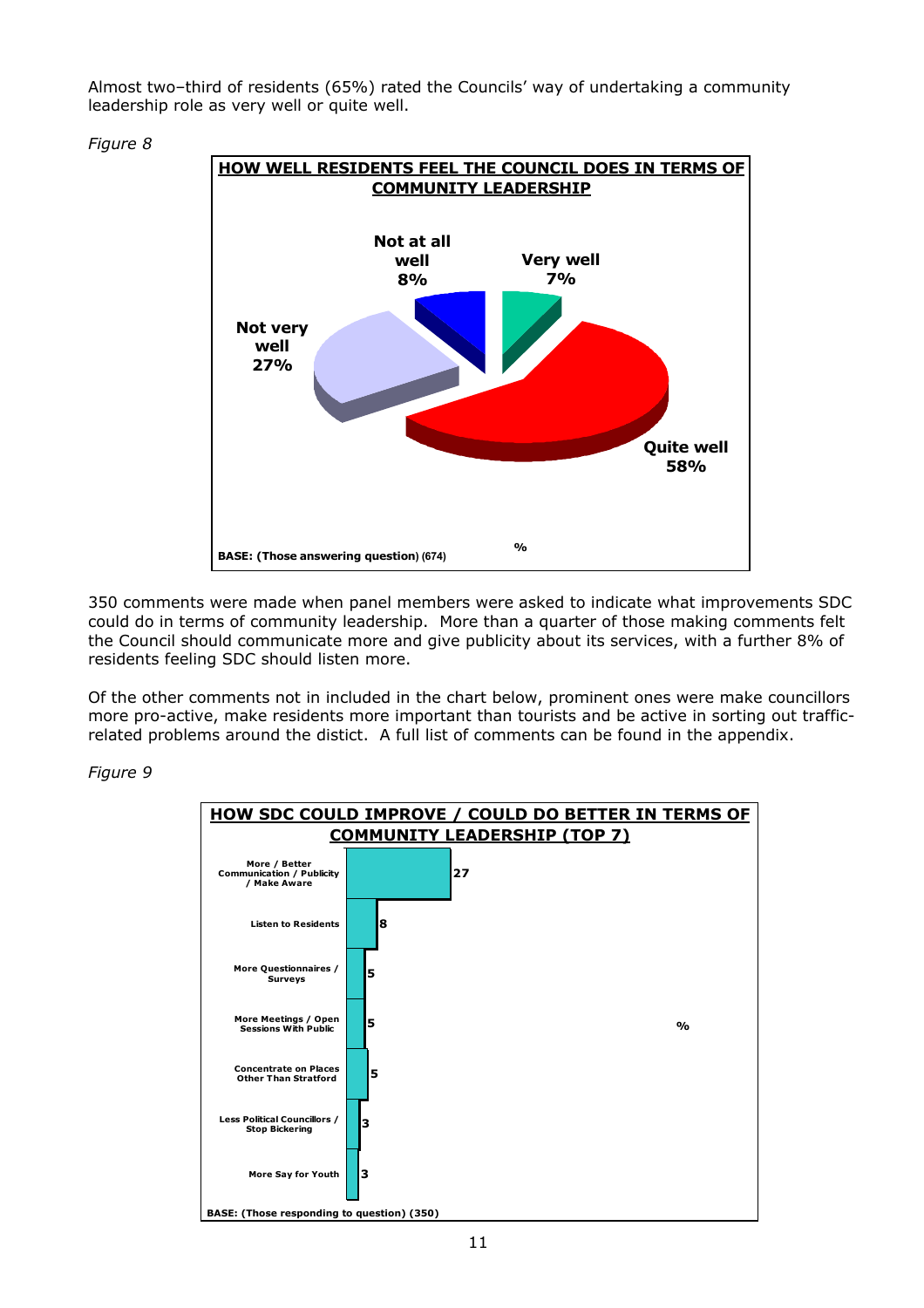#### *4.6 Information*

Currently, the public receives most of its information on SDC from local newspapers (81%) and the Councils' newspaper (61%).

The public gives the backing of more frequent issues of the "Review", as 67% of the public would prefer to receive information in this form, against the 61% who claim to receive most of their information on the Council from the Council newspaper. At the time of the survey, the Council had just changed its policy to producing three "Reviews" a year.

The public would also like to see more information on the Council at libraries and on posters at strategic locations.



*Figure 10*

#### *4.7 Service Provision at Area Offices*

The public are most aware of the following services provided at area offices; the payment of council tax, making an enquiry about council tax and the issue of garden refuse sacks. Awareness is lowest for the payment of parking fines, the issue of Cardpark cards and making a payment for pest control.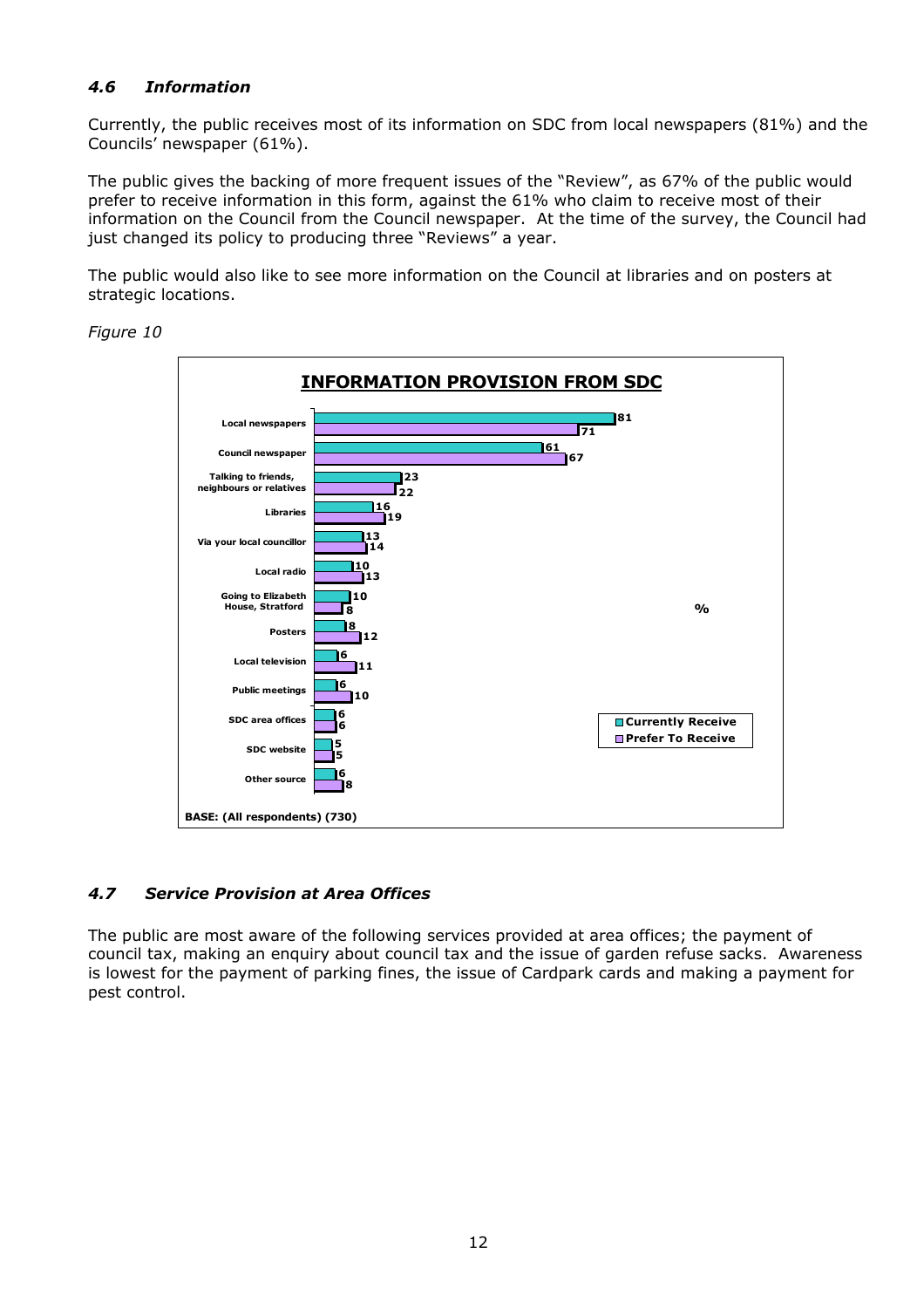

The easiest services to access at area offices were the issue of garden refuse sacks and the issue of travel tokens.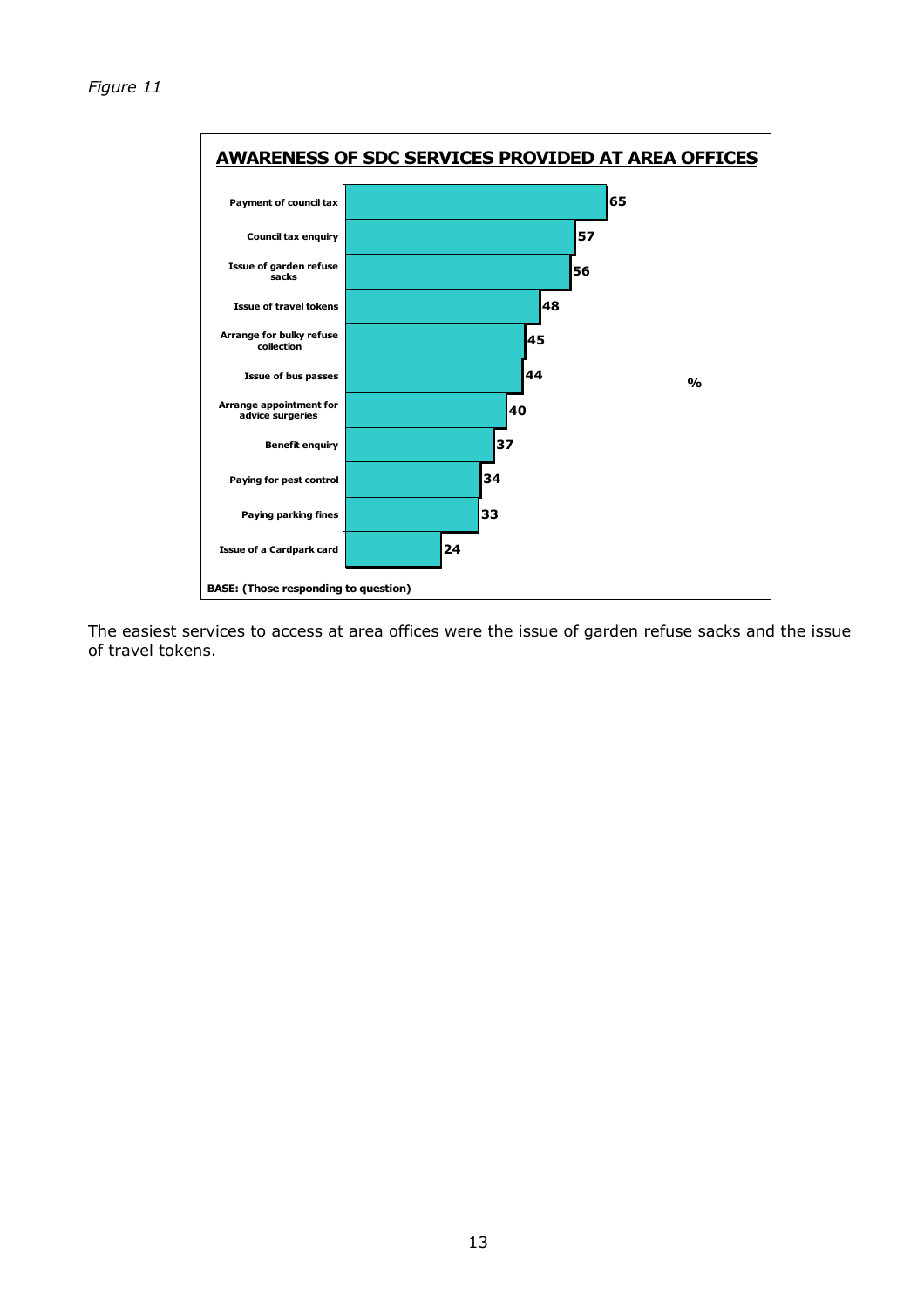*Table 6: Ease / difficulty of accessing Council services at area offices…* 

|                              | <b>Never</b><br><b>Used</b> | <b>Very</b><br><b>Easy</b> | Easy | <b>Difficult</b> | <b>Very</b><br><b>Difficult</b> |
|------------------------------|-----------------------------|----------------------------|------|------------------|---------------------------------|
| Payment of council tax       | 447                         | 106                        | 58   | 14               | 2                               |
|                              | 71.3%                       | 16.9%                      | 9.3% | 2.2%             | 0.3%                            |
| Paying parking fines         | 512                         | 28                         | 30   | $\overline{7}$   | $\overline{2}$                  |
|                              | 88.4%                       | 4.8%                       | 5.2% | 1.2%             | 0.3%                            |
| Paying for pest control      | 489                         | 39                         | 35   | 9                | 3                               |
|                              | 85.0%                       | 6.8%                       | 6.1% | 1.6%             | 0.5%                            |
| Issue of garden refuse sacks | 374                         | 167                        | 48   | 21               | 6                               |
|                              | 60.7%                       | 27.1%                      | 7.8% | 3.4%             | 1.0%                            |
| Issue of travel tokens       | 421                         | 123                        | 44   | 10               | 4                               |
|                              | 69.9%                       | 20.4%                      | 7.3% | 1.7%             | 0.7%                            |
| Issue of bus passes          | 501                         | 38                         | 25   | 10               | 4                               |
|                              | 86.7%                       | 6.6%                       | 4.3% | 1.7%             | 0.7%                            |
| Issue of a Cardpark card     | 476                         | 50                         | 25   | 15               | 4                               |
|                              | 83.5%                       | 8.8%                       | 4.4% | 2.6%             | 0.7%                            |
| Arrange for bulky refuse     | 403                         | 99                         | 59   | 24               | 9                               |
| collection                   | 67.8%                       | 16.7%                      | 9.9% | 4.0%             | 1.5%                            |
| Benefit enquiry              | 501                         | 29                         | 26   | 15               | 4                               |
|                              | 87.1%                       | 5.0%                       | 4.5% | 2.6%             | 0.7%                            |
| Council tax enquiry          | 436                         | 74                         | 51   | 22               | 6                               |
|                              | 74.0%                       | 12.6%                      | 8.7% | 3.7%             | 1.0%                            |
| Arrange appointment for      | 463                         | 49                         | 31   | 16               | 5                               |
| advice surgeries             | 82.1%                       | 8.7%                       | 5.5% | 2.8%             | 0.9%                            |

Almost half of those surveyed were "very" or "likely" to use a new service where residents could receipt and view planning applications at SDC offices.

The public was asked to comment on what other services they would wish to see provided at area offices. Unfortunately, respondents did not appear to understand what we were trying to find out and gave answers not expected to this question. However, providing full information on all SDC services and being able to make a complaint, were aspects that the public wishes to see at area offices. A full list of the comments is included in the appendix.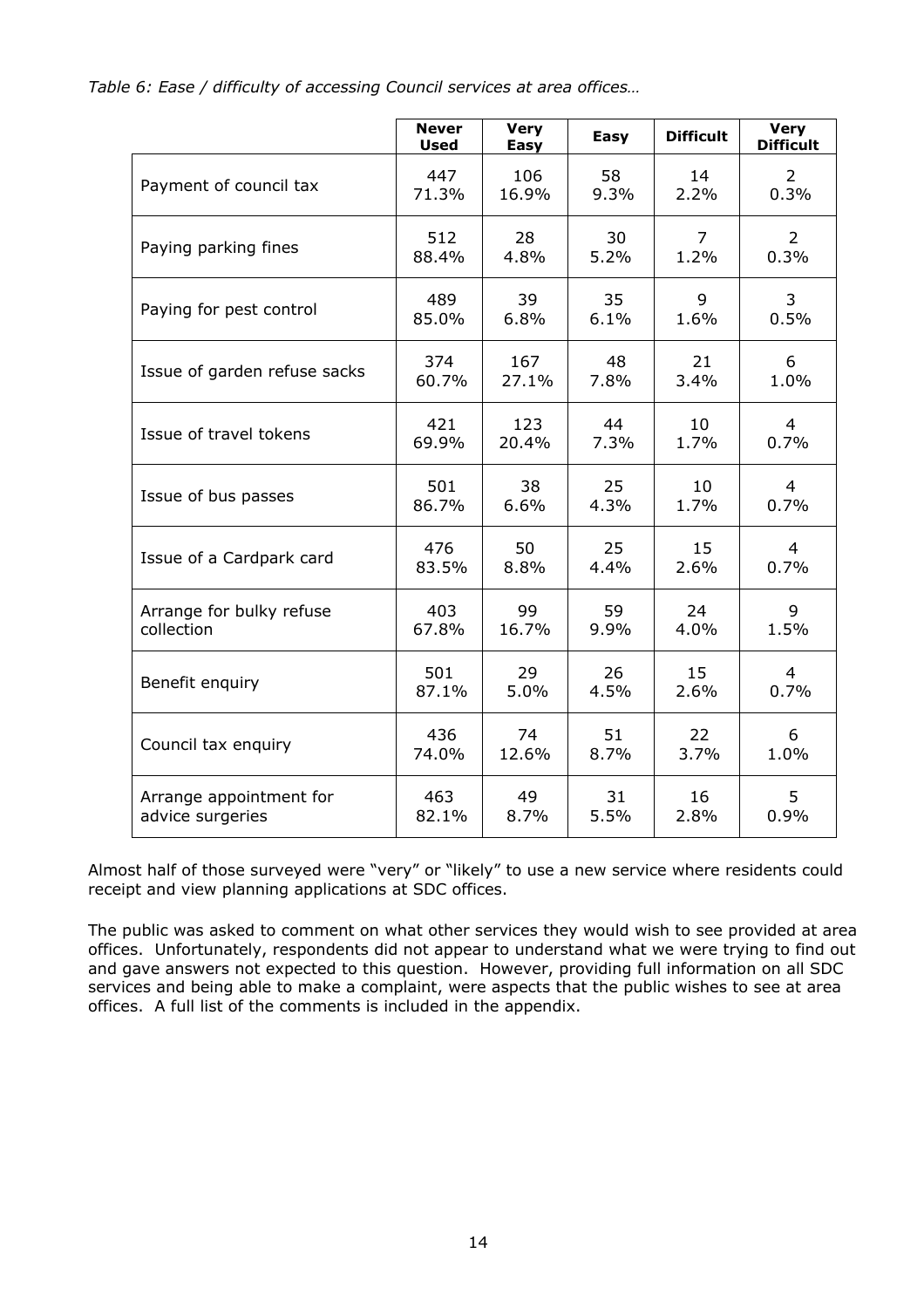#### *4.8 Equalities*

The Council's equality policy seeks to ensure all of our citizens have equal access to services, irrespective of race, gender, disability age, religion, sexuality and income.





Almost one in ten (9%) of those surveyed felt that the services provided by SDC were discriminatory in some way.

45 residents made comments about the services being discriminatory. Of these, 13 were made about housing. The general tone of these was related to the offer of housing to single parents – commenting that married couples are discriminated against.

Seven comments were made about services to the elderly being problematic. Also, comments were made on the different qualifying ages for men and women.

7% of residents felt that SDC policies were discriminatory in some way. 37 respondents made additional comments about this of which there was no clear pattern in the replies. A bias towards Stratford at the expense of the rest of the district was a comment made by five people.

Panel members were asked if the Council should provide information on its services in other languages, that would be beneficial to the districts visitors. 14% agreed that any costs would be worth it to boost tourism and the local economy, 41% said yes but only if the cost involved is a small one and 45% disagreed saying the council tax should not be used to benefit visitors.

3% (23 respondents) of those surveyed claimed to have experienced or seen racial harassment in Stratford district. Of these, a third reported it mainly to the police.

#### *4.9 Councillors*

There was overwhelming agreement amongst residents to support the view that councillors should set an example to the community in the way they behave.

Almost half of those surveyed (47%) agreed with the statement, "a councillor's private life was a matter of public concern".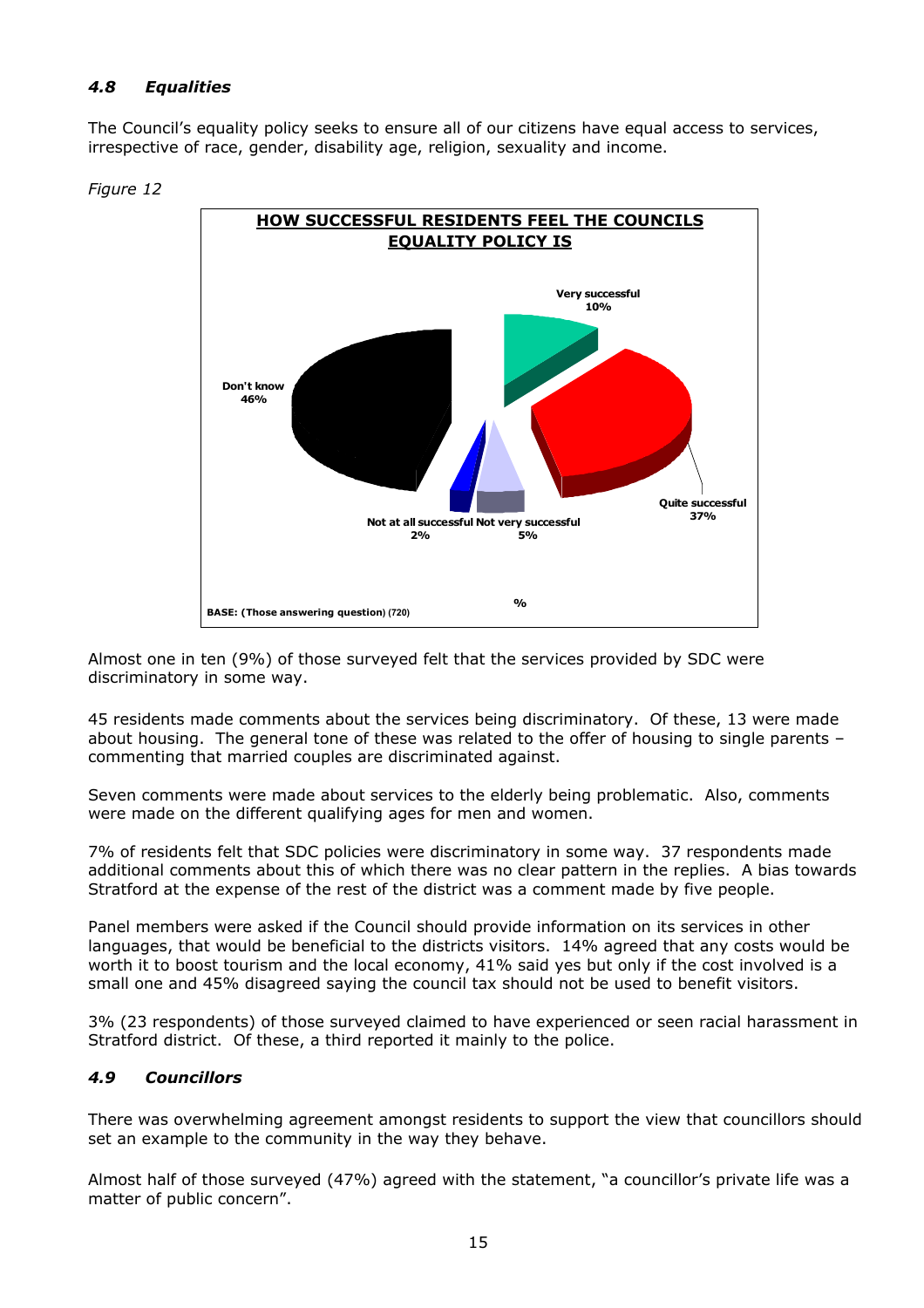*Table 7: How much agree or disagree with the following statements about councillors…* 

|                                                                                 | <b>Strongly</b><br><b>Agree</b> | <b>Agree</b> | <b>Neither</b><br>agree or<br>disagree | <b>Disagree</b> | <b>Strongly</b><br>disagree |
|---------------------------------------------------------------------------------|---------------------------------|--------------|----------------------------------------|-----------------|-----------------------------|
| Councillors should set an<br>example to the community in the<br>way they behave | 457<br>62.5%                    | 227<br>31.1% | 41<br>5.6%                             | 0.7%            | 0.1%                        |
| A councillor's private life is a<br>matter of public concern                    | 123<br>17.5%                    | 210<br>29.9% | 164<br>23.3%                           | 149<br>21.2%    | 57<br>8.1%                  |

Almost a half of the residents surveyed (46%) were aware of the Code of Conduct that exists to govern the behaviour of councillors.

A third knew how to complain if they were unhappy with the behaviour of a councillor. Asked if they ever made a complaint about a councillor, eight out of ten would prefer the complaint to be investigated independently, 8% would like it investigated by other councillors and Council officers, with the remaining 12% saying it made no difference.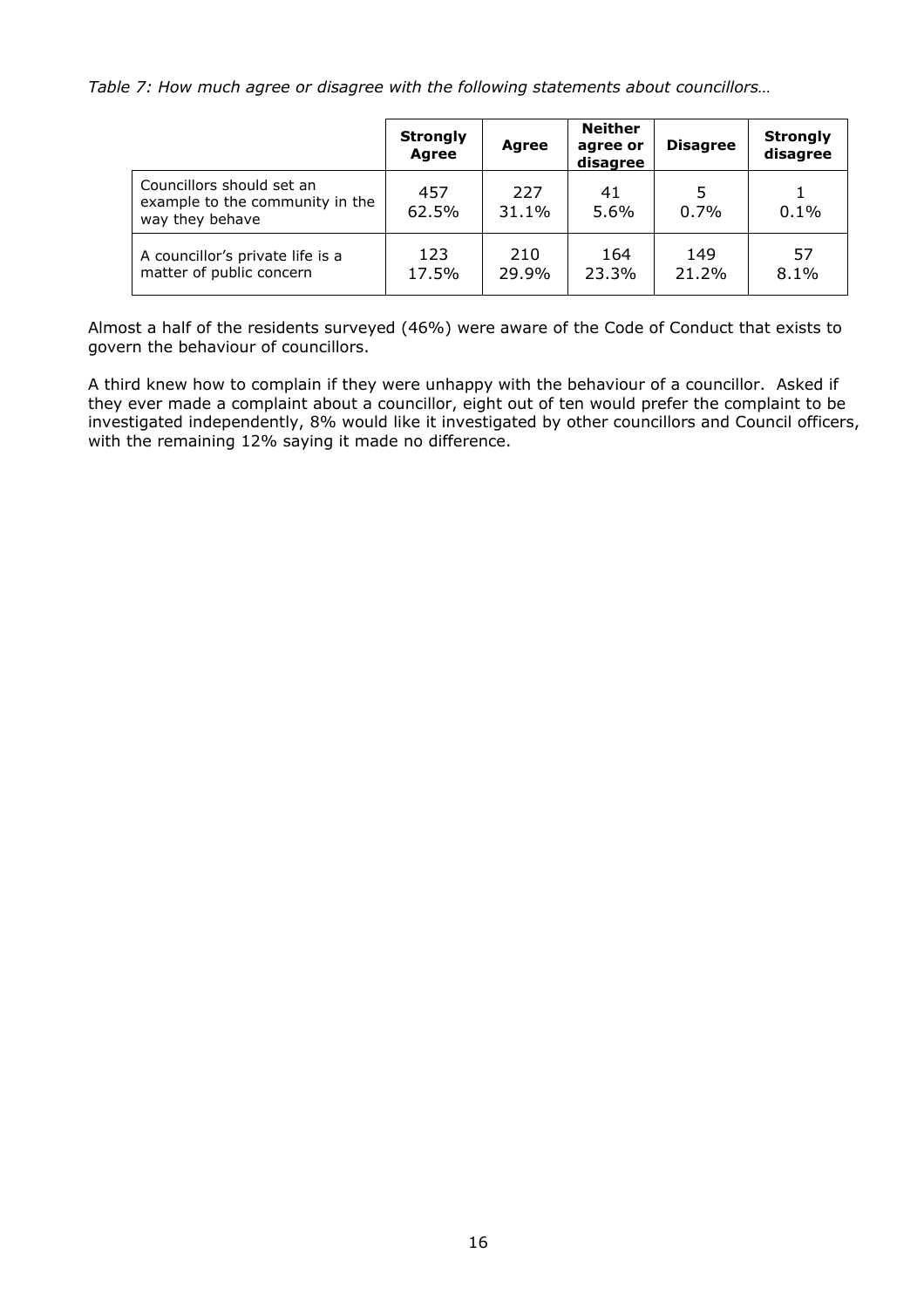# COMMENTS MADE IN OPEN ENDED QUESTIONS

# APPENDIX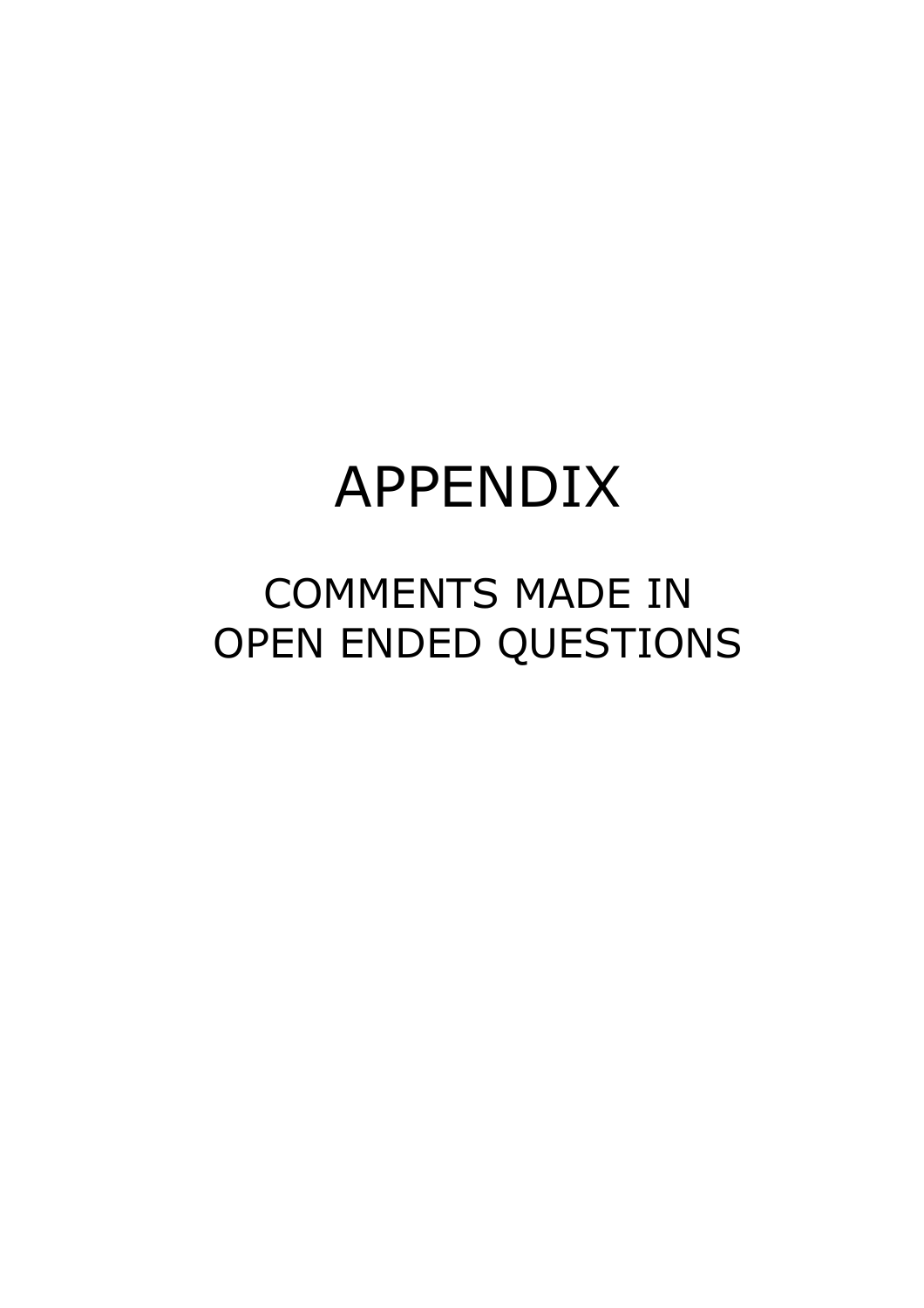#### **What type of shopping do you do when you visit that town or village? – "Other" responses**

- 2: Food shopping at Stratford market
- 15: Banking and Hair
- 16: Post Office / Banking
- 17: Electrical goods / art materials
- 19: Bank / Post Office
- 20: Bank / Post Office
- 29: Banks, dog food
- 35: Post Office / Paper shop
- 36: Banking / Post Office
- 40: Stationary and Books
- 48: We live in Central Stratford
- 59: Stationery
- 61: Bank
- 62: Takeaways, papers, bits and bobs
- 65: Pet foods
- 68: Butcher
- 70: Chemist, Post Office
- 77: Only if passing through
- 91: Papers, odds and ends
- 93: Hi-fi
- 97: Dentist
- 102: Ad-hoc, last minute shopping
- 105: Takeaway meals
- 108: Post Office
- 110: Any poll tax, bank, library
- 113: Banks and Newspapers
- 115: Takeaways / Restaurant visits
- 122: Banks, offices, etc.
- 124: Visit Building Society
- 128: Bank and Building Society
- 131: Tyres
- 137: Bank, newspapers
- 143: Post Office, newsagent
- 144: Pharmacy goods
- 154: Banking and Business
- 158: Banking
- 160: Newspapers
- 173: I much prefer to shop, etc. at Banbury
- 179: Pet supplies
- 185: Dental appointments
- 186: Pension collecting
- 189: B&Q, Tesco, Safeway, COOP Studley
- 196: Newsagent, Post Office, Hairdresser
- 199: Stationery, Art/Craft items
- 202: None
- 206: Wine/beer
- 207: Chemist
- 214: Post Office
- 215: Newsagents, theatre, chemist, bookshop, library, doctor
- 217: Hairdresser and Library
- 221: Butcher, market, takeaway, off-licence, video
- 226: Not used for shopping
- 230: Civic/Town Halls, Post Office, Banks, Cinema, Church
- 231: To use banks / building society
- 233: Library<br>234: Post Of
- Post Office, bank, antiques, pet service
- 235: Fuel
- 237: Banking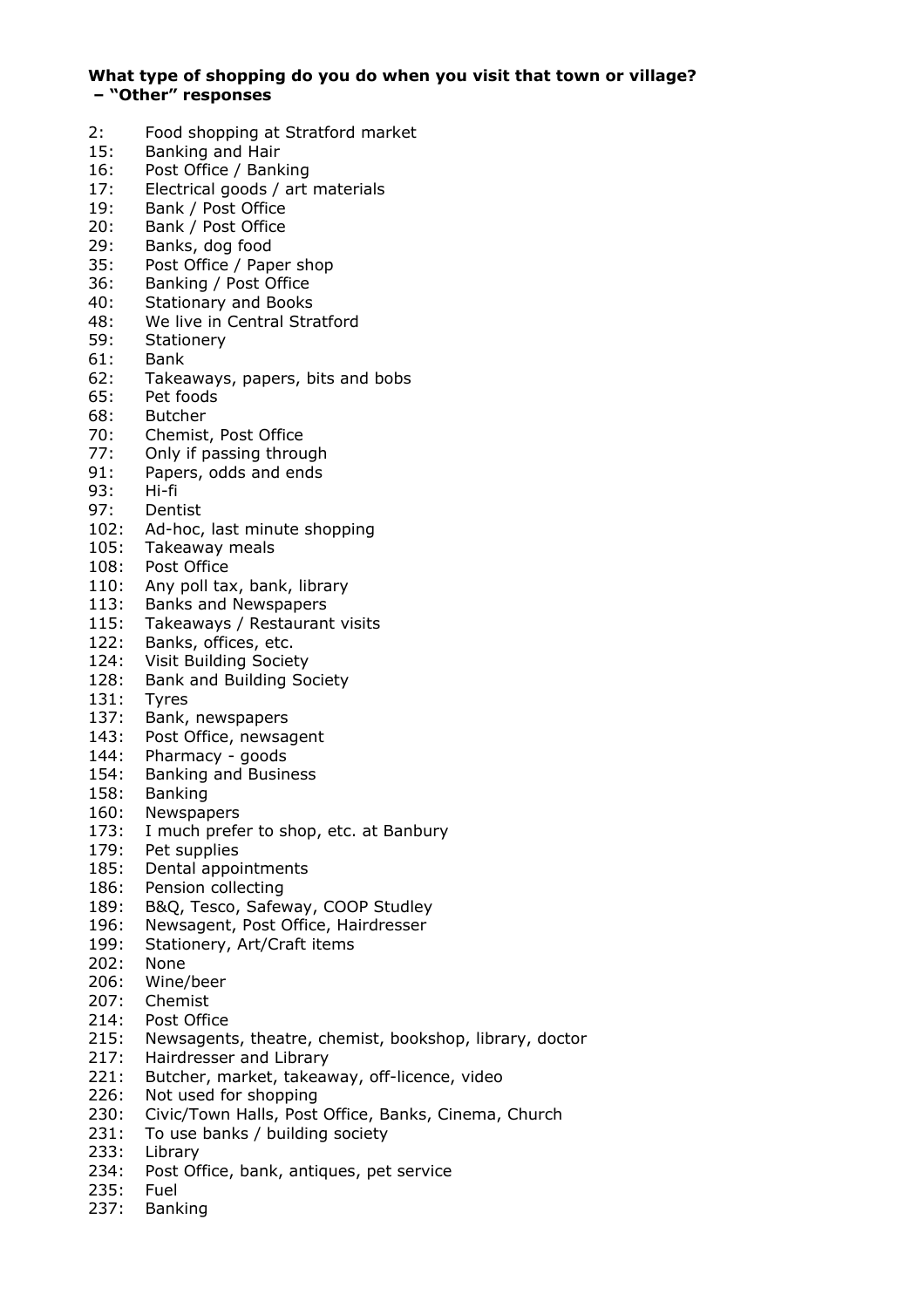238: Post Office, banks, etc. 240: Do all on bicycle 241: Banks and Post Office 255: Bank 259: All shopping 261: Stationery, takeaway, bank 262: Hairdresser, dentist 268: Banking 276: Banking 280: Stationery, cards, etc. 284: Newspapers 285: Go for a meal 287: The local shop has closed 296: Banks, Post Office, etc. 298: Clothes, suits, shoes 300: Art Supplies 301: Chemist 308: Antiques 314: Haircut, etc. 321: Obtaining pension, P.O 328: Corn chandlers for hen / dog food 330: Post Office 331: None 335: Post Office facilities 339: Magazines / Papers 345: Banking 351: Work in town 353: Vets, hairdressers, farm shop 358: Post Office 363: Bank services 373: Bank, restaurants 379: Lunch 380: Market - food 382: Newsagents, Post Office 392: Hairdresser 401: Chemist 405: Dentist and Eye Specialist 407: Odds and ends 408: Chemist / Doctor<br>413: Papers, cards and Papers, cards and Post Office 418: Post Office 421: Chemist / Banking 424: Post Office 426: Veterinary centre 437: Fuel, banking, pharmacy 442: Doctors, library 445: Petrol 452: Farmers' market 457: Banks, opticians, chemist, library 461: Electrical, sports 463: Medical and local leisure facilities 465: Bank, building society, vet, flowers 467: Banbury (easier parking) 472: Post Office, flowers, fresh fruit (PYO), hardware 479: Doctor's surgery 488: Doctors / Chemist 489: Bank 490: Supermarkets outside Stratford 491: B&Q, Jolliffes

- 502: Clothes
- 503: Hair, newsagent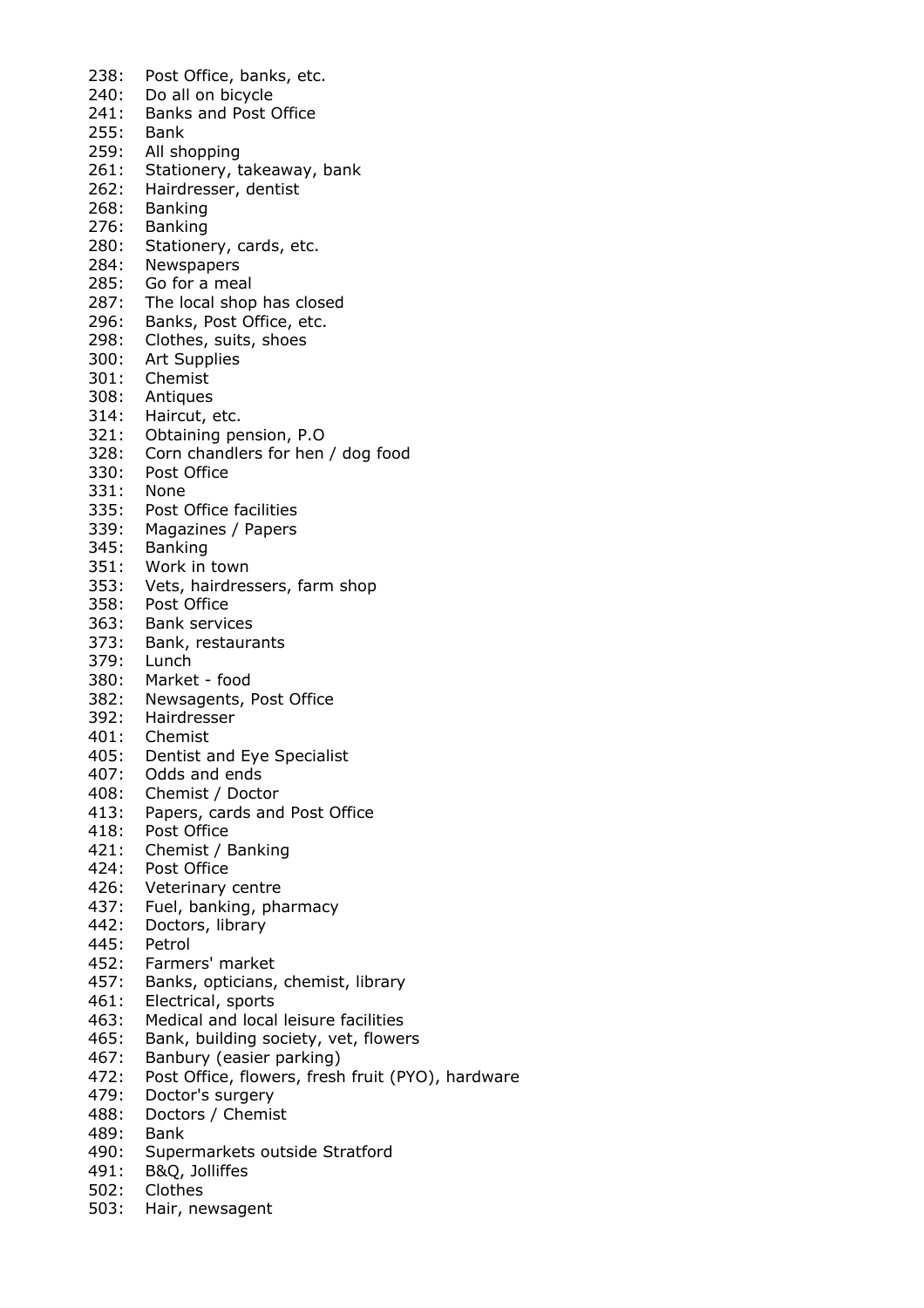507: Bank and restaurant 509: Books, papers 512: Dispensary 518: Chemist 523: Post Office / cards / bank 525: Post Office / lottery 527: Banking 529: Newspapers, maps 533: Restaurant 534: Magazines / Books 539: Takeaway food 552: Banking 554: Banking, Building society 560: Stationery, printing, Post Office 565: Bank, library, post office, market, hardware... 568: Banking and Post Office 572: Magazines, newspapers 573: Art from Stour Gallery 576: Surgery, pharmacy, bank 577: Papers 581: Don't shop in Henley 582: Bank 588: Vehicle service / printing / Post Office 589: Bank 593: Banking 595: Building Society 598: Bank, hairdresser 602: Post Office, newsagents 603: Banking 606: Banking, doctor, dentist 608: Newspapers 610: Use of Post Office 623: Post Office, newspapers 625: Use Stratford for shopping 628: Veterinary practice 635: Petrol 639: Bank, building society 640: Post Office, off-licence 644: Equestrian 656: Goods from bookshops, chemist 661: Post Office, bank 663: Post Office services 667: Post Office / garage 674: Pet food 675: Newsagents 677: Farmers' Market goods 678: Library, Bank, BS 686: Banking 687: Petrol 689: Post Office, health centre 692: Pharmaceutical goods 698: Newspapers, etc. 701: Hairdressing salon 704: Stationery, haircut, bank 706: Restaurant / fast food 707: Visiting relations 708: Office supplies 714: Market 717: post Office 723: Building Society, watch repair 724: Bank and post Office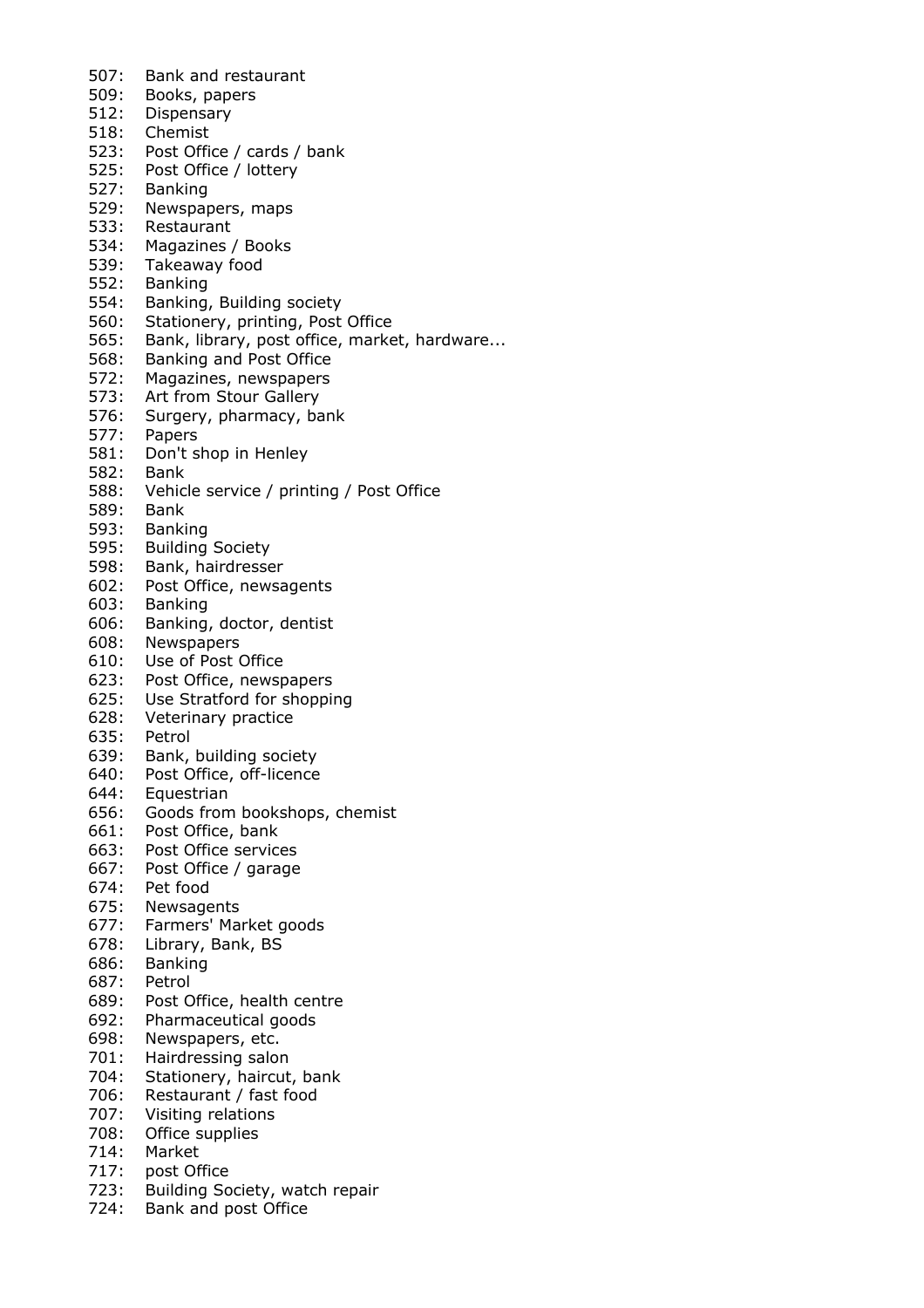- 730: Post Office
- 734: Vegetables
- 736: Pharmacy
- 738: Off license
- 740: Post office services, newsagents, pharmacy

#### **What factors lead you to do your shopping elsewhere rather than in this town?**

- 4: Banbury, Oxon. is nearer
- 6: Internet
- 17: Better shopping facilities
- 23: Bigger stores, i.e. Tesco
- 28: Unable to visit other towns
- 29: More accessible links to other towns
- 33: Too far to travel
- 35: Supermarkets / Prices
- 36: Closest town
- 40: Easier to on-street park in the outlying villages
- 46: Larger supermarket and greater range of goods.
- 48: We live in Central Stratford
- 63: Stratford for tourists
- 67: Larger shops (supermarkets)
- 74: It's where I work
- 80: Prices in superstores
- 84: Congestion and only 2 hour parking
- 91: Economy of scale
- 93: Holidays
- 101: Do most shopping in L'Spa, no shops in SoA
- 102: Availability and cost of goods
- 103: Large superstores, e.g. ASDA, Tesco
- 107: Ease of access by car
- 113: Supermarkets
- 130: Kings Heath and Solihull
- 137: More choice
- 138: Amount of traffic
- 144: Cheaper shops
- 147: Quality of shops available
- 161: We have no shops, greengrocers, clothes, shoes...
- 171: Solihull and Leamington
- 181: Large stores are cheaper
- 189: Because we know Redditch
- 191: Road works
- 196: Supermarket
- 208: Nearer to Banbury
- 209: No new clothes shop in Alcester
- 224: Better RANGE of goods
- 234: M&S fan!
- 235: Closer to L/Spa
- 237: Pedestrianistion
- 239: I am registered disabled do avoid crowds of people
- 240: Visit son
- 242: Warwick is closer
- 256: Easy to wander around
- 257: Less traffic
- 268: Congestion over bridge
- 275: Range of goods in superstore
- 287: I drive to Solihull
- 288: Use supermarket
- 298: Better and cheaper range of goods
- 305: More shops in Alcester or Stratford
- 308: Day out!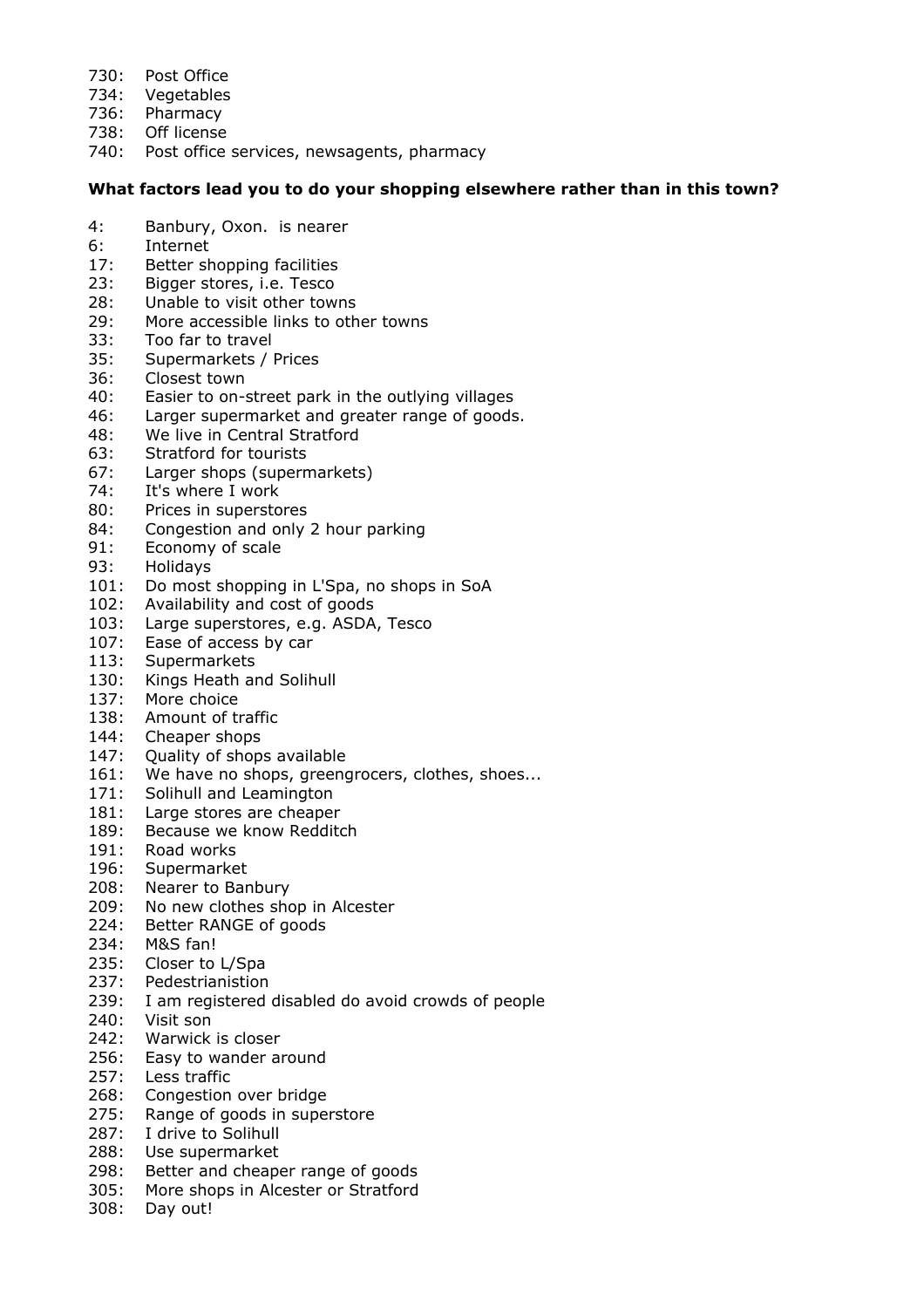- 309: Good quality superstore
- 312: Stratford geared towards tourists residents 2nd
- 321: Walking distance
- 323: Stratford discourages locals, other towns welcome
- 342: Broader range of goods available
- 344: Range of goods e.g. in Tesco or Sainsbury
- 355: As a disabled resident, I use an electronic scooter
- 358: Banks, dentist
- 366: Convenience
- 374: Congestion in S/A inhibits visits quite often
- 377: Rarely done
- 380: I only use Stratford Vg shops
- 405: Banks and supermarket
- 455: Wider range of food and goods
- 456: Stratford too expensive
- 457: Difficulty parking in Stratford
- 465: Habit to go to supermarket once every few weeks
- 467: Banbury (easier parking)
- 477: Proximity to town
- 481: None
- 483: On street free parking
- 484: Lower prices
- 493: Cheaper shopping
- 494: No public transport in Warwickshire (Shotteswell)
- 497: Choice of food
- 504: Better small, quality shops
- 507: Free parking in retail parks
- 515: Proximity no covered malls
- 529: No really large supermarkets
- 532: Can't get what I want from local shops
- 541: Congestion from south of river and B'ham Rd
- 542: No car
- 547: Price advantage
- 553: Visiting family
- 557: Much cheaper
- 581: Too much gossiping in the shops
- 583: I use Tesco
- 586: No Sainsbury in Stratford so shop in Warwick
- 588: as above
- 595: Cheaper in town
- 599: Supermarkets
- 608: Lower prices of food items
- 625: Road system
- 633: Tescos out of town
- 636: Overcharging (Tourist factor)
- 643: Easier to go out of town
- 644: Supermarket
- 654: Quality of shops
- 655: Lower costs in shops
- 664: Type of supply e.g. plants
- 665: Retail parks
- 684: Normally confine shopping to S-on-A
- 694: Over 18 miles away
- 695: Price and choice of goods
- 706: Closest to home no park for!
- 721: Most convenient
- 723: Speed cameras on A435! Not serious
- 728: Traffic congestion
- 734: More convenient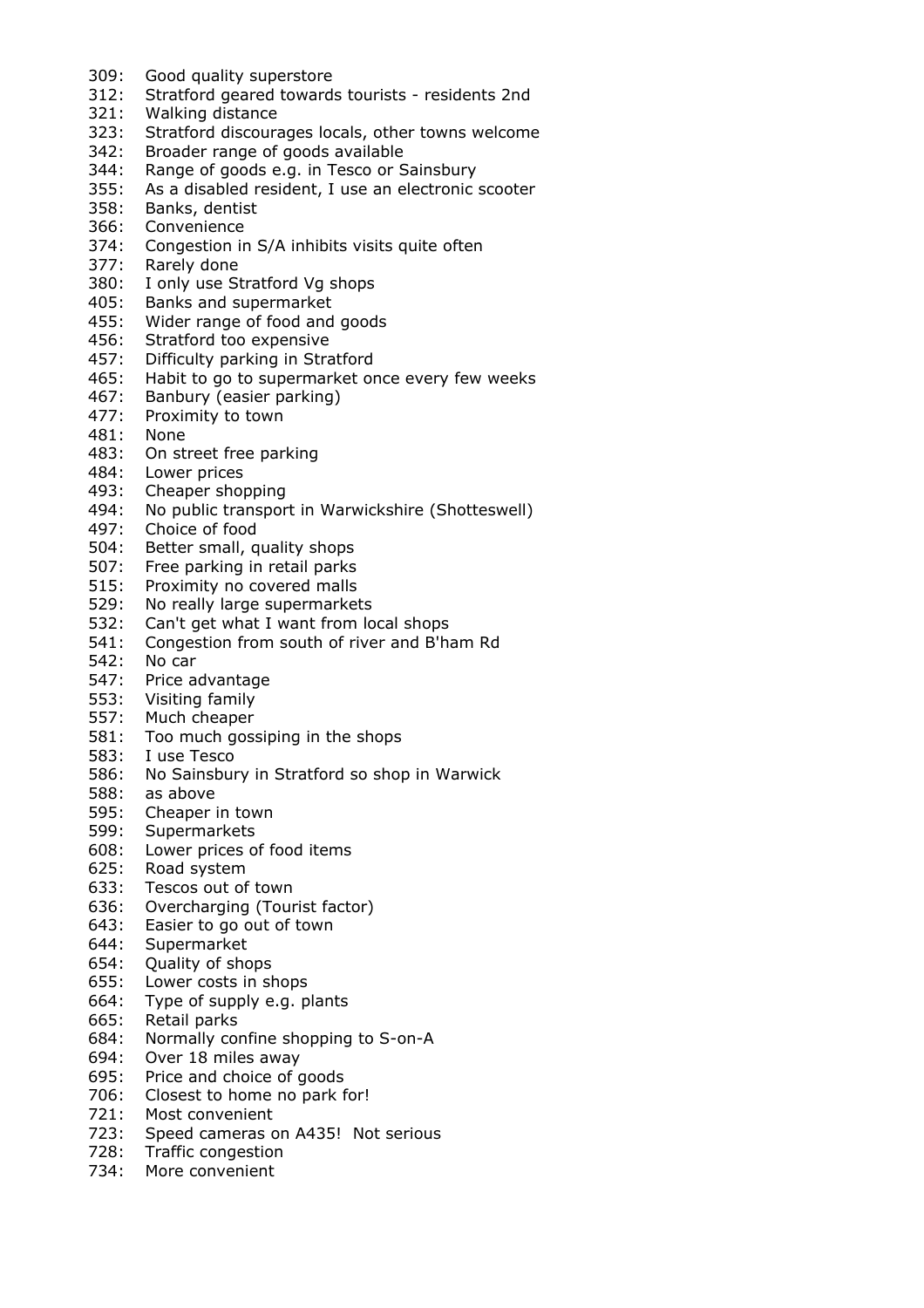#### **Currently, what type(s)of physical activity do you participate in?**

- 1: All countryside sports / activities 2: Dancing 4: Swimming - Limited walking 7: Jogging and Cycling 8: Swimming 9: Swimming 12: Cycling 15: Swimming 16: Swimming 18: Swimming 20: Jogging 21: Dancing 26: Flat Green Bowls - Competitive and Recreational 27: Swimming 28: Exercises specified by hospital 29: Housework / Cleaning Kennels 30: Golf 31: Swimming 33: Housework! 34: Building 35: Cycling 36: Dancing 49: Dancing 58: None 61: Horse Riding 62: Cycling, running 63: 10 minute exercise 64: Swimming 67: Biking 71: Cycling 96: Physical work 100: Cycling 101: DIY etc
- 102: Swimming, housework
- 108: Swimming
- 109: Swimming
- 112: Cycling
- 113: Cycling
- 115: Dinghy Sailing
- 117: Swimming
- 119: Home exercises
- 121: Swimming
- 123: Golf
- 130: Cycling
- 136: Swimming
- 142: Golf
- 143: Cycling
- 144: Snowboarding, activities with child (i.e. football)
- 148: Golf
- 153: Running
- 154: Rowing and Cycling (non-organised)
- 158: DIY
- 159: Swimming
- 163: Dancing class
- 164: Swimming
- 173: None
- 174: Swimming
- 176: Cycling
- 177: Swimming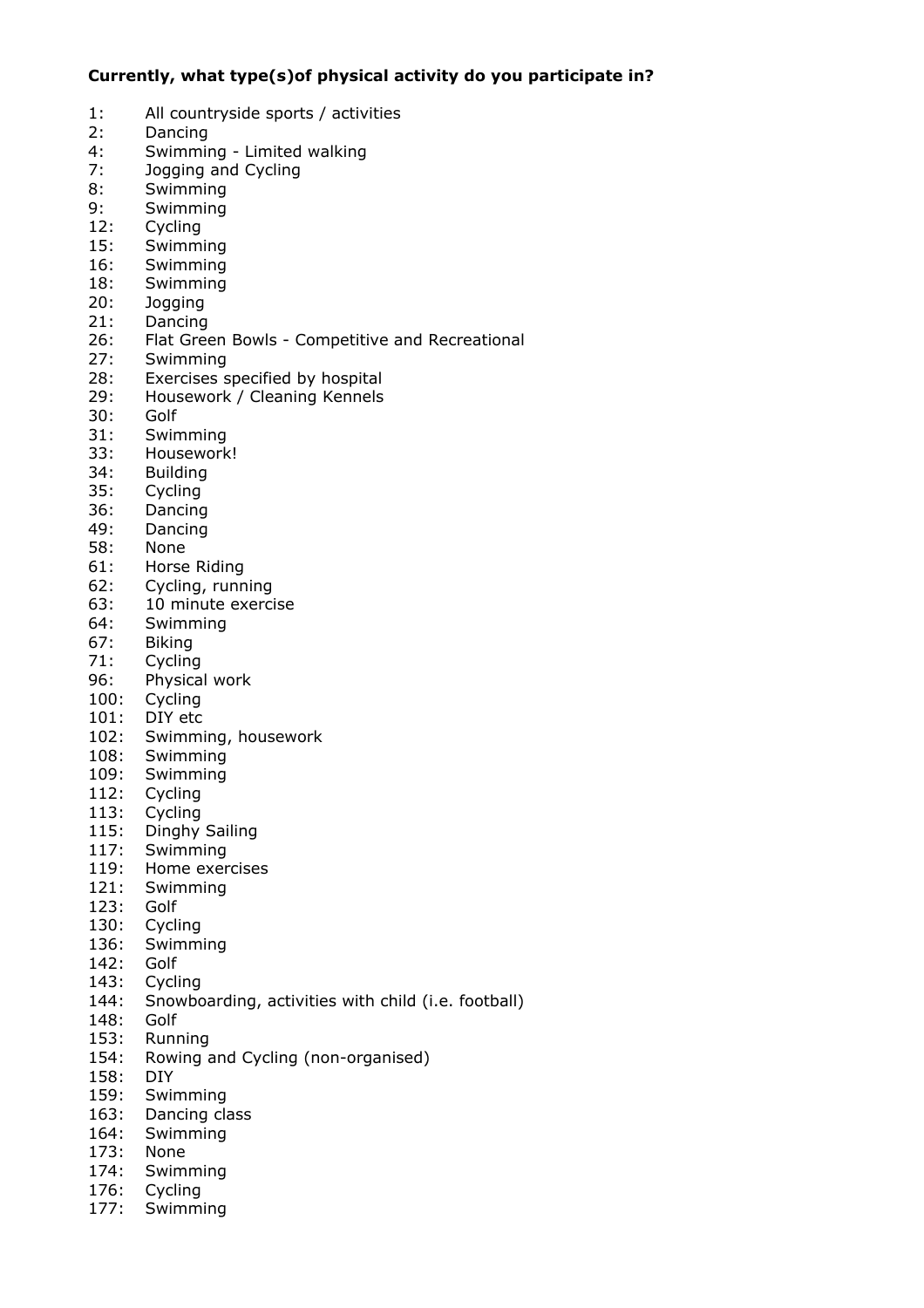181: Swimming 182: Golf / Bowls 186: DIY 189: Housework 190: Hunting 198: Allotment 199: Cycling 200: Golf 202: None 203: Yoga 206: Running 208: Long distance / Cross country 212: Pilates 214: Cycling 221: Cycling 226: Jogging 230: Bowls, snooker 233: Dinghy racing 236: Swimming 238: Sailing 240: Now aged over 80 241: Extend (my wife) 243: Swimming 247: Swimming 250: Swimming 251: Swimming 252: Cycling 254: Keep Fit 258: Cycling 265: Swimming, dancing and cycling 266: Cycling 269: Housework 270: Cycling / Motor-racing 273: Swimming (private pool, no public pool at Alcester) 274: Cycling 285: Walking 300: Early morning jog 301: Cycle 305: Swimming 311: Cycling a little 312: Swimming 319: Sailing 324: Running 330: Yoga 336: Horse-riding 338: Voluntary work and Sec of evergreen club 342: Cycling 343: Dancing / Sex 346: Nursing 347: Cycling 349: Golf 353: Scuba diving 361: DIY 363: Cycling, swimming 371: Cycling 384: Jogging 388: Swimming 391: Cycling 392: Pilates 393: Cycling / Swimming 394: Cycling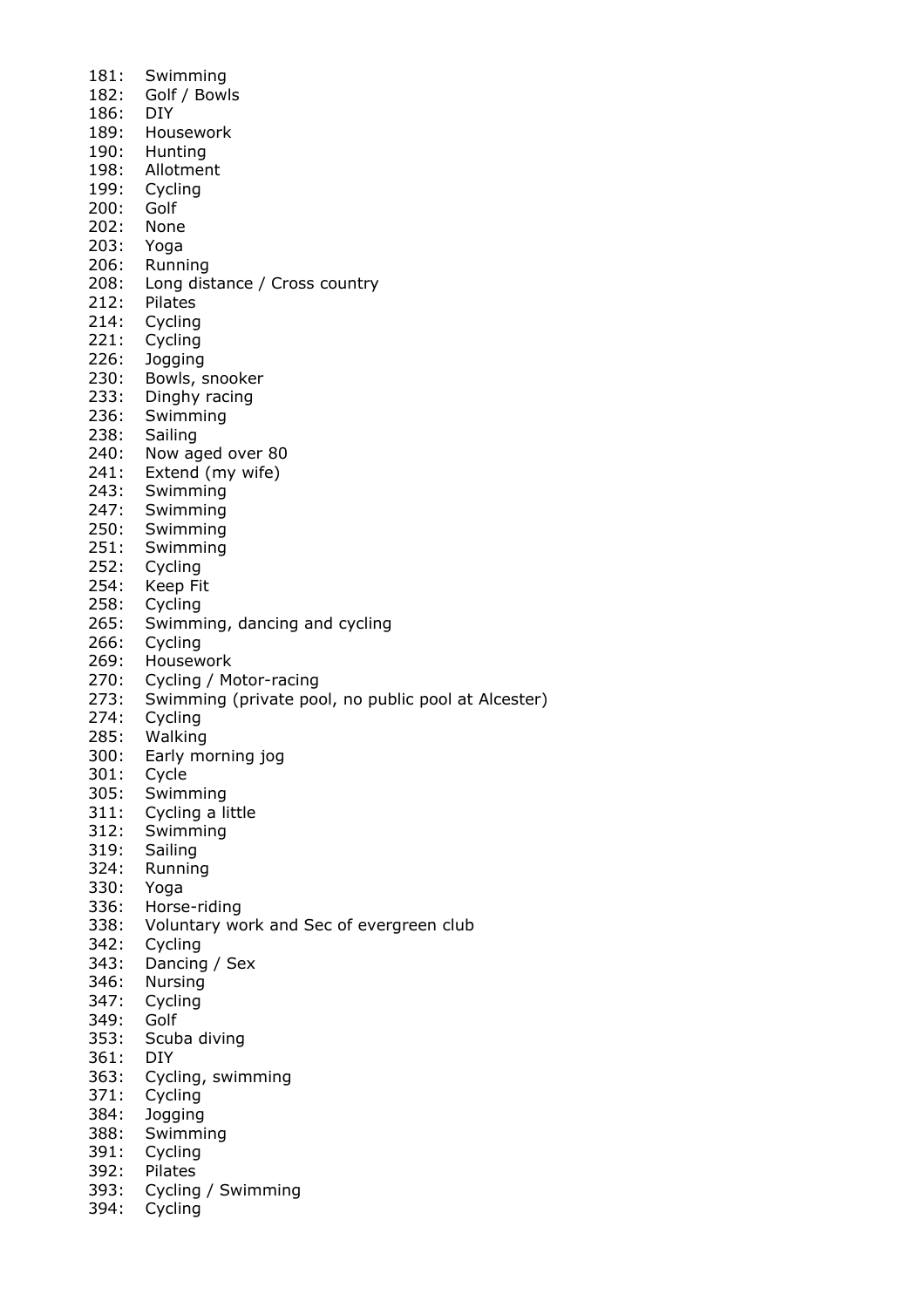397: Jogging, cycling 399: Cycling 409: Riding 411: DIY / Building work 413: Cycling 416: Swimming 417: Tai Chi 419: Cycle 422: Swimming / cycling 430: Swimming 434: Swimming 435: Swimming 436: DIY 438: Running 445: Cycling, golf 447: DIY 450: Dancing 457: Swimming 458: Swimming 462: Cycling 463: Dancing 465: Cycling, swimming 471: Riding, looking after my horses and full time job 472: Cycling 473: Cycling, badminton 481: Cycling 489: Power kite flying 494: Cycling 497: Swimming 500: Pilates 503: Cycling 512: Dancing 514: Exercise bike 516: Bell ringing 519: Swimming 523: Playing with grand-daughters 525: Swimming 529: Swimming 530: Home gym 542: Cycling 550: Swimming 554: Swimming 555: Swimming 556: DIY 557: Motorcycling 559: Golf 560: Dancing (hopefully!) 564: Yoga 568: Housework 570: Swimming 572: Dancing 578: DIY 579: Short walks 580: Golf 582: Horse Riding 586: Windsurfing 588: Cycling, road verge clearing 590: Swimming 597: Swimming 605: Swimming 614: Golf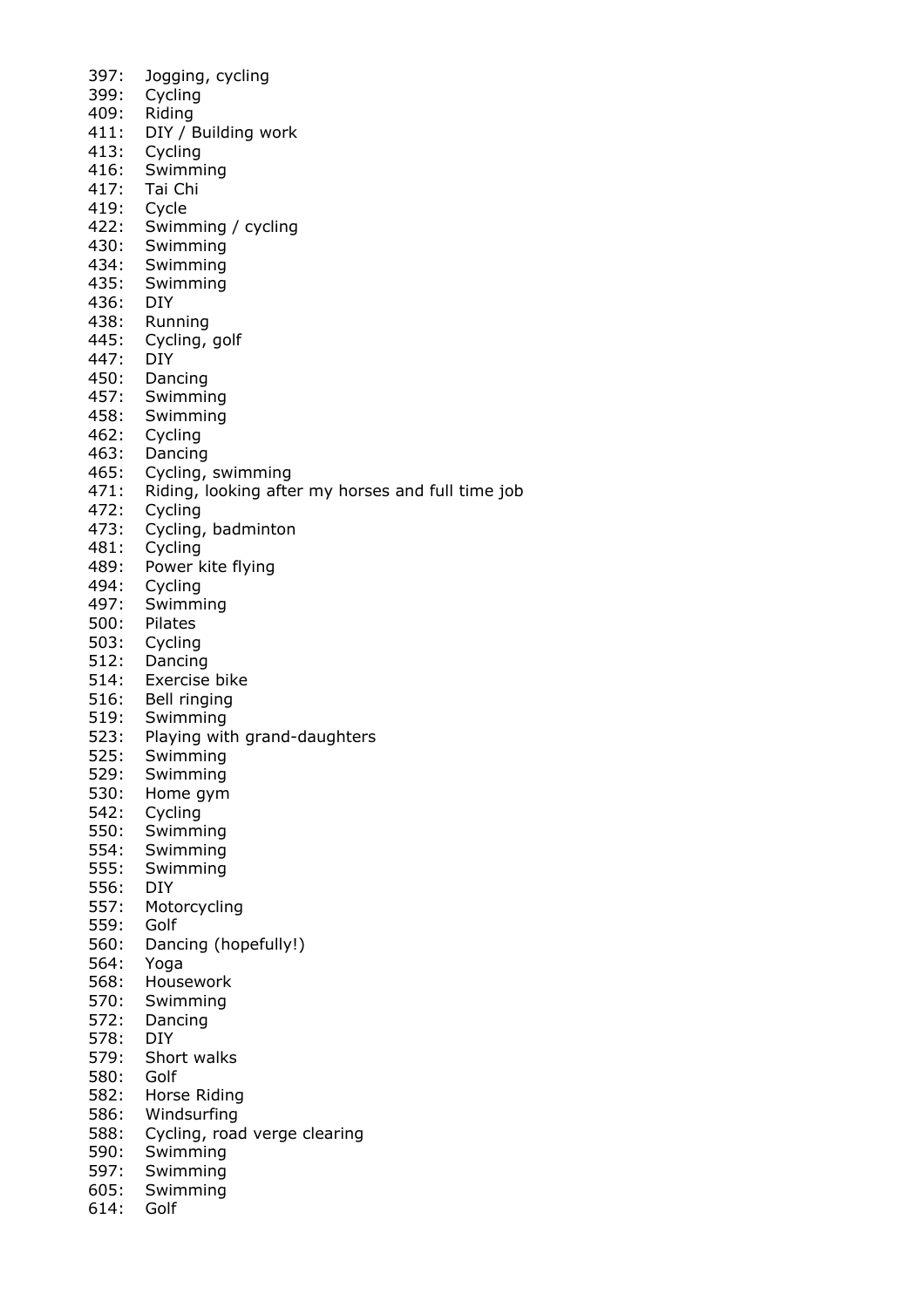- 616: Tai Chi 619: Cycling 629: Cycling 630: Cycling 634: Golf and swimming 637: Part time farmer 638: Cycling, jogging 639: Yoga 640: Cycling 643: Cycling 644: Riding 646: Cycling 647: Cycling, jogging 651: Short personal daily exercise routine 657: Golf, cycling 660: Cycle and tennis 661: Dancing 662: Swimming 667: Physiotherapy exercises 668: Swim 671: Swimming 673: Dancing 674: Cycling 678: Home keep fit video 681: Manual work 682: Housework 687: Swimming 692: Swimming 694: Riding, wind-surfing, tennis 697: Cycling / dancing (vigorously) 702: Dancing
- 704: Swimming and cycling
- 705: Golf
- 710: Bowls
- 711: Cycling
- 714: Swimming
- 715: Housework
- 716: Dance various
- 
- 721: Cycling<br>723: Singing Singing - seriously it's hard work!
- 724: Swimming
- 725: Housework
- 726: Cycling
- 729: Dancing
- 730: Housework
- 734: Cycling
- 736: Housework! Grandchildren
- 740: Exercise bike

#### **Why don't you use them more often as you would like to?**

- 4: I live in extreme south of County
- 8: Satisfied with my current use
- 16: I use private clubs
- 18: Swim at Broom
- 20: Would use pool if in Alcester
- 27: Not interested
- 34: The squash courts have closed
- 35: I'm in my 70s swimming messes my hair up
- 40: Found what I need elsewhere (Birmingham and Worcs)
- 42: Health reasons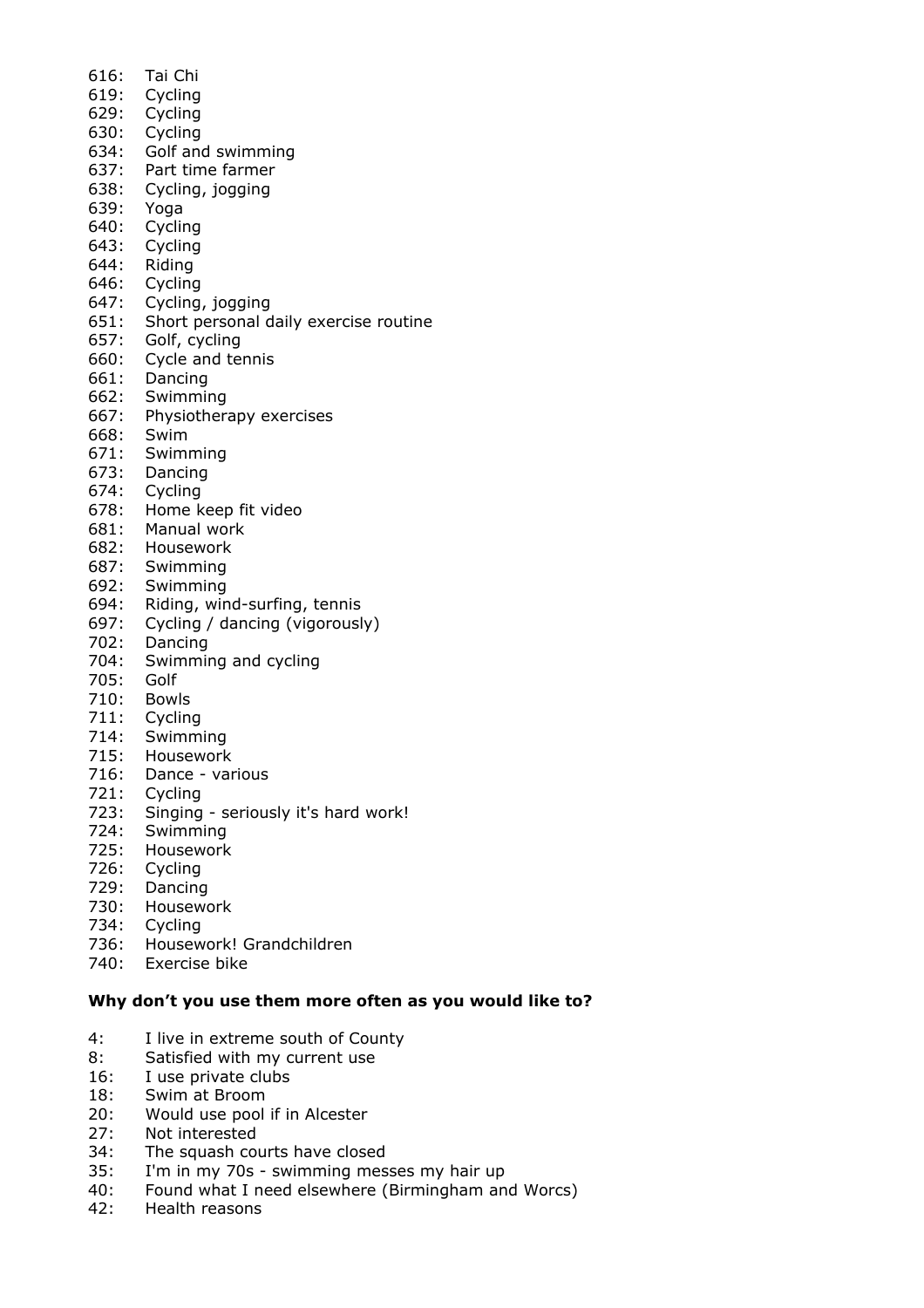- 48: Question poorly phrased<br>55: Physical disability
- Physical disability
- 59: Health problems at moment
- 60: My interests are adequate for my needs.
- 63: Swimming. Studley closed. Parks closed
- 64: Swimming facilities at private pool near home
- 66: Prefer / Happy with facilities of private gym
- 68: See above
- 72: Over 70
- 77: Old. Suffered a stroke
- 79: Lack of parking
- 88: Prefer Warwick District Council facilities
- 108: Filthy and unclean
- 109: Dirty
- 115: Studley pool is a fiasco!<br>119: Disability
- Disability
- 127: Not applicable
- 130: ......(?) at Earlswood
- 132: Health problems
- 134: Too old
- 140: Not interested
- 142: Quite satisfied with golf and gardening
- 148: Don't need to use do enough
- 149: I have other activities
- 158: Old age
- 164: Wife has problem with stepladders down into pool
- 165: See previous
- 168: Use private facilities
- 171: Age
- 172: Swimming pool dirty and uncared for
- 176: I have plenty of activities organised voluntarily
- 181: Too far away
- 204: I don't want any of them
- 211: Use them loads anyway
- 212: Usually crowded
- 216: Health reasons
- 220: Not strong enough
- 223: Prefer walking / country sports
- 225: By time winter comes at 71 I rest up for spring
- 241: Age
- 242: No hoist at swimming pool for wheelchair
- 245: Belong to private gym
- 247: I feel I do enough already
- 254: No one to go with
- 256: Not really interested
- 257: None
- 259: Health reasons
- 265: I belong to a private leisure/fitness club
- 266: Health reasons being a problem
- 269: Choose not to.
- 274: Prefer cycling
- 278: I'm happy with what I do
- 279: No need
- 283: Prefer non-sport activity
- 289: Health reasons
- 292: Not interested!
- 298: Over 80
- 300: Not interested
- 304: Question does not make sense.
- 309: Engaged with private sports clubs not public
- 321: Disability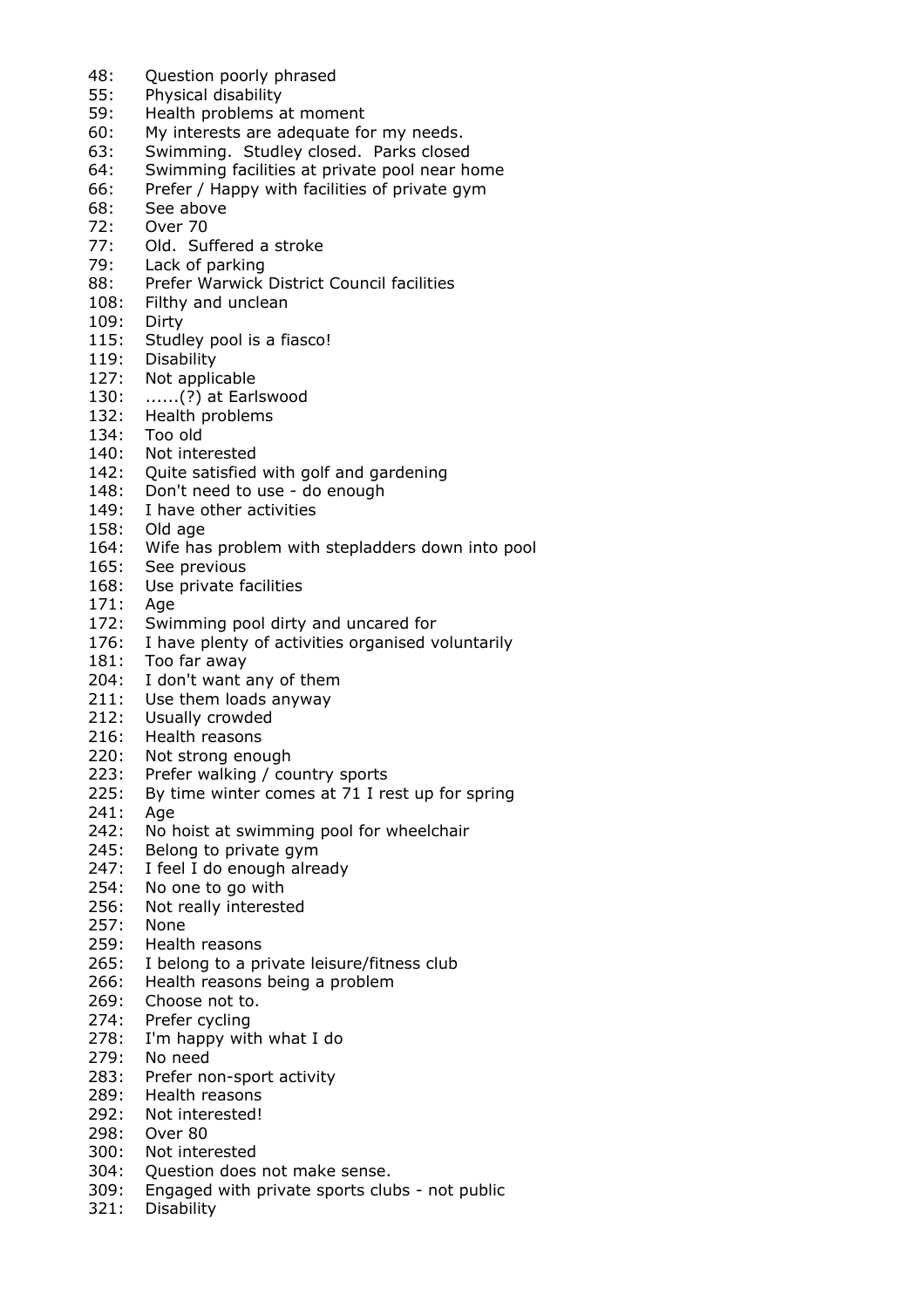- 323: Parking
- 330: Facilities are available locally
- 334: Don't feel the need / interest
- 340: Happy with my own current arrangements
- 353: Don't know a lot is available
- 361: Health reasons
- 378: Health
- 383: Arthritis
- 391: Age and cycling
- 393: Have own ways of keeping fit
- 396: The squash courts were closed
- 408: Happy with what I do now
- 419: Lack of motivation
- 424: Use facilities elsewhere
- 428: Use private facilities
- 429: Age
- 430: Use facilities elsewhere
- 431: Don't want to
- 435: Making the effort
- 436: Age and inclination
- 438: Don't provide activities I want
- 451: Do enough of what I want already
- 456: Cheaper rates for residents may increase usage
- 457: Swimming pool not clean, so use private facilities
- 459: Changing rooms are poor standard
- 461: I prefer long walks for exercise
- 467: Am now too old and too busy
- 469: Have to pay for parking
- 471: Own recreation but no transport from village.
- 473: Warwick is better/organised/friendly and more
- 481: Use own equipment or private club
- 487: Not interested
- 490: Age
- 499: Not well at present
- 500: Self-motivation
- 504: Old age
- 508: I don't want to
- 
- 509: Other interests<br>527: Physical Ability Physical Ability
- 535: Not enough energy
- 540: Use private leisure facilities
- 544: I am not a sporting type
- 548: I use other facilities
- 552: My age
- 557: Usually too crowded
- 560: Laziness
- 561: I don't want to
- 564: Not a sporty person
- 566: Not relevant
- 568: Old age
- 573: Health
- 578: Age
- 588: Otherwise fully occupied
- 591: Over 63
- 598: Too busy doing other things
- 601: Health
- 606: We have our own
- 612: Arthritis, etc.
- 616: Prefer to do things at home
- 625: Have my own
- 630: Involved in other activities rugby club, cycling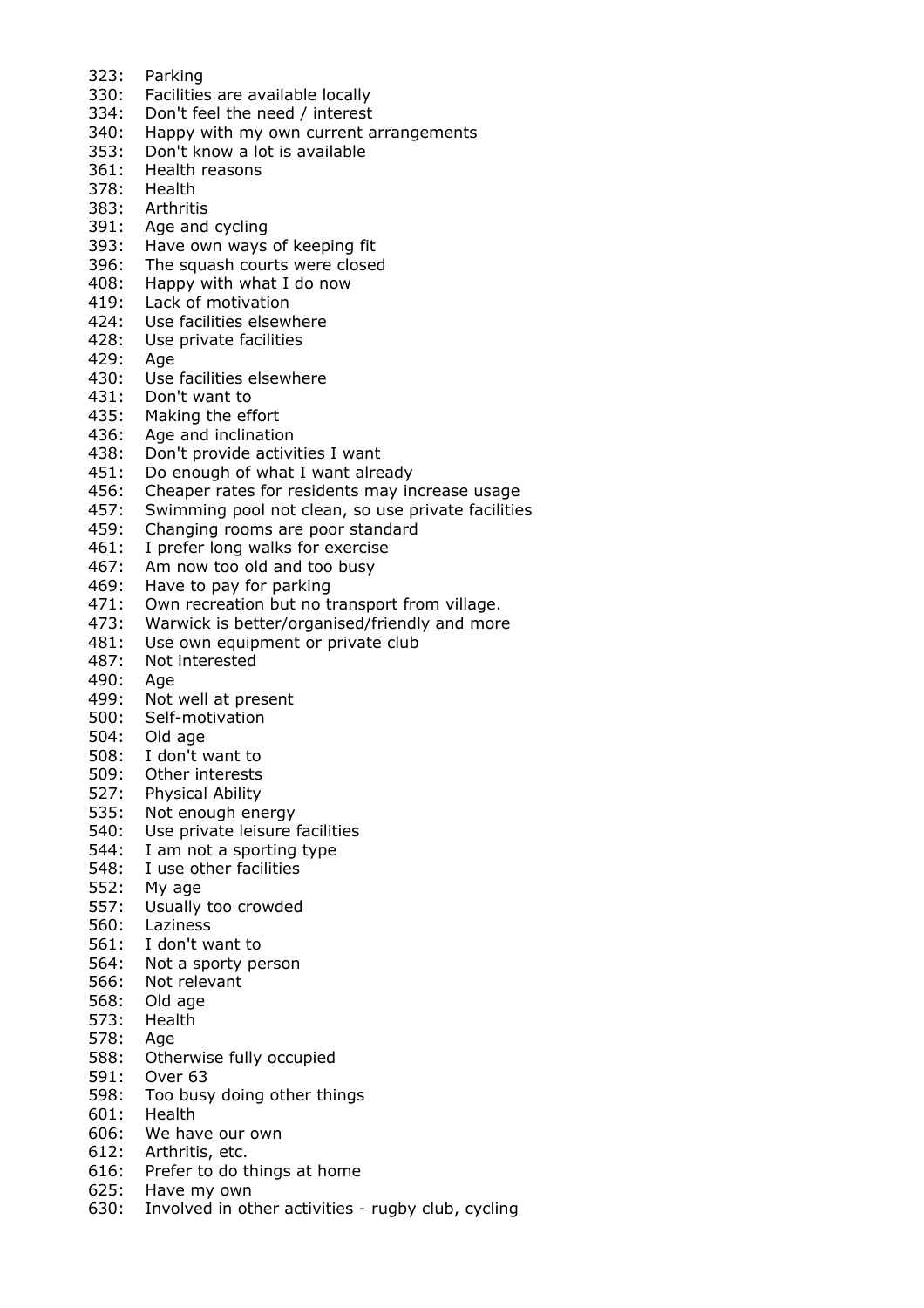- 631: No longer interested in organised/formal sports
- 633: Work full time
- 634: Not made attractive, leisure pool untidy
- 639: Lack of cleanliness
- 640: Quite adequate use
- 641: Health reasons
- 643: I can go cheaper where work (Coventry)
- 653: Age
- 667: Disabled prevents this
- 670: Swimming pool needs overhaul and updating
- 673: Leisure centre dirty, inconvenient, staff unhelpful
- 674: Don't like organised facilities
- 675: Make own arrangements
- 677: Not interested in sport
- 683: I participate adequately in sport and fitness 684: Advanced age
- Advanced age
- 689: Ill health
- 691: I do not wish to
- 694: Sport facilities at home
- 703: Lack of facilities
- 711: Motivation!
- 721: I prefer doing my own activities
- 722: Home commitments
- 723: Had not heard of most of them
- 724: Belong to a private leisure club
- 726: Use them enough already
- 730: Not interested
- 738: Facilities often overcrowded

#### **How could we improve /what could we do better in terms of community leadership?**

- 1: Keep up the publicity
- 3: Supply more information
- 7: More imaginative use of internet to reach young people and school children interactive websites for example
- 13: Better communication with the community
- 14: Look to improve Studley community
- 15: Do not know enough about 'Community Leadership' to express an opinion
- 16: Somehow create more community awareness / participation
- 18: Elected members need to remember they are there to listen to the elector's wishes and to keep promises, which they make - especially when made in writing.
- 20: Make a video which is available for people to access information.
- 23: 010203
- 25: Ensure that there are no by-laws that are not enforced
- 26: Ok
- 28: Speak more often to people who are interested in or anxious to participate in the local community.
- 34: Listen to the people about planning matters / road usage. Improve road structure (listen to ideas from local people). Don't waste money (move from Elizabeth House).
- 35: Southam area as a whole is very community aware I'm sure people will soon let you know when they think there is need somewhere. Money always seems to be the bottom line.
- 36: Visit village schools and include their children in events in town, i.e. involve not just town schools in events - Birthday celebrations, etc.
- 38: Communicate to the public how, where they can have their say and about which topic.
- 40: Arrange a yearly get-together of local councillors with people in the area/ward the councillors represent.
- 42: More Independent Councillors
- 43: Here in Salford Priors we urgently need traffic calming as in other local villages. After reporting the bollards in Station Road were out of order, it's now over 3 months and NOTHING has been done. Yet we are expected to keep paying our council tax. I think it's a bit one-sided in the council's favour.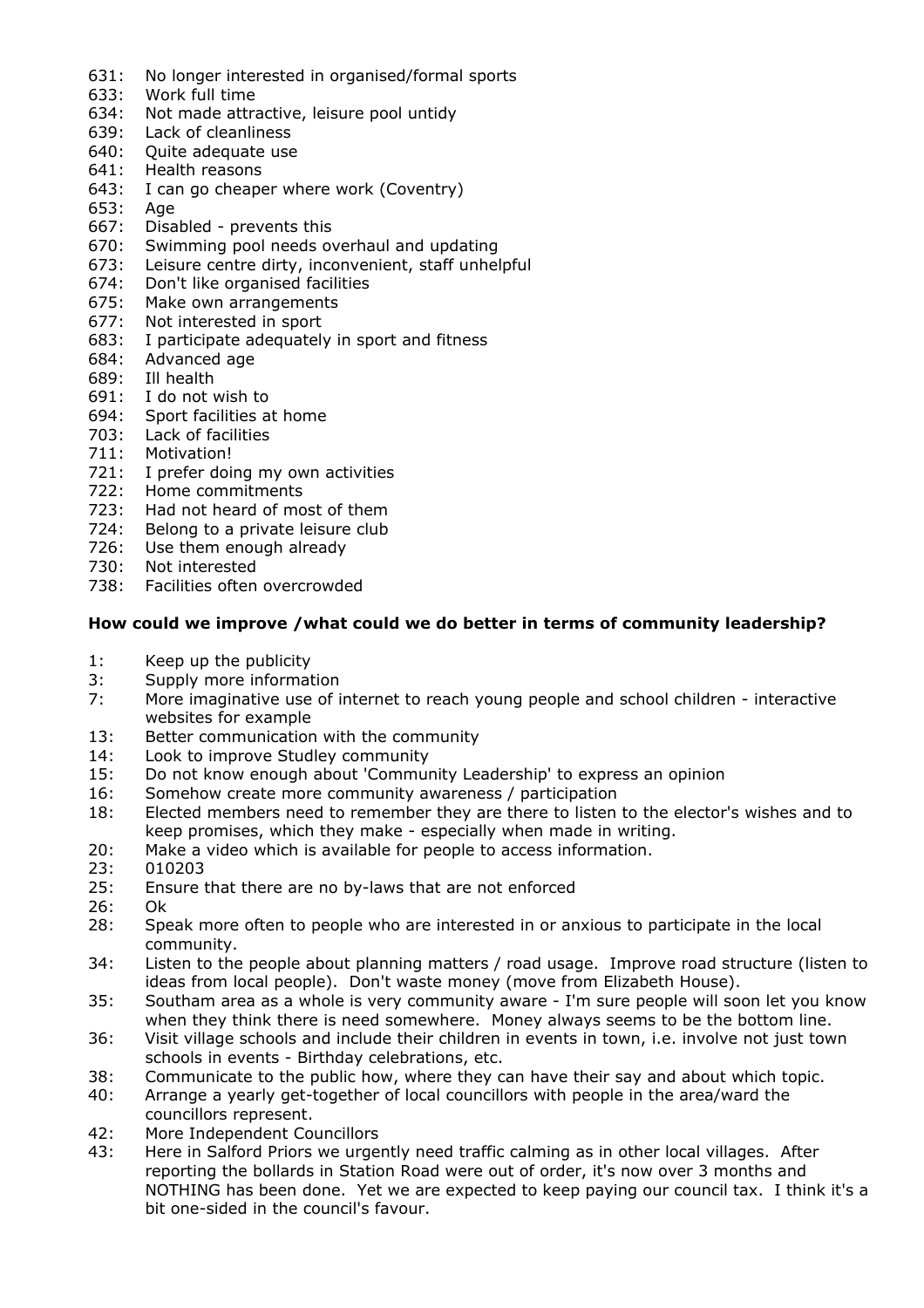- 45: Appear to listen at public meetings<br>47: Better communication
- Better communication
- 48: Public awareness
- 49: There is not enough for teenagers and people in their early twenties to do.
- 51: Listen to what people want more, and provide people with ways to have their say about their needs.
- 55: Would appreciate more information about future District Council plans.
- 59: Could we have regular meetings for the public to discuss 1) what is proposed, 2) what has been agreed.
- 61: Give feedback from surveys etc. Actually, make change to suit local needs.
- 62: More surveys of public. More open meetings. Give public a number of alternatives on an issue and let a vote decide on important issues.
- 63: Ask the people of Studley what they would like in the village. Give us the same facilities as Stratford.
- 65: Have direction and encouragement for youths.
- 71: Concentrate on places other than Stratford town
- 79: Listen to people rather than impose Councillors' silly ideas
- 81: Persuade Councillors in a role which they may not like to participate....
- 83: Councillors should get about more, and pay more visits to residents. We've never seen our Councillor.
- 84: Minority groups seem to have considerable influence particularly in planning matters (for example removing bikers from Waterside and building new bike park) which is undesirable. Measures such as these questionnaires are a good thing but it is difficult to ascertain what is acted upon and why.
- 88: Insist on a monthly / quarterly report from Parish Council and take interest in their suggestions, proposals, etc. S.D.C covers a wide area so local interest should be acknowledged.
- 89: Make this role more widely known
- 90: Stop the political voting and judge issues properly
- 92: Take note of what people say and want and openly act on it. Tell them that you have acted on it.
- 93: Better information
- 95: More information site. Not everybody has internet.
- 98: 1) District Councillor Surgeries, 2) Clarification of which aspects are the responsibility of DC
- 99: Eliminate waste, e.g. consultancy and lack of decision on Elizabeth House. Tell us why you miss targets and what you are doing to rectify matters. Get on top of the budget - NO increase in 2004. Cut out petty personal squabbles in public.
- 100: Hold meetings
- 101: Tell us more about what you do
- 102: Visit more organisations i.e. Youth Groups, Church Friendship Groups, surgeries at local libraries
- 104: Get out into the community more and listen to what local people and business want more.
- 105: Listen to needs of local people and not be overly 'tourist' led e.g. the removal / re-siting of the bike park from Waterside in S-on-A is to the detriment of the town.
- 110: More communication
- 113: Start leading
- 115: Focus on your customers. Run council income ventures as businesses NOT charities. (Lean)
- 117: More OUTREACH work where Councillors actively visit and build relationships with various community groups, etc. on a constant regular basis.
- 119: 1) Hold a public meeting twice a year, specifically for members of the public to ask questions of Councillors and Chief Exec.; 2) Learn to use public funds wisely and not use them for personal pet projects; 3) Think strongly about cutting salary and expenses BEFORE raising the next council tax by more than the rate of inflation (this need only be a short term option).
- 122: Not enough public opportunity to determine policy, i.e. Bancroft development despite public opposition to a number of proposals most are going ahead.
- 125: Individuals are not encouraged to 'have their say' and, effectively, are ignored when they do.
- 126: To stop people parking on the lawns and grass, in Leigh Crescent, Long Itchington it's a total disgrace cutting up all the grass
- 127: More information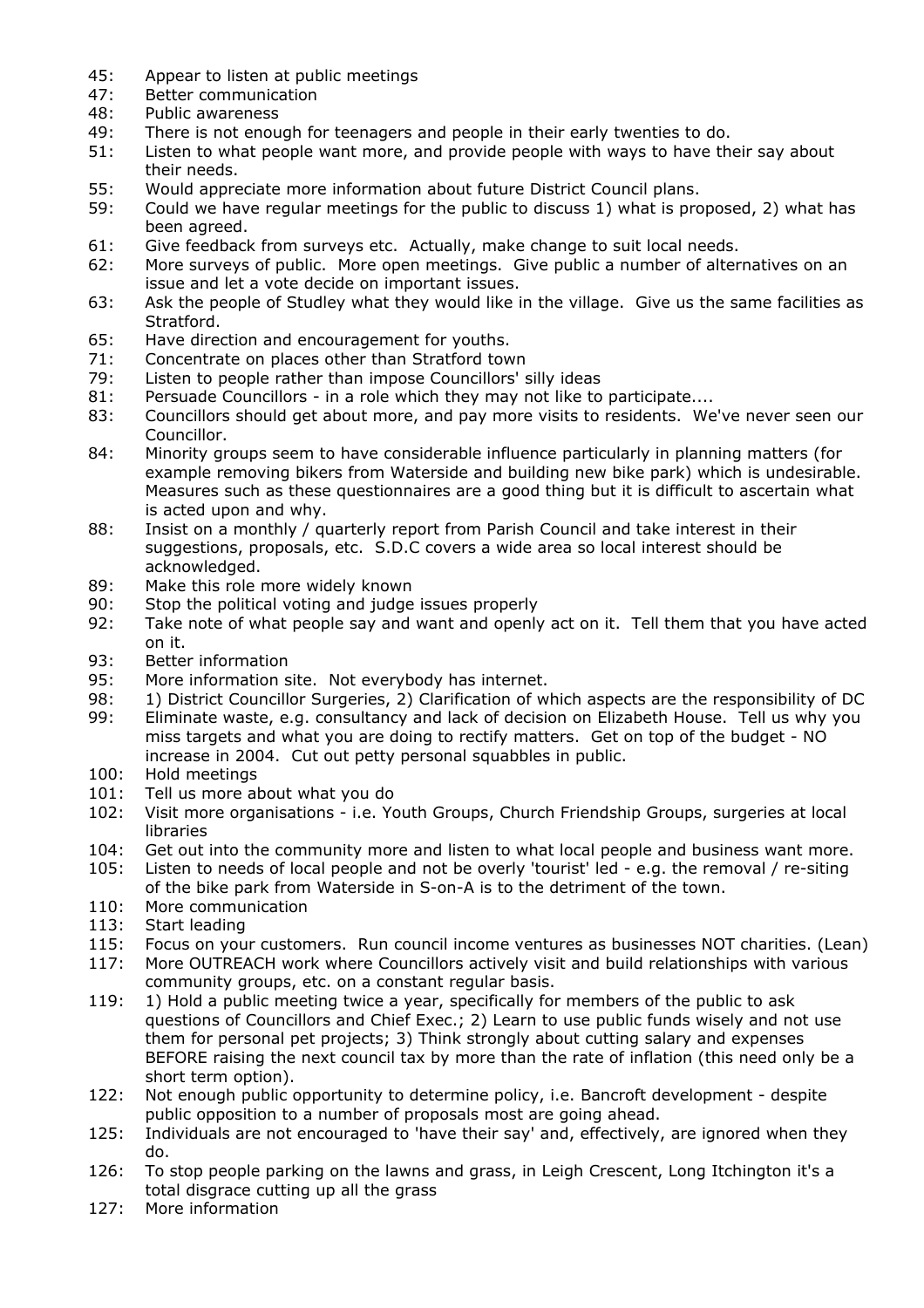- 128: More direct communications, e.g. Q.21, not heard of any info on these schemes.
- 130: News circular
- 132: Newssheet
- 133: Think about the out-lying areas of the district more. It often feels as if Stratford is the centre of the Council's universe
- 137: More publicity of this aspect
- 138: Reduce traffic in town, make it easier to get to leisure centre
- 141: Target OAPs to be more active
- 142: More publicity
- 144: Reflect the diversity of society in Stratford District, i.e. include young people in decisionmaking processes. To provide for those other than white middle-class citizens
- 147: More surveys
- 150: Stop arguing amongst Councillors, listen to what people want
- 153: Do you include young people in early teens in your panels to determine their views and requirements?
- 156: Better communication and accountability. Be more Resident orientated. Less Tourist bias 160: Get real not PC
- 161: More information available to general public. NEW village hall is too expensive to use. Money is WASTED!
- 165: Individuals / groups have their say but feelings appear to be ignored too often.
- 166: Keep the community involved BEFORE and after decisions are made.
- 168: More information is required to make a judgement.
- 169: Take ACTUAL notice of public opinion in council planning meetings.
- 176: Active support
- 178: Cater for younger locals 18-30 instead of 40+ and tourists, we are the town's future, look after us
- 180: Visit more villages
- 181: More advertisement on radio, get out and meet people at functions. Basically get out amongst people.
- 182: Greater awareness of what local residents want not what the council thinks residents want. Councillors listen a little more to the feelings of the residents.
- 186: Be more pro-active
- 187: Newsletters about local issues more questionnaires such as this one. Meetings in rural areas so other people do not feel isolated and disregarded.
- 188: Not heard of scheme
- 190: I live in the middle of a very small community way out of Stratford, Henley, we don't hear a lot unless we pursue ourselves.
- 191: Parish Councillors make no attempt to represent the views of the community
- 195: Improve communication especially with small villages on what is going on and what things are available.
- 196: Don't know anything about it, hence my answer
- 199: Too much emphasis on Stratford at the expense of smaller towns.
- 202: Talk to and listen to people, not local authority officials
- 207: Listen more
- 208: A number of agencies are involved which should get together and work in unison including churches, parish councils, education, health and leisure interests.
- 210: More meetings for public, too much closed doors
- 211: Publicise this more I was unaware of it
- 212: Main problem is continual building without improved roads. Is there no way of diverting HGVs from town centre?
- 215: More openness, better communications, less bureaucracy
- 217: Listen and take MORE notice of what residents' views are.
- 219: Explain more clearly and more widely, how people can have their say. Give examples of where this has affected change.
- 221: Encourage parish councils to do more, redistribute central power and redraw the district boundaries so that Southam is part of Leamington and Warwick Council.
- 222: Closer consultation in local wards, e.g. with workshops, meetings, discussion.
- 224: Improve swimming facilities
- 225: This is very awkward to answer right. I think get folks together once/twice a month, we talking over 55-60 mark. I think its going to get better and will be going along this winter when then start again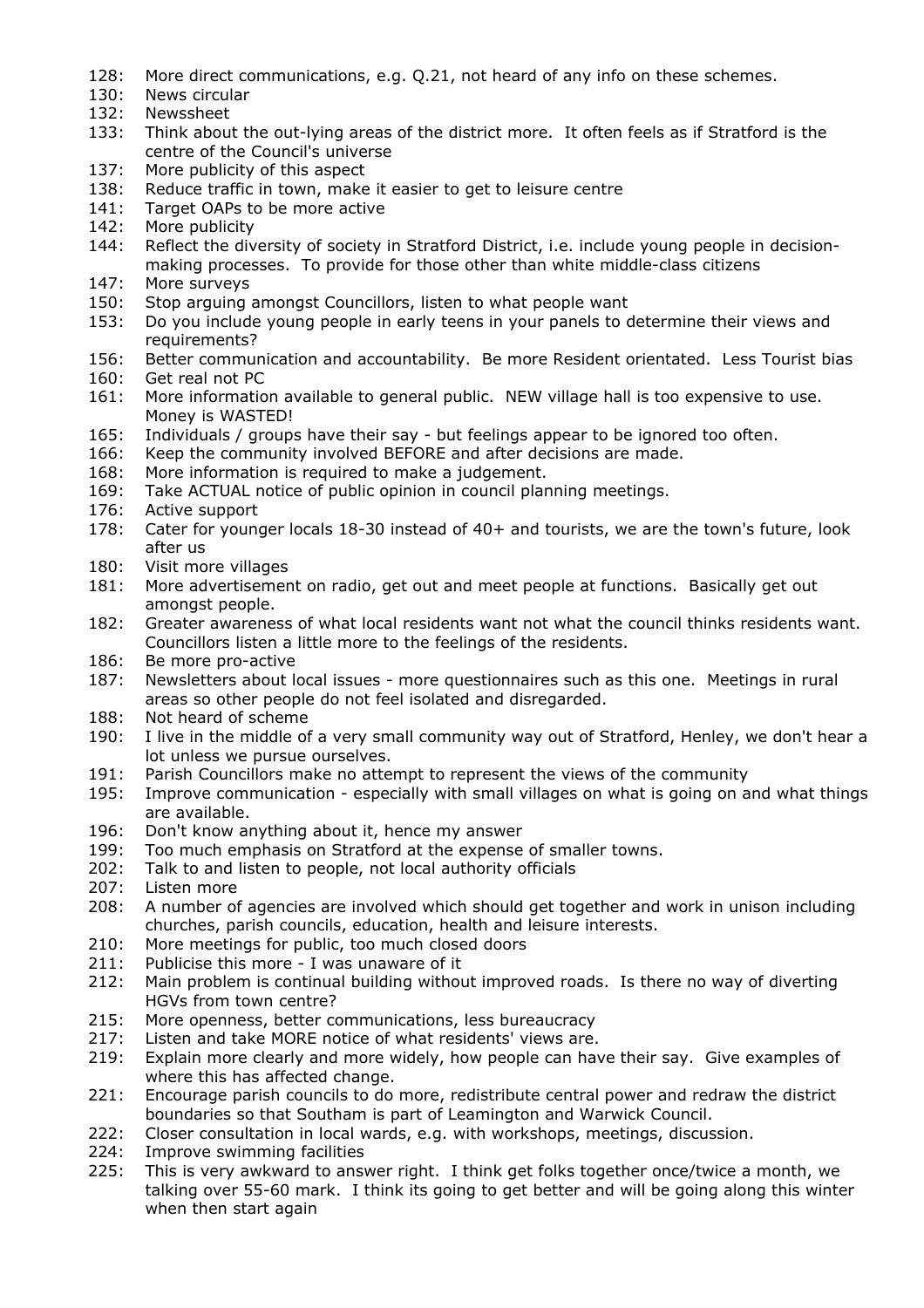- 226: More activities and places for youth stop the mindless damage to rec near the rear of the tennis courts, fence damage and fires, etc.
- 229: If relevant sort out traffic flow to improve conditions for all. Use of traffic wardens to direct traffic as in some towns.
- 230: Consider residents as more important than others, e.g. tourists.
- 232: Improved communications
- 233: Too Stratford centred. Need much more visibility at local level. Current policy appears to be at odds with this, e.g. not advertising planning applications on local paper, only in Stratford paper which no one buys in this area.
- 234: Think, work and vote with less party political bias.
- 236: More consultation on planning which affects local environmental aspects.
- 237: Wider representation
- 239: We have asked for visitor toilets for some years. The village has extended more and more visitors - Walton Hall visitors shop in the village and need this facility. The rear of village hall first chosen would NOT be suitable due to the local teenagers who use it for a meeting place and damage would occur. We asked for toilets next to Police House.
- 243: Become known to the people
- 244: Communication
- 246: Never met, in fact I don't even know who my Councillor is!!
- 248: Leadership need respect. The spate of housing construction of an ugly nature and its intensity leaves little room to respect the planners. Crowded and overpowering development leaves the people in it as ugly in nature as their surroundings.
- 249: More public notices, better advertising of Stratford DC website
- 250: Sorry but I know nothing about this.
- 251: More activity in creating a community that cares about itself.
- 253: More open sessions in the evenings
- 256: No thoughts on the subject
- 257: Sort out traffic problems.
- 258: I don't know. All major decisions, i.e. SoA High School, roads, traffic lights, etc. are all run from Shire Hall. They take little notice of what SoA District Council need or want.
- 262: Publish what you do. I am not a REGULAR newspaper reader so never keep up to date with what is available.
- 263: Let local people know more on large planning application affecting town.
- 266: There is a strong feeling among many Stratford residents that what is basically a beautiful town is being spoilt by excessive development / change without sufficient thought being given to the aesthetic impact of these. Despite protests being made against these changes when at the proposal stage, they still go ahead anyway in the majority of cases.
- 270: Make the work of the District Council more visible. Section in the Local Observer for example.
- 272: Extend coverage by 'Your Review'; improve noticeboard facility at Council Offices
- 275: Advertise the facilities and services
- 277: I would prefer to study this question in depth
- 278: More communication when consultation opportunities arise when and where can one hear these discussions.
- 281: Be more readily accessible to the general public.
- 282: Promptness
- 283: You do not have a leadership role. Your role is to best SERVE your community. The statement is egotistical bullshit!
- 284: Use village noticeboards
- 285: I do not really know as Earlswood is such a small place and does not have any facilities for the above.
- 286: Better and more frequent information
- 288: Public meetings
- 289: More one to one visits. Listen to their comments, give a confident true answer.
- 290: This is the first time I have heard of this, so it falls down straight away. How can people contribute when no one knows!
- 291: Visit villages more often, open meetings to discuss local issues.
- 292: Communicate! I've never seen our Local Councillor or know what he's doing for us.
- 297: Wider range of public involved
- 298: Make yourself known more often to locals, especially older people.
- 300: I have no idea how I as an individual can have my say, apart from these questions where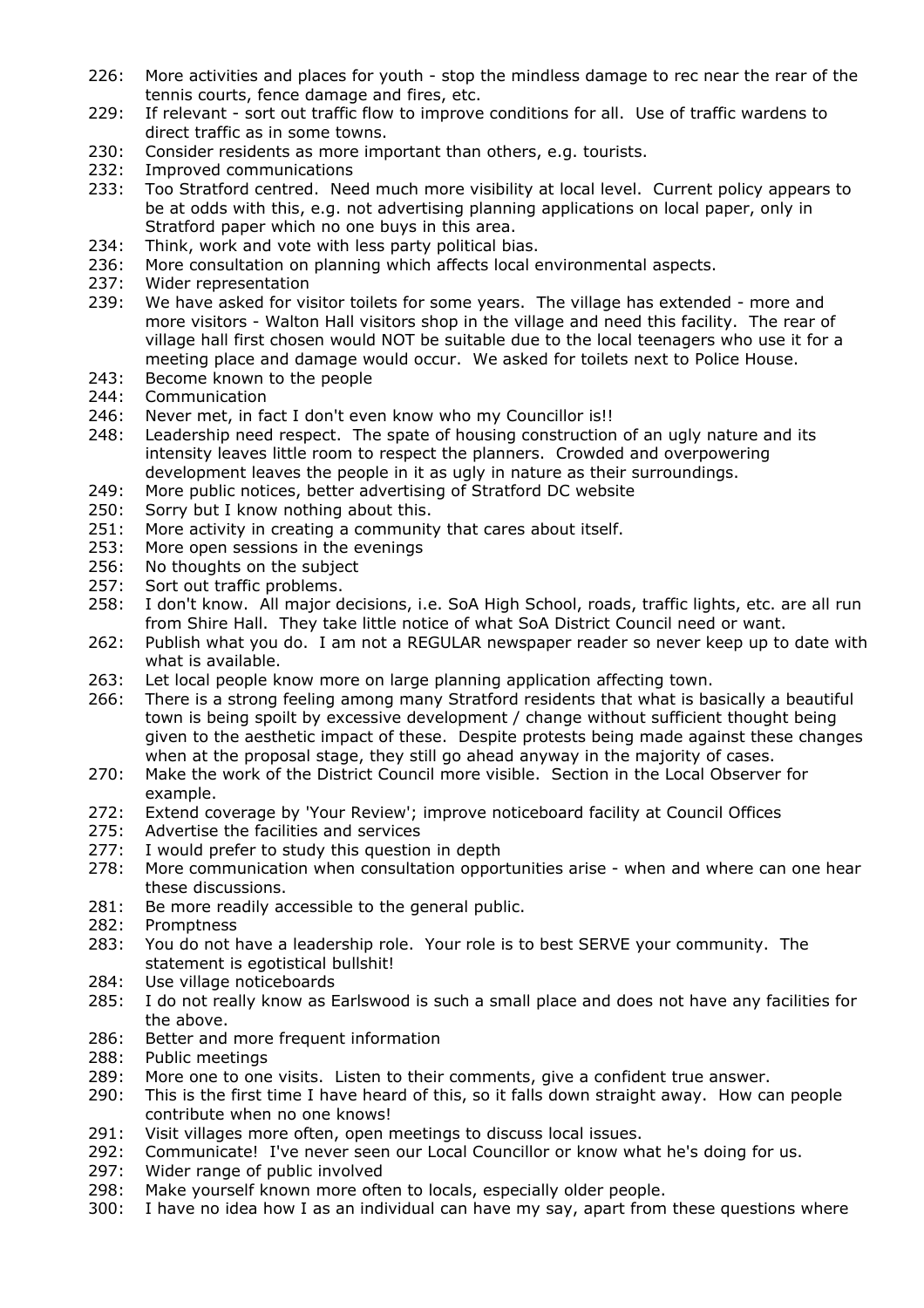the answer I would like to give is not provided for in the boxes. Surely, that tells you something about how well you are doing.01

- 302: More and better communications
- 304: Send out questionnaires that make sense.
- 305: Would be happy if they could get the transport system effective! Roads are gridlocked, buses are in short supply (evenings), trains from Stratford/B'ham are third world!
- 306: Take steps to conquer the apathy of most people in regard to their own locality. Somehow make village folk feel they matter and that SonA are not the most important in the area.
- 308: SDC does quite well, considering the quantity of legislation that it has to comply with.
- 309: What a total waste of money!
- 311: Help Alcester Scouts and Guides £150.00 needed quick
- 313: Do not concentrate solely on Stratford there are towns/villages outside!!
- 316: Pay more attention to smaller towns and less to Stratford town
- 321: More communication
- 322: I don't have enough information to form a view
- 326: Use of local newspapers to promote this leadership role. Promote the role, show off the successes.
- 327: As a Council present a more unified image to the community.
- 332: Better communication with the community and proposals of what is planned
- 335: More pro-active Councillors
- 336: Too short-sighted generally. Too keen to sell off local land for building more over-priced housing - allotments, market place
- 337: To make community more aware of community leadership and its aims
- 338: Listening to people's point of view when asking questions or putting in general complaints by telephone.
- 344: By listening to local people. By putting community needs BEFORE administrative convenience.
- 347: Listen, consult and think long term
- 348: The need for youth (13-20yrs old) group could do with better provision of activities, or places to go.
- 352: If Councillors talked to their constituents instead of following the party line they just might do something useful
- 356: Make the leadership role the Council has more public (advertise)
- 357: This is the first I have heard of it. Again 'lack of information available'.
- 359: Councillors should be in contact more with the people who live in their area to keep them up to date.
- 361: Not taking playground activities away when children break up for 6 weeks holidays at Salford Priors.
- 363: Listen and encourage input from the community itself. Don't be side-tracked by issues that concern only a minority of the community when there is so much more to do to benefit the wider community.
- 366: A measure of success would be the % of DC employees who 'lead by example'.
- 369: 345
- 371: Information
- 373: Use communications like this and council tax demand to inform of services and initiative
- 375: Make it known more, what it is you do.
- 376: Communicate; the earlier the better
- 377: In some cases better or improved communication. The political in fighting and bickering between Councillors and parties one frequently reads of, does not the community leadership role.
- 384: Disseminate info
- 385: There is a danger here. Minority pressure groups can and do exert undue influence, which does not reflect the desires of the majority.
- 387: Open evenings in relation to local groups such as Parish Councils
- 388: Make the information easier to access and more easily available
- 394: I would like to see more information being sent out to residents about facilities, concessions etc. - I am not aware of many of the things mentioned in this survey. Could a community leader be nominated in each village and they could hold info etc. for residents. If you don't know what is on offer you cannot have your say!
- 395: To be informed of services, which are available to the family.
- 396: Living in a very isolated area, we are detached from day to day concerns.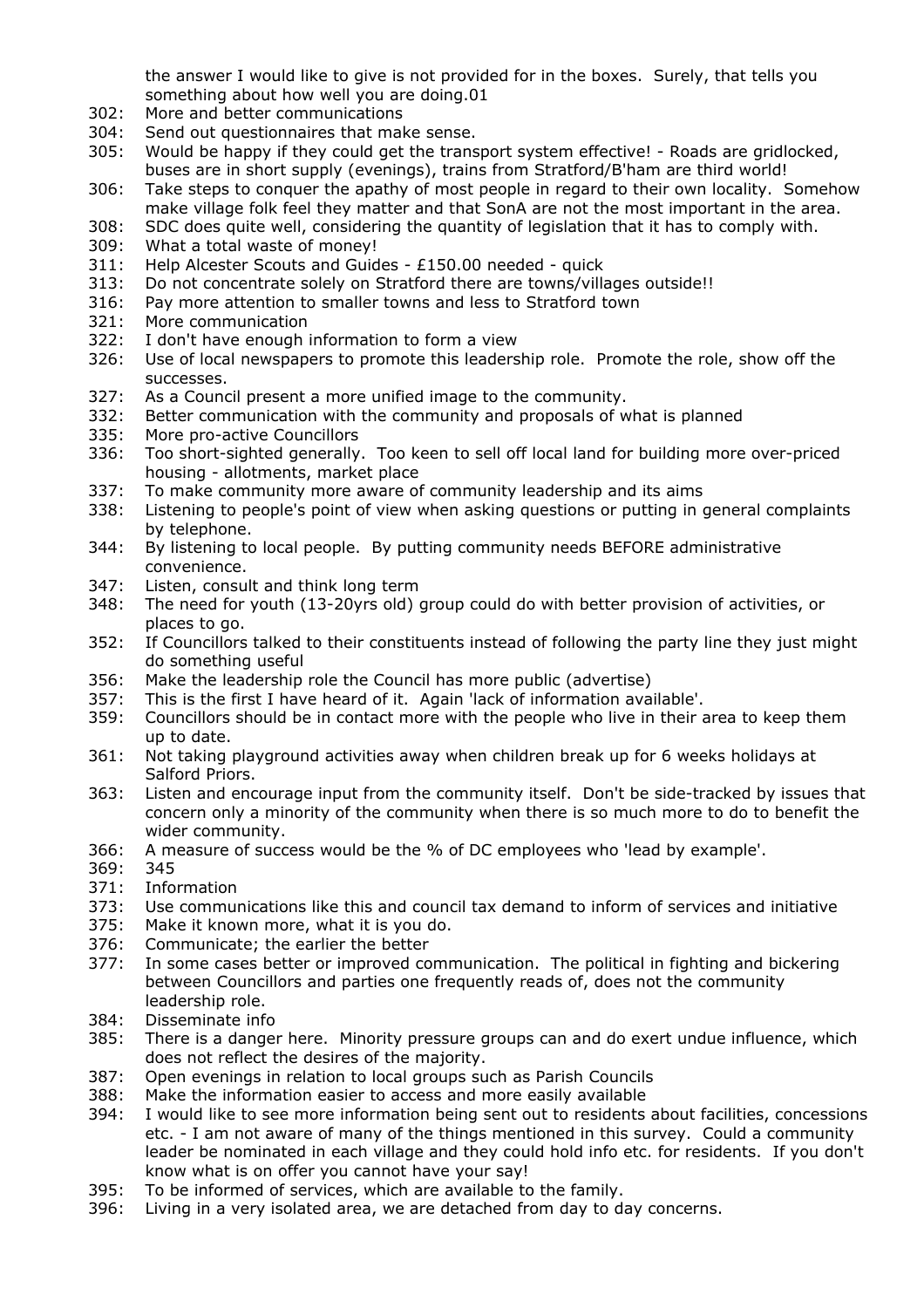- 397: Not very aware of how this operates
- 398: More availability / access / communication
- 399: More community (particularly villages) consultation to discuss their needs.
- 401: More access to councillors. I have never seen one.
- 403: I do not think the Councillors listen to anyone. It is always reported in papers that the public feel they are took no notice of.
- 404: Too much focus on tourists business. Little value to locals. Therefore, more focus on the needs of local district residents.
- 407: Listen to people and act on it
- 410: Ask everybody. Not many people asked from council estates or people who have lived there all their lives.
- 413: To issue more information about what you are doing on a regular basis.
- 416: More opportunities, such as this citizen's panel, to feel we can contribute to make ourselves heard on community / council issues. I sometimes feel a few more vociferous people hijack issues and many local people do not have a say.
- 418: Stop bickering, abolish party politics at the local level, ignore 'cabinet' tendency.
- 421: Villages o/side Stratford appear to be ignored
- 423: Listen more, hold local clinics and act on advice
- 426: Sorry, don't really feel able to comment as don't know about it.
- 429: For local councillors to get to know the people in their area. More publicity and newsletters.
- 435: Maybe more information on all the opportunities available
- 437: Less bickering, more decisiveness
- 439: Hold public meetings discussing current topics in local community centres
- 441: I have only heard from a councillor at election time this is not community leadership!
- 445: Quiz specific groups and evaluate, i.e. schools, OAP clubs, etc.
- 447: To organise meetings of local interested parties on key topics and make available info on systems, law and finance and other operational detail that steers problems to a conclusion. Permit a degree of exchange of ideas and indicate how outside initiatives can be used instead of councillors doing all behind closed doors.
- 448: Advertise more fully what is available. 'Trial' runs of activities / looking at facilities before using them.
- 449: You could act upon the wishes of the townspeople instead of 'going through the motions of consultation', but ignoring the wishes of the ratepayers. This town has been ruined by catering solely for the 'masses'.
- 452: Listen more carefully to what local people say and not ignore their comments. Make the community safer for children and older residents.
- 453: Increased publicity. Other than being a member of this panel, I am unaware of what the Council is doing in this area so am unable to judge
- 454: More information
- 456: 1) Listen to people's needs, views; 2) Residents put before tourists; 3) Actually listen to what people want / say in these questionnaires.
- 457: Was not aware there was a community leadership role. Perhaps you should publicise the role more.
- 458: The council take no notice of the views of residents. The town is becoming overdeveloped new building everywhere - regardless of traffic congestion and residents' views. Councillors seem unable or unwilling to act in accordance to residents' views and planning matters.
- 459: Councillors must communicate better with constituents and find other beneficial ways to do this.
- 460: An acknowledgement that Stratford town projects and facilities merit greater council support and funding than rural towns/villages in South Warwickshire.
- 462: You need to try and canvass opinions of those who do not normally participate in surveys, groups, etc. i.e. young people and families with small children. Those with limited time.
- 463: Where is the information publicly available?
- 466: Don't know
- 467: DON'T OVERDO IT. The general public are not necessarily the best people to know what is best for them.
- 469: Need to stop arguing and bickering between individuals and political parties and focus on needs of community rather than self-interest
- 472: Never heard of the community leadership principle; no councillor has ever encouraged my participation in such a scheme - better communication needed?
- 473: Put Stratford residents ahead of other interests (business, tourists, developers, etc.)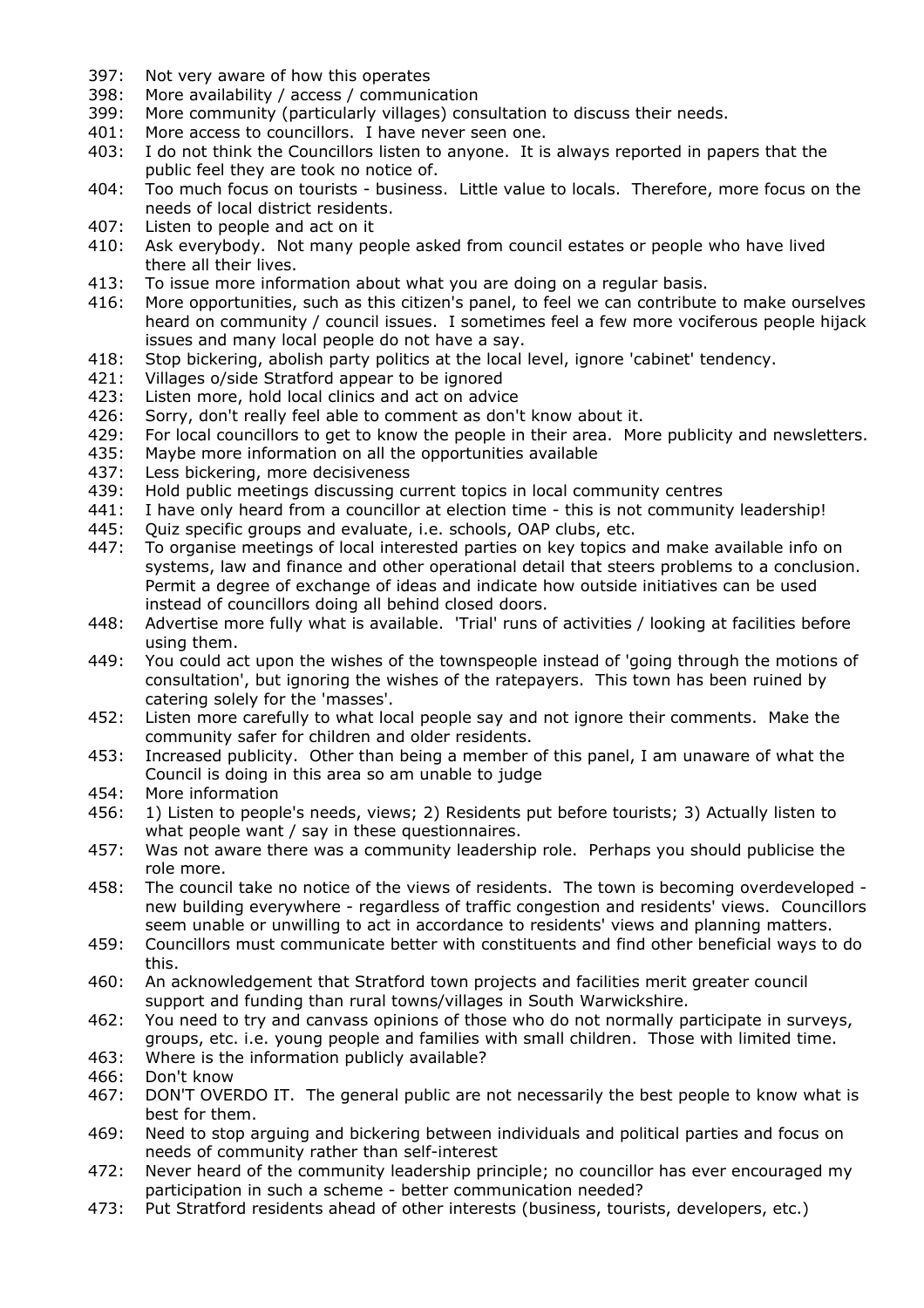- 476: Rural villages feel as though they do not get a fair share of attention, but probably do on a pro rata basis. Try to make them feel included.
- 477: Get into town and look at the things the residents want improved.
- 478: Be more attractive to young people in order to engage them.
- 479: More local meetings for ordinary people to be informed and have their questions answered.
- 481: Focus group meetings satisfy this need
- 483: Provide questionnaires for all ages to give their views and ideas
- 484: Robust, positive leadership. Decisive. Less talk more action. Stop wasting money on self gratifying surveys.
- 485: Better communication<br>487: Exclaim decisions mad
- Exclaim decisions made
- 494: This is the first time I've heard this phrase 'Community Leadership'. Perhaps more involvement and information could be given to outlying villages.
- 495: Stop bickering amongst yourselves and do the job you were elected to do. Better publicity on what is actually decided and why.
- 497: Engage retired professional people to project manage. Those that are good people managers.
- 498: More information about it to the ordinary community.
- 500: Councillors should have access to (and be expected to take up) training in any specialist department/role which they are voted into.
- 502: I am financially 'stung' every way. At 58 and not working for health reasons and only DLA, I have to PAY petrol, car park, full entry fee to swimming pool. Very expensive. Pay, pay, pay!!! With what?
- 503: The socio-economical group in need of dietary, exercise and other information and services needs to be engaged. It is their interest and activity levels that need to be raised.
- 504: More advertising
- 507: More publicity and advertise successes and more 'how to' advice.
- 508: Stop bickering amongst yourselves
- 510: I do not think that the people in the villages outside Stratford town get enough information or opportunities to have their say.
- 513: Communicate better
- 514: Make more health care facilities available such as counselling for bereavement.
- 515: Use LSP for all sectors not just core organisations. No change for voluntary organisations. Still not kept informed
- 516: Make more information available through other newspapers in boundary areas. Stratford newspapers are not always bought in our area. Our local newspaper are Cotswold Journal, Banbury Guardian, Oxford Times.
- 517: My impression is that insufficient effort is made to keep costs and thus the council rate within reasonable limits.
- 518: I feel our village doesn't want a 'community leadership' and it is difficult to find people willing to organise anything.
- 519: More local information
- 523: Involve villages more not just Stratford town different needs and opinions
- 527: By communication and demonstration
- 531: Have Councillors visit clubs, meeting places, colleges, schools, etc. and initiate discussion / collect wider opinion range.
- 532: Be more accessible
- 533: No comment
- 534: Stop bickering between the various 'groups' on the council. Stop councillors writing childish letter to local newspapers.
- 537: Cater for over 60s, provide more information, provide lore amenities for older people. Try to draw older people together for their say in the community.
- 538: By actively listening to the groups that meet to discuss issues that are important to them please clarify the situation regarding Stratford Hospital - the demise of the 'old hospital', the ownership of the land it stood upon - which the people of Stratford upon Avon believe belong to them, bequeathed for the building of a hospital - not a hotel!!!
- 539: 'Joined up' thinking required by council / police etc. as to the management of the district.<br>541: Improved communication through newsletters published in local or free newspapers
- Improved communication through newsletters published in local or free newspapers
- 543: Higher profile of Councillors actually doing this.
- 545: Give Southam Town Council back its own management of itself, to allow Southam to work on its own interests and needs.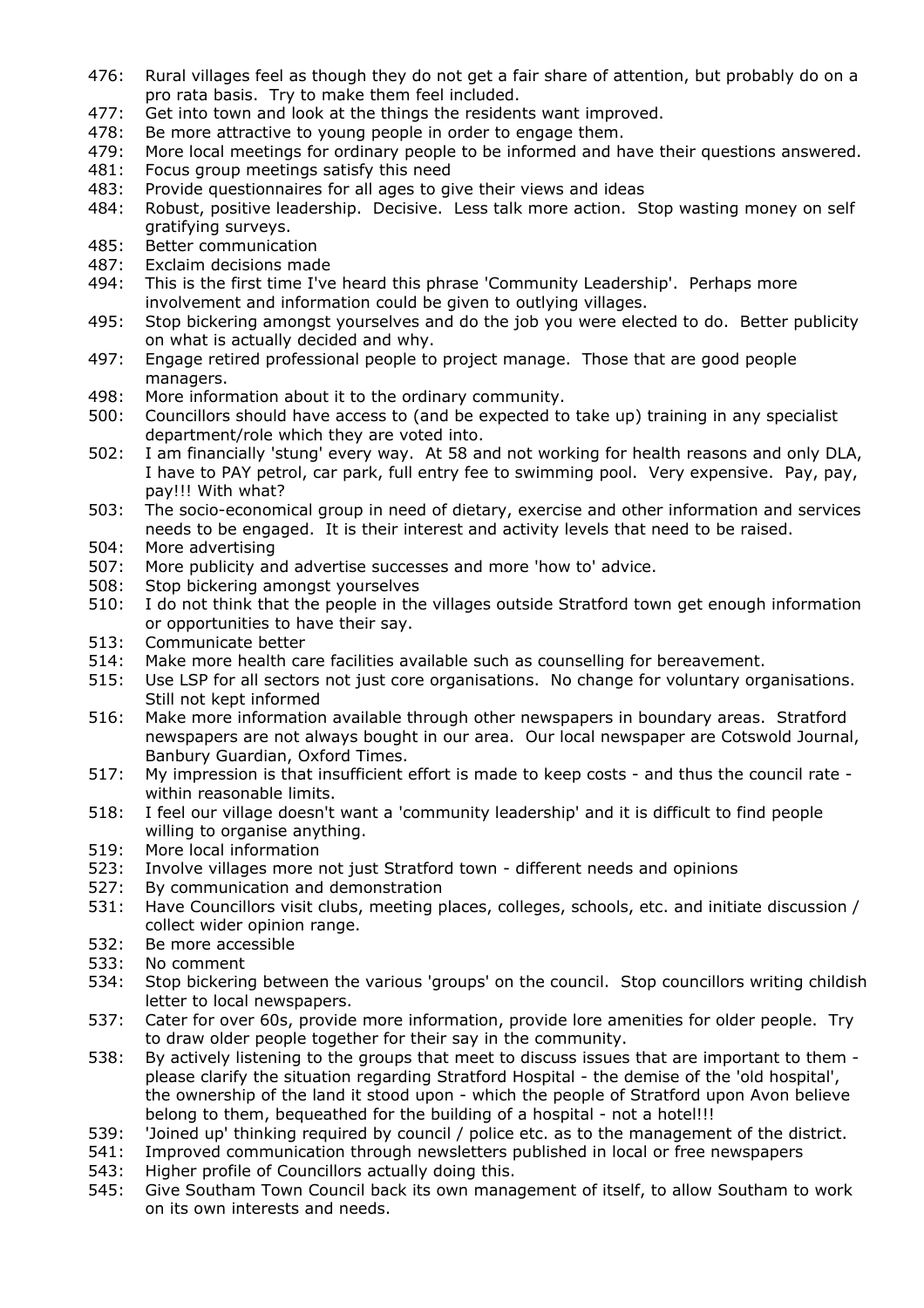- 547: Publicise Council Officers with responsibility for encouraging individuals and groups.
- 549: Provide opportunities for Wellesbourne residents to participate in activities no venue for community of 6K
- 551: Not entirely council's fault, but you do not get full picture of a community, as most will not voluntarily tell you what they need until after 'something' is done.
- 554: If you live in Stratford you may feel part of a community. Villages outside not always informed.
- 556: Better decision making regarding planning, (e.g. traffic light placement, etc.) incentive schemes for locals, limit disabled parking in difficult areas.
- 557: Stop only dealing with minority groups and start to listen to the general public.
- 561: Think about the majority and not spend all money on minorities.
- 562: Keep talking to the community and not just to the self-interested groups in the area such as HOOT who like to suggest they speak for all of us.
- 563: Work is conjunction with GP surgeries to encourage use of gym, etc.
- 565: Do not spend money on issuing 'Your Return' which does not impress me. Spend this money, or money used for Christmas lighting, etc. on RECYCLING PLASTICS, which form a very large part of refuse. Take them to Daventry recycling plant as Rugby does.
- 566: Community leadership sounds like the latest management-speak. It's one thing to have a say - it's another thing to have the council listen! How about village design statements as an example?
- 568: Give as much publicity as possible in local press
- 574: Not aware of community leadership role. Initially promote the role within the community.
- 583: Stop bickering, consider places other than Stratford upon Avon
- 584: Make the community more aware of how to have its say. Include younger members and lower income families.
- 585: Younger council members all councillors seem to be over 50, white and able bodied!
- 587: Look long term at policies. Planning 5 years or so ahead is not enough as work done may remove preferred option for later period, e.g. in Town Planning / Development. Local politics is too short term looking for short term gain rather than what is best for the future. 589: More information
- 590: Very little opportunity for people who live in villages who don't drive a car. Buses are very few.
- 598: Improve local communication of what SDC is doing and what it's Parish Councils are doing.
- 601: Advertise the service more often
- 603: 3 monthly newsletter on local councillor call, not just for election canvassing
- 605: Greater input / recognition / support of outlying villages and rural areas too much concentration on Stratford itself.
- 606: By attracting more participation I am sure there is more talent in the community than we realise or who volunteer.
- 608: What right do 'other organisations' have to govern? Are they elected? If so, are some people therefore being represented twice or more? Publish details of plans / proposals / alternatives in local free newspapers. Remove ideas such as 'govern' and replace with ideas such as 'enable'.
- 609: The definition is good do you act on it or merely let people have their say and then do your own thing anyway?
- 610: Spread available FINANCE more fairly away from Stratford.
- 613: Have a local offices visit outlying villages for info in a bus like the library bus.
- 614: Publicise what you do
- 615: 1) Better information in local paper or 2) information by post (I appreciate this may be expensive), 3) Improve website
- 618: Publicise the activities for the different age groups better. Leaflet the houses with what is available.
- 619: More 'social' housing less expensive housing. Young people cannot 'afford' S/A; in balance created in age range of population.
- 620: By listening to and meeting ordinary people
- 621: By coming round talking to residents
- 625: Listen to what local residents say. Think ahead to the long term effects of public expenditure (the road system is a mess)
- 629: Make it more well known what you do to achieve the above definition
- 630: By canvassing views of residents on issues directly affecting them, e.g. roads, housing development, use of land, in their immediate vacinity.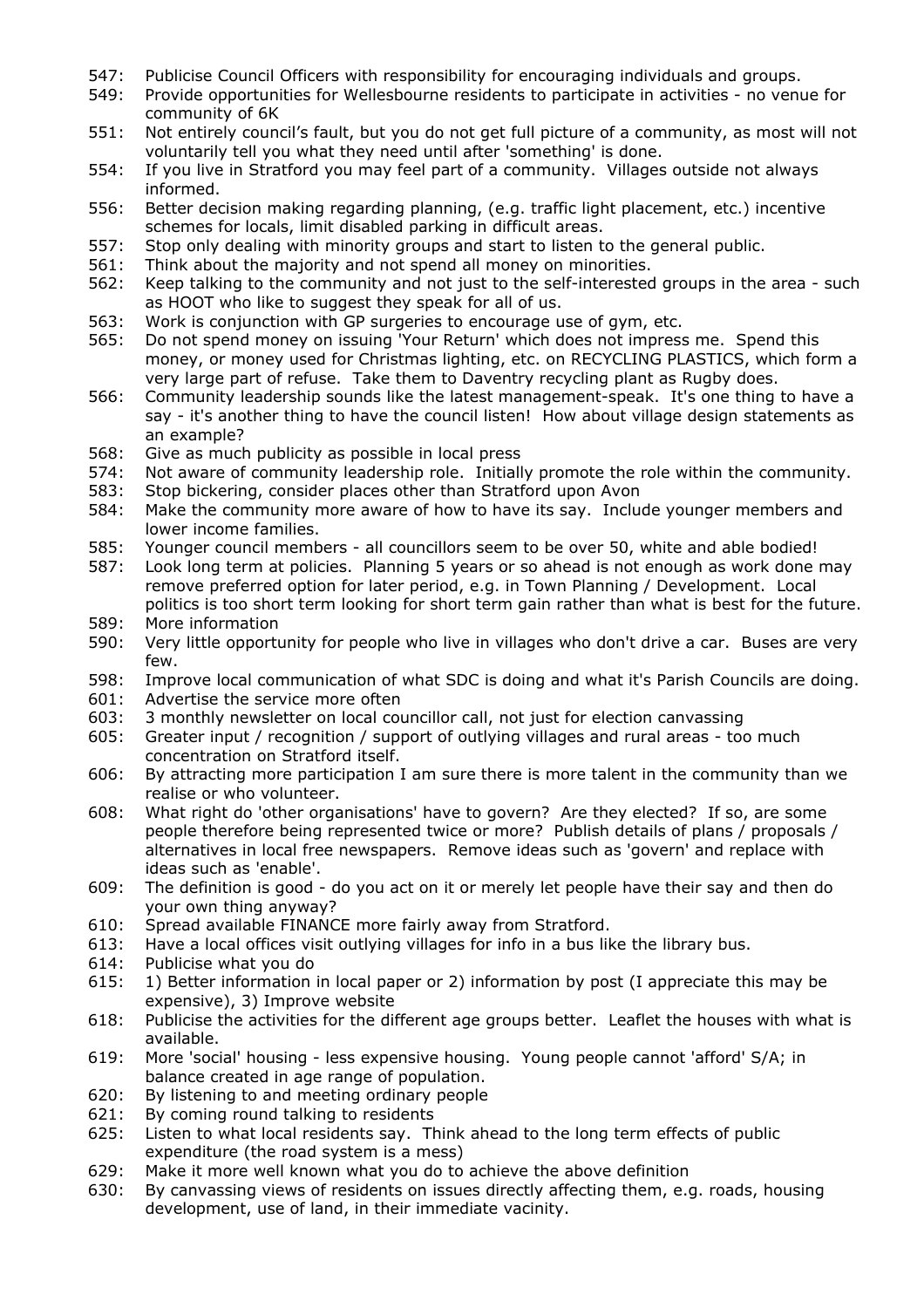- 631: Not easy! But could try more response requests in local papers (including free ones, e.g. WHY), and, say, questionnaires on specific issues in shops / supermarkets (trading, etc.), doctors' surgeries (health) and so on.
- 632: There is a need to expand and improve the existing leisure centre to cater for young people spending their holidays / coming to Stratford upon Avon on holiday, as often the existing pools are closed for lessons! An extra adventure fun pool is needed, with slides and rain cloud features for children to first enjoy the water.
- 633: Listen to what local people want and actually doing / achieve the ideas.
- 637: Very satisfied at present
- 643: Keep publicising public meetings, be more visible, perhaps at the farmers market, or in market square on Saturday mornings
- 644: Pay more attention to market towns/villages. Library in Kineton hardly even open and improved access would help. Flyers could be delivered at the same time as refuse collections.
- 645: How about starting a community leadership for OAP. I know we can park on the rise FOC. Say, Mon to Fri for 3 hours, most OAPs do not go into town weekends.
- 646: Cater for the majority NOT the minority
- 647: I can't comment, as I have no experience by which to make a judgement.
- 649: More information given to local villages
- 650: Continue to involve the village communities as much as possible.
- 651: This role or what you do in trying to carry it out is not visible to those of us who are busy and not actively involved. This type of form is good. More publicity of the results, the other issues you face, and the decisions you take would help.
- 652: More done for the older people and also the young people.
- 653: Council surgeries
- 657: More information. Make people aware. Website? We have no kids how do we find out about anything. Your kids (under 18) involved in community leadership!
- 660: More information please
- 661: Advertise more
- 662: To encourage school leavers to join small clubs for the fun of it, not just become gold medallist. Then the community leadership should look to the small clubs and working class, not just the rich, for our best athletes.
- 664: Genuine consultation with the community on policy matters, giving such consultation wide publicity to encourage participation and publishing results of consultation.
- 665: It seems that often the council ignores opinions despite feedback. However, who is to say what is right or wrong?
- 667: We have never heard from our local councillor since he/she was elected. A regular piece in the village newsletter "Village Voices" would help.
- 669: Better personal and SINCERE presentation to all age groups
- 670: I don't feel I have sufficient evidence to comment
- 671: I think if SDC were really leading us as residents the council tax would not be so astronomical, car parking would be much cheaper, shops would be more useful (like Leamington) and not tourist shops, streets would not be continually changing to one way or no turn - Greenhill Street, Arden Street. And we would not have roadwork's on Birmingham Road, Evesham Road and Alcester Road all the same time
- 673: Take active measures to encourage young people to contribute
- 677: Relinquish control of Kineton and Southam to Warwick District Council. Stratford is too remote.
- 678: Councillors and council employees to address clubs, to explain a Councillor's role in Stratford upon Avon
- 680: Not enough for teenager to do
- 682: More advertising, i.e. what is happening, where, when, etc.
- 687: Communication in small villages
- 692: Keep the public informed about how you are fulfilling your role, regularly and in widely read publications or local newspapers and television.
- 694: I think it very difficult to cater for villages like Little Compton, Long Compton and Barton on the Heath
- 697: More information through letterbox please!
- 703: I have yet to see it in action in this town.
- 706: Take notice of community wishes (or the Wootton Wawen issue). A REAL majority.
- 714: More local meetings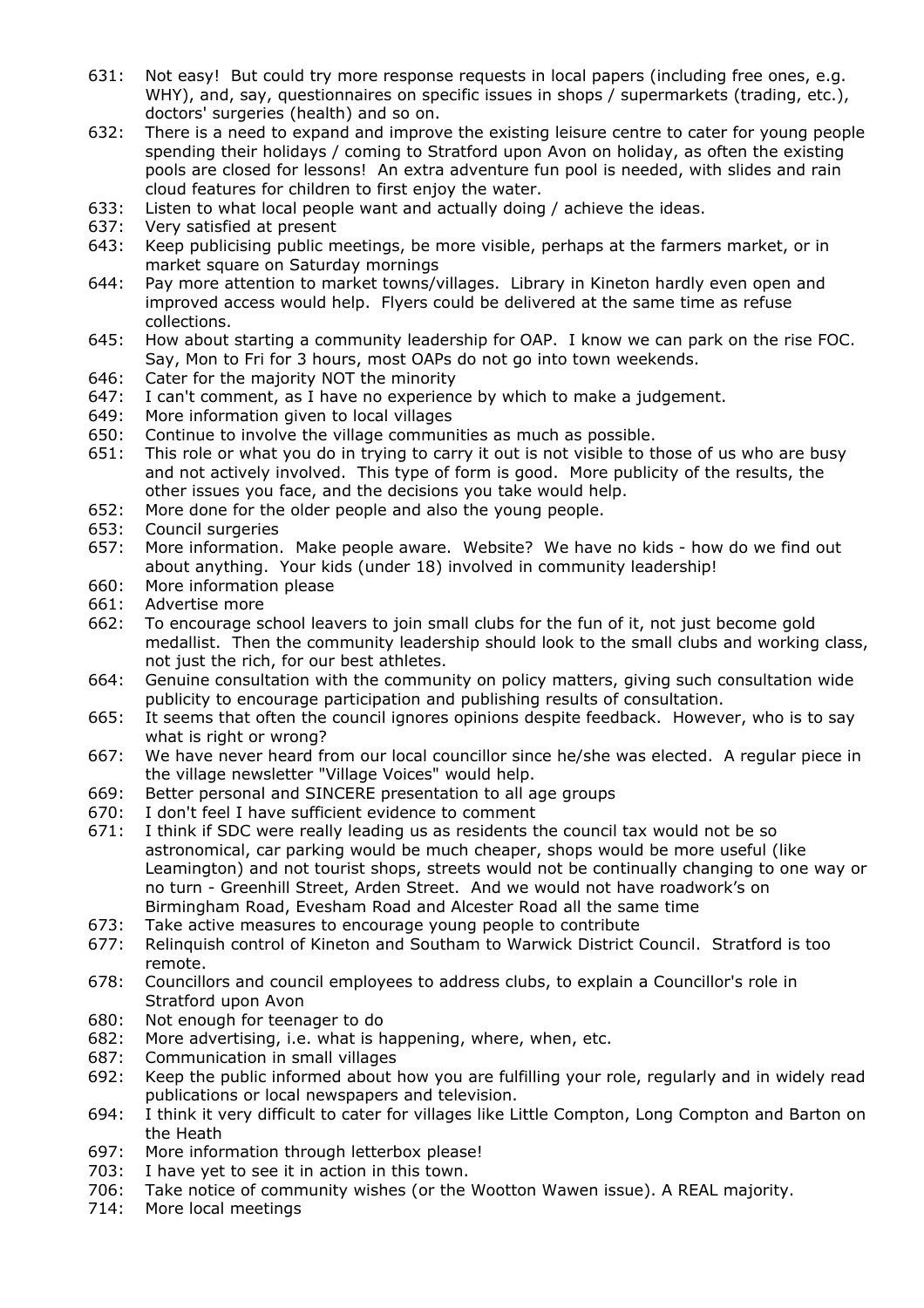- 715: Lack of information available, need to be at local community level, village involvement required, as only residents know what is needed.
- 716: Ensure that ALL groups have the opportunity to have their say.
- 717: More publicity and information to the general public and ease of availability.
- 720: Did not know about this, more information about it!
- 721: Use professional research when doing focus groups rather than the appalling amateur attempt by your own people.
- 723: I really cannot answer this question although I agree with your definition above. I can see a danger in overdoing this concept in such a rural district as this. Is it perhaps more relevant to town dwellers - I'm not sure.
- 726: I do not / rarely see any evidence for this role, and on the odd occasion, e.g. traffic calming in Loxley Road and area - wasn't needed! Cars still travel above speed limits!
- 727: More notice could be taken of local views
- 728: More involvement of villages in the involvement of Stratford town structures.
- 732: Promote Council meetings in local papers frequently
- 733: Inspire & encourage more recycling (plastics..)
- 734: More information more readily available at home
- 737: Support groups/clubs which are functioning because enough people have an interest in running them - do not waste resources on projects/facilities you think we ought to have or would be good for us

#### **Where do you currently get most of your information about Stratford District Council? – "Other Source" responses**

- 4: This survey
- 34: Paperwork delivered to parish councillors
- 130: Tanworth in Arden notice board
- 135: Mail direct (I am local Councillor)
- 144: Through my job with Connexions
- 147: Internet
- 179: Parish Council
- 181: These questionnaires
- 189: Advertiser
- 198: Council Services Directory
- 221: Phone book
- 238: Work
- 248: I live in Stratford District
- 259: Grant applications
- 261: Chamber of Commerce
- 265: Lib Dem Newsletter
- 298: Local friends
- 300: Work colleagues
- 302: Lib Dem Focus
- Parish Council mailings from SDC
- 313: Southam Advertiser, Leamington Courier
- 317: This questionnaire
- 379: Parish Magazine
- 441: None
- 469: Parish Council
- 476: As a parish councillor
- 493: I have a son an daughter-in-law as councillors
- 503: Parish Council newsletter
- 508: Website
- 517: Info sent to Wolverton Parish Council
- 523: Parish Council
- 525: Leaflets with bits etc. in post
- 578: Lib/Dem Focus
- 598: Parish Council meetings
- 651: Occasionally from colleagues
- 667: Village newsletter
- 693: Internet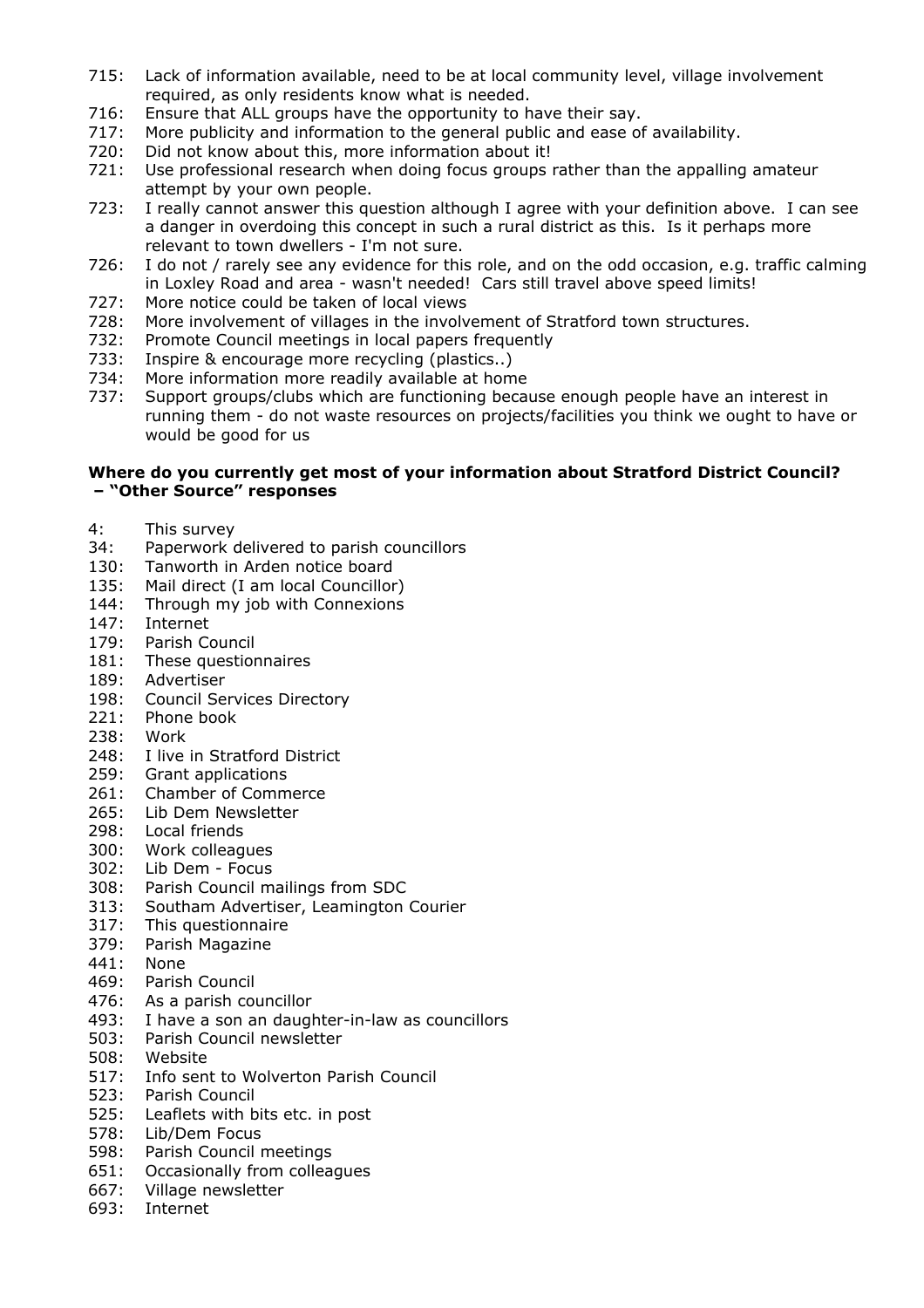#### 721: Yellow pages

737: Internet

#### **Where would you prefer to get most of your information about Stratford District Council? – "Other" responses**

- 7: Should be more local meetings in villages such as Wellesbourne NOT local council meetings run by our poor quality local councillors
- 29: Letters through our front door
- 65: Newsletter with local issues and plans<br>79: Via email
- Via email
- 101: Leaflets. Also would like to receive a Council Newspaper.
- 110: Community centre or local papers delivered
- 130: Have never received 'Your Review'
- 147: Internet
- 179: Parish Council
- 186: Our local is the Banbury Guardian not used by SDC
- 189: Redditch Advertiser, WHY
- 208: People MUST make an EFFORT to get worthwhile information if it is useful
- 213: SCAW is excellent for info
- 234: Whatever is the most cost effective service to enable everyone to access info when necessary. Council published statements, not biased reports.
- 243: Information to households about meetings, etc.
- 319: Email
- 320: Preferably none, at no cost to residents.
- 379: Parish Magazine
- 395: A booklet sent direct to your houses
- 429: A newsletter would help
- 484: Deeds
- 485: More leaflet drops through doors
- 494: Local village contacts / notice boards, etc.
- 502: Leaflet through post
- 507: Parish council newsletter / mags
- 508: Website
- 515: Use citizen panel members, advertise public meetings
- 516: Parish Council meetings
- 520: Internet
- 523: Parish Council local newsletter parish
- 551: Make website easier to use
- 560: Local post office
- 574: Email regarding specific areas of interest
- 582: Through local schools and colleges
- 584: Independent report on performance in newspaper format
- 598: More local communication
- 613: Local Officer visiting the village
- 630: Leaflet drop containing specific issues
- 643: FREE local newspapers
- 644: Flyers, notices on village notice boards
- 651: Feedback of this kind of survey. Leaflet drop with results or prompting comment
- 664: Circular, seeking residents' views on specific policy matters
- 677: Internet / website
- 693: Internet
- 703: Active notice boards
- 724: By phone at Elizabeth House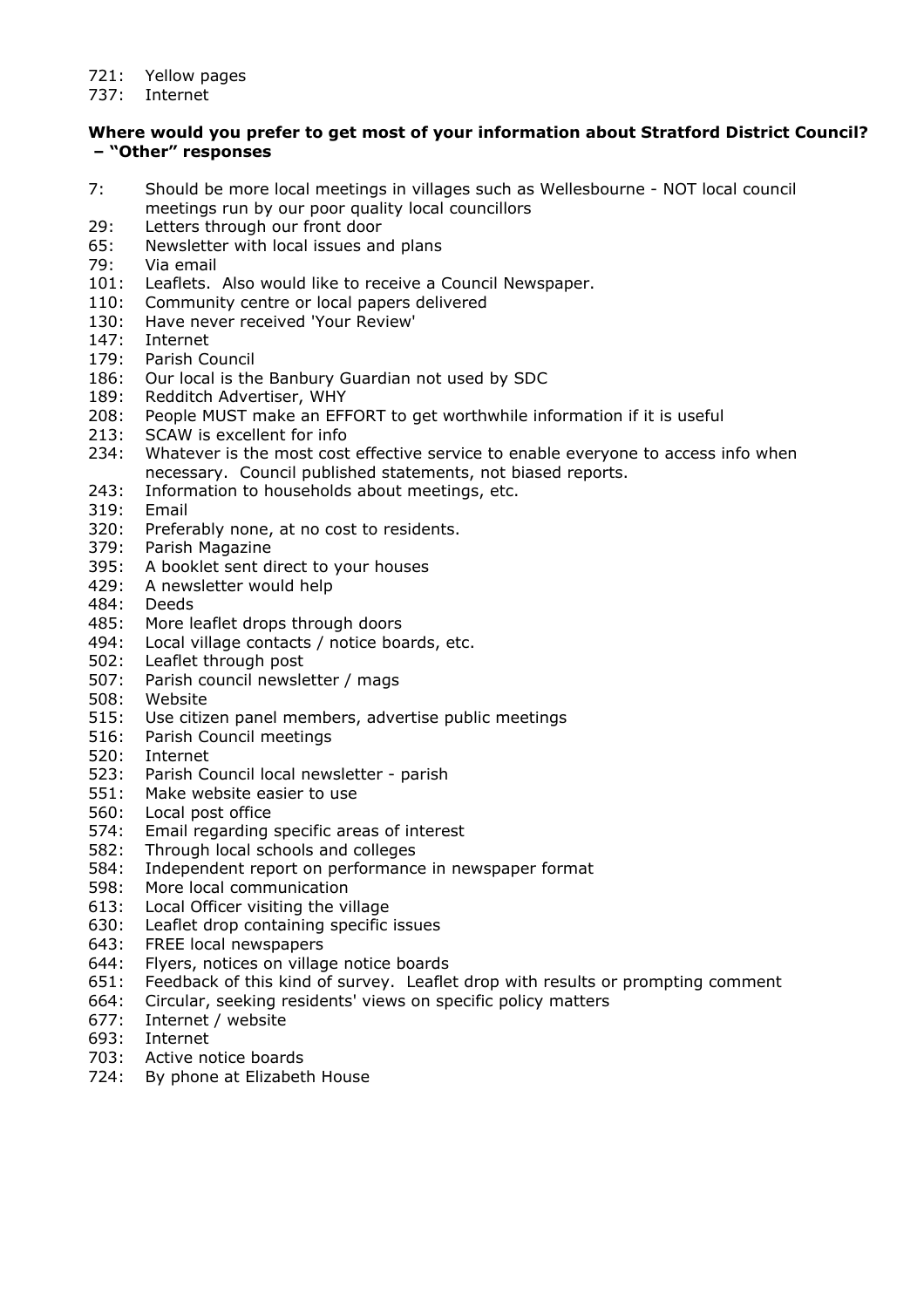#### **What other services would you like to see provided at area offices?**

- 4: Rural transport to get there
- 7: Area offices are not available to me in Wellesbourne. As a non-motorist, I can not easily visit Stratford. I do not understand why I cannot access all my council services via an interactive website. I would like to see a "Website Area Office" for the whole district. 8: None
- 
- 15: Our area office provides all the services I have needed
- 16: None in my view people are quite content to get their information via the telephone to a central helpline.
- 20: I tend to use telephone/internet and pay direct debit rather than using the local office as I am always at work. Since I have not really used them it is difficult to say what I feel they should be used for.
- 26: Ok
- 27: Ability to comment on areas of Stratford considered to be dirty, smelly, full of rubbish. Why not appoint wardens to cover the town advising council where quick action needs to be taken to rectify these problems.
- 48: Minutes of Council meetings
- 61: None, they are as far as Stratford
- 63: Large list of telephone numbers Large print
- 75: I attended a committee meeting on July 19th at Studley. The procedures are that the Parish Council rep has 3 minutes. I and my other neighbour concerned had 3 minutes between us and the applicant 3 minutes and the developer 3 minutes. The last two gave some information, which was not true. I was not allowed to query it!! I feel that time should be allowed to do it and not be overrun by the Vice-Chairman. This procedure should be rectified.
- 78: Less services and therefore less tax. I would like to see a series of suggestions on services that could be reduced or eliminated together with estimated cost savings.
- 99: Not relevant to my needs
- 100: Complaints Department I would like to complain about cars parking on pavements. I end up walking on the road as cars block the pavement. But do not know how / where to complain to.
- 101: More staff = more Council Tax!
- 115: Other issues 1) More focus on services for everyone rather than minority, ie Elderly, low income, etc.; 2) Agreement must be reached to allow fringe areas, ie. Studley use Worcester services - Redditch tip is a good example, I would never travel to Stratford to use this service.
- 123: Website for planning applications in order to view
- 126: More parking spaces in Leigh Crescent, Long Itchington instead of a load of wasted grass areas which have to be cut at the expense of the council and tenants
- 131: What does 'receipt and viewing' at Q.30 entail?
- 149: None. Please ensure that services provided are essential and cost effective not gratuitous or politically correct.
- 182: Evidence that the police are providing adequate patrolling of the town to uphold law and order.
- 190: De-ice rural lanes when needed. Cut grass verges more regular and dangerous bends and cut back garden trees overgrowing into road, i.e. Conifers before Catholic church going into Wootton Wawen.
- 208: People should be encouraged to find out for themselves. We can attempt to feed too much information to those who do not want to know
- 215: Availability, a distribution of sandbags as this area is prone to flooding. More refuse sacks than currently allocated to households.
- 219: Collection of Biffa boxes, etc.
- 221: Private hire licences should be done locally in Southam Stratford is too far!
- 224: Parking permit for Stratford's recreation ground south of the river
- 229: Register of local, trustworthy and capable tradesmen (confidential if necessary)
- 236: Access to Local Councillor Surgeries, held say once a month
- 249: Maybe it's the current heatwave but interest in swimming pools may be a way forward.
- 251: I live in Stratford so this whole section is N/A for my circumstance.
- 258: Not affected
- 262: Do not use Area Offices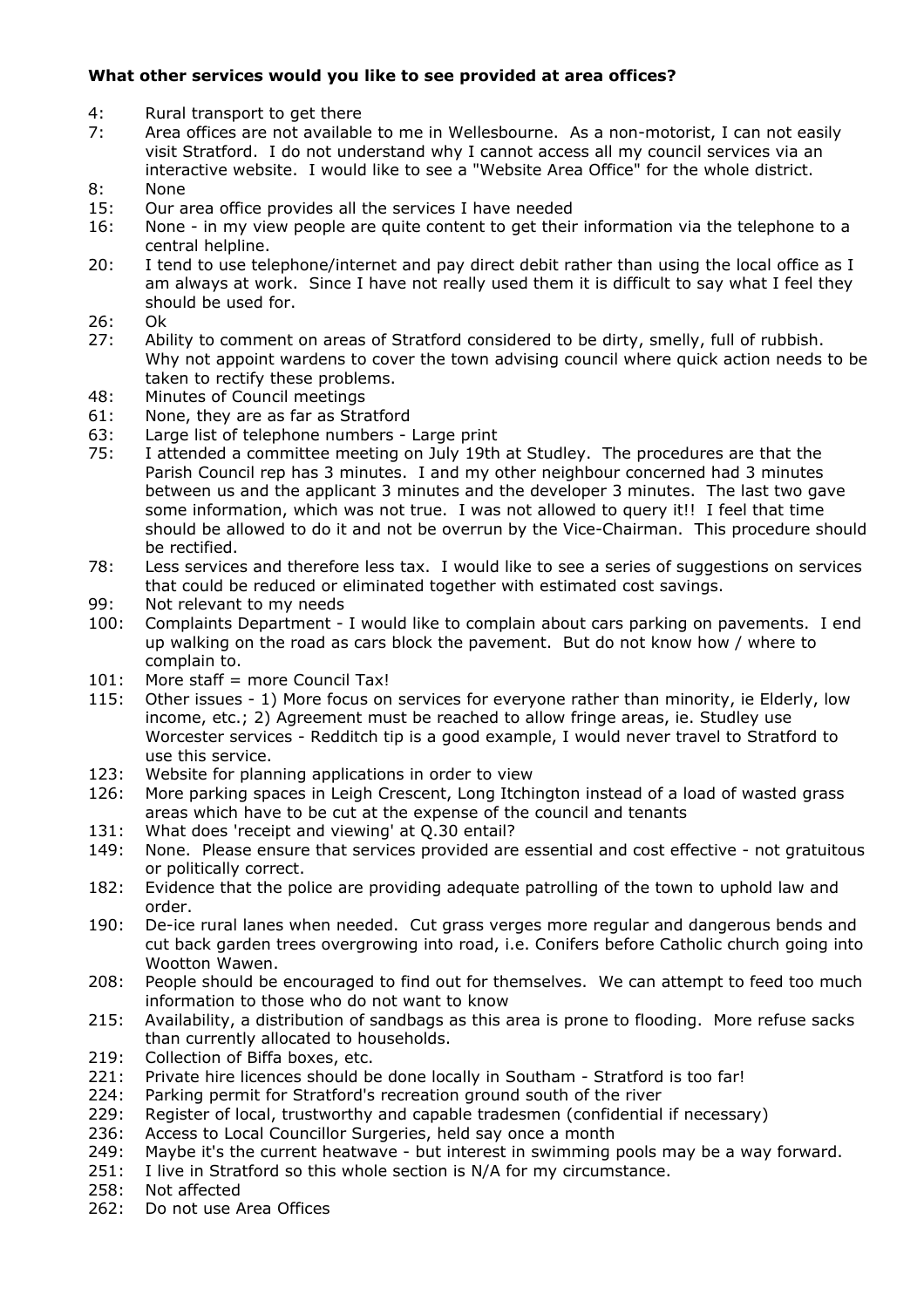- 270: Of no value. Would prefer services to be on the internet, available 24/7. Offices are only open when I'm at work.
- 273: None the Area Officer at Alcester is ideal, and save so much in time, expense than having to visit Stratford upon Avon.
- 279: More attention to keeping pensioners aware of what they are entitled to. By sending to all concerned pensioners all relevant information, we as pensioners have recieved no such information from S-on-A.
- 286: Far more information regarding planning applications (one in dispute at present, which was pushed through without our knowledge)
- 297: Information regarding maintenance/repairs.
- 298: More buses from estate, especially into Alcester, to doctors', shopping, etc.
- 307: An auditing policy to oversee the activities of the local town council. Currently they are answerable to no one it seems!!
- 311: Ways to obtain grants!
- 320: Less, at less cost on the "community charge"
- 326: None that I can think of
- 351: I am very happy with services provided
- 357: The nearest office to us is Stratford so I have no opinion
- 362: Some access to these resources beyond normal hours; which will then make them available.
- 366: Partnership (including funding) communication to help local / rural communities to improve their communities and to provide what they would like to see and use (e.g. children's play areas)
- 369: Disabled parking
- 373: Being in full time work I find it difficult to get to area offices in normal working hours
- 379: An interest in recycling
- 394: Minutes of all council meetings
- 396: The only service we receive is refuse collection (reduction of bags is poor service). Rented accommodation so not relevant.
- 399: More details of council policy on such things as commissioning of work, contractors insurance to enable us to ascertain how efficient the council is.
- 407: A chance to put grievances face to face
- 410: Something to be done about lack of 3 bedroom houses for people with more than two children living in flats and getting nowhere.
- 413: Details of forward planning for local development
- 435: Whatever is available in Stratford at Elizabeth House should be also available in area offices
- 439: None at this time
- 456: Stratford to return Stratford to the residents, spend more money on youth centres and places for easy access for the young rather than the tourists. Also free access for residents.
- 457: Services are quite reasonable
- 459: Living in Stratford, I have never had to call to use area offices.
- 461: Please maintain service for the elderly, disabled, unemployed and homeless
- 462: Since I do not live near a local office, they are of little use, I always contact Stratford direct.
- 465: Information and/or facilities for recycling. Help with energy efficiency advice from energy efficiency office, advice on water conservation.
- 467: Satisfied as they are. Essential that they are kept functioning to ease pressure on a central location.
- 469: Would like to know who our councillor is and for them to be accessible by phone
- 479: Local Councillor present to be accountable
- 484: Even handed distribution of services to outlying areas rather than concentration of services in Stratford. Less admin, HR, etc. More operational staff, recycling of waste is appalling. The facilities and service to recycle are poor. More provision for home collection of waste for recycling is needed.
- 485: Better out of hours service. Most people work between
- 494: It is immaterial to me what services are available at local area offices as there is NO public transport available to me to travel ANYWHERE in the Stratford on Avon District
- 497: I mainly use the internet and would prefer to use that for most transactions.
- 499: None. BUT all of (most of) Southam people fed up with unnecessary queuing at post office. It is quicker and friendlier to drive to Stockton. Southam needs another Post Office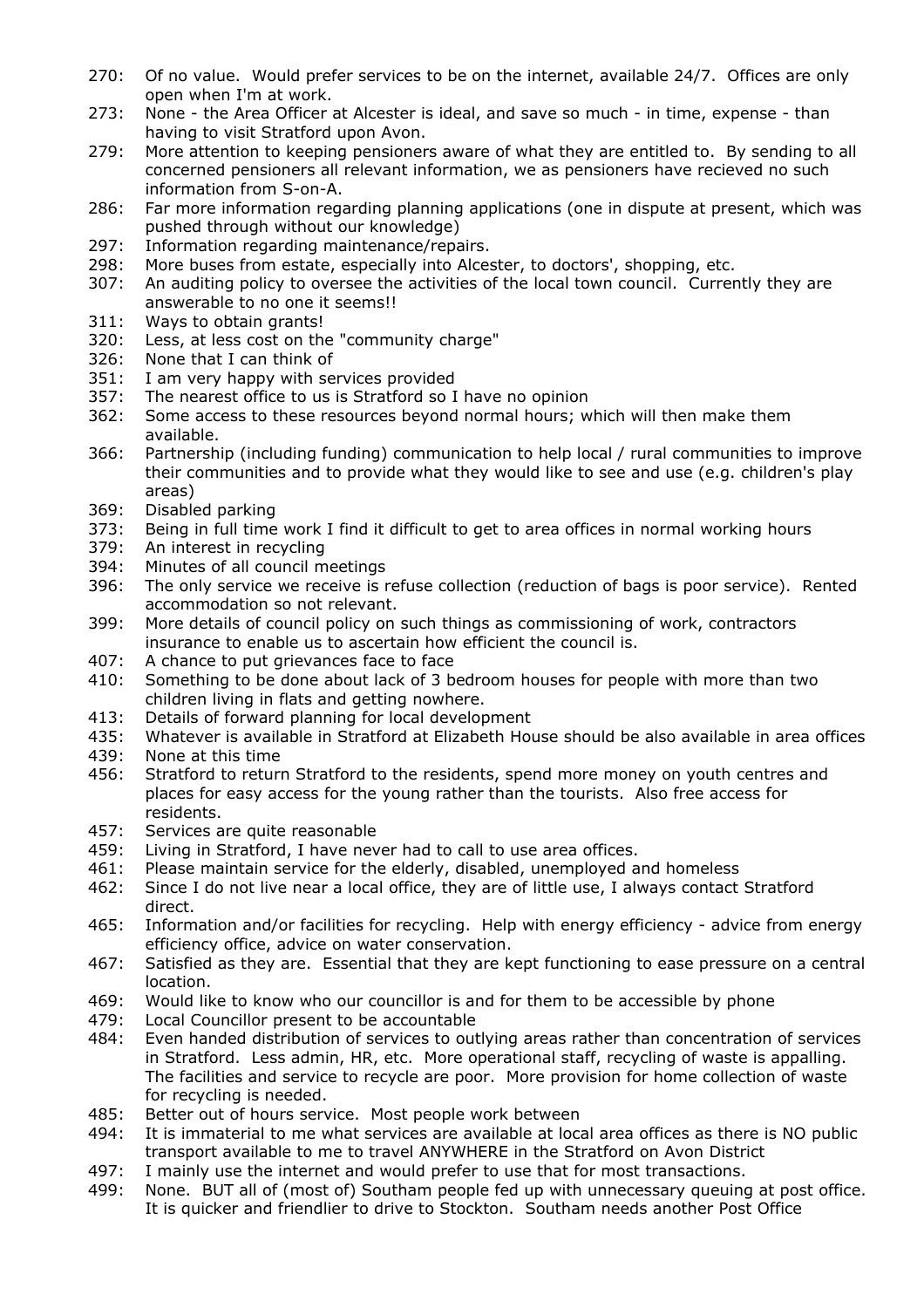(Bishops Itchington have one in their Co-op)

- 507: Use of car parks for use of general public when outside of office hours an f.o.c
- 510: N/A no local area office
- 515: Information relating to hours of visiting specialists, council tax, benefits, etc.
- 521: Somebody who could knowledgeably discuss the question of transport as to why the bus to Solihull comes through Sambourne and goes up Node Hill. Why can't it come through Studley village?
- 525: "Noise control" service
- 533: Complaints procedure for illegal or inconsiderate parking in Lighthorne village or other press.
- 538: Health warnings 'by notices about spraying' painting with toxic materials someone painted fences with a substance that affected my breathing and it lingered for days - could not have the use of my garden the smell was so strong.
- 539: Didn't know the existing services were provided!!
- 551: Unbiased person to deal with problems people have WITH SDC. Someone who knows how SDC works - but isn't 'duty bound'
- 557: Information of what services they provide
- 560: Many of us are still paying (by post or in person) to Stratford. More publicity is needed to tell people about the range of services available locally. Then more delegation could be tried, e.g. certain licences.
- 561: I would like you to concentrate on the job you are doing well and stop looking for other ways to spend my money
- 562: I'm assuming this question only applies to Alcester, Shipston and Southam.
- 565: Recycle plastics
- 568: I am very satisfied with local services, my own personal requirements have always been satisfied and I find council staff very helpful.
- 570: Live in Stratford
- 574: None
- 579: Services clearly listed and informed staff less waiting.
- 583: This is not relevant to me, as I live in Wellesbourne, maybe I would use an office in Wellesbourne, but I would not bother to travel to Stratford
- 587: Not applicable live closer to Stratford than to area offices
- 593: A person / phone line where problems / queries can be raised.
- 598: Surgeries with District Councillor say monthly; surgeries with Parish Councillors say monthly.
- 603: Access is difficult to Elizabeth House through parking restrictions. An area for short stay visits should be available in staff car park (opposite)
- 605: I'd like to see more offices or access points in Wellesbourne for example.
- 609: I'd like to see the stinging nettles and other weeds killed off by Alcester Infants School. There are so many of them the children have to walk in single file or in the road to pass people in front!
- 619: None
- 624: I would like many of your services cut back, your budgets reduced and therefore a smaller council tax bill. I do not want you to look for more ways to spend my money for me.
- 639: Don't use area offices only S/A
- 643: Additional black refuse bags available for collection. Ability to vote out council officers.
- 644: Appointments for planning, building regs, etc. in area offices.
- 647: Wider advertisement of the card-park system, cheaper car parking, cheaper fines, delivery lorries to town centre restricted to non-busy hours, i.e. before 8:30am, restrictions on tourist coaches in town centre.
- 649: All services seem to be covered
- 651: I live in Stratford so the area offices are of no great value to me. Currently the two burning issues for my family are the ineffectiveness of noise control (national issue maybe councils and police seem to have no power) and traffic congestion / lack of ring road to the south.
- 657: Nothing that could be available on the web
- 660: Short, informative videos on council policy and/or activity
- 664: 'Services' at area offices seem to be adequate at present.
- 665: A list of items that the council can help you with, almost a glossary with which dept to contact, or other advice or where to go - a central knowledge database concept.
- 667: Any 'services' must benefit the community at large, not be 'income generating' at the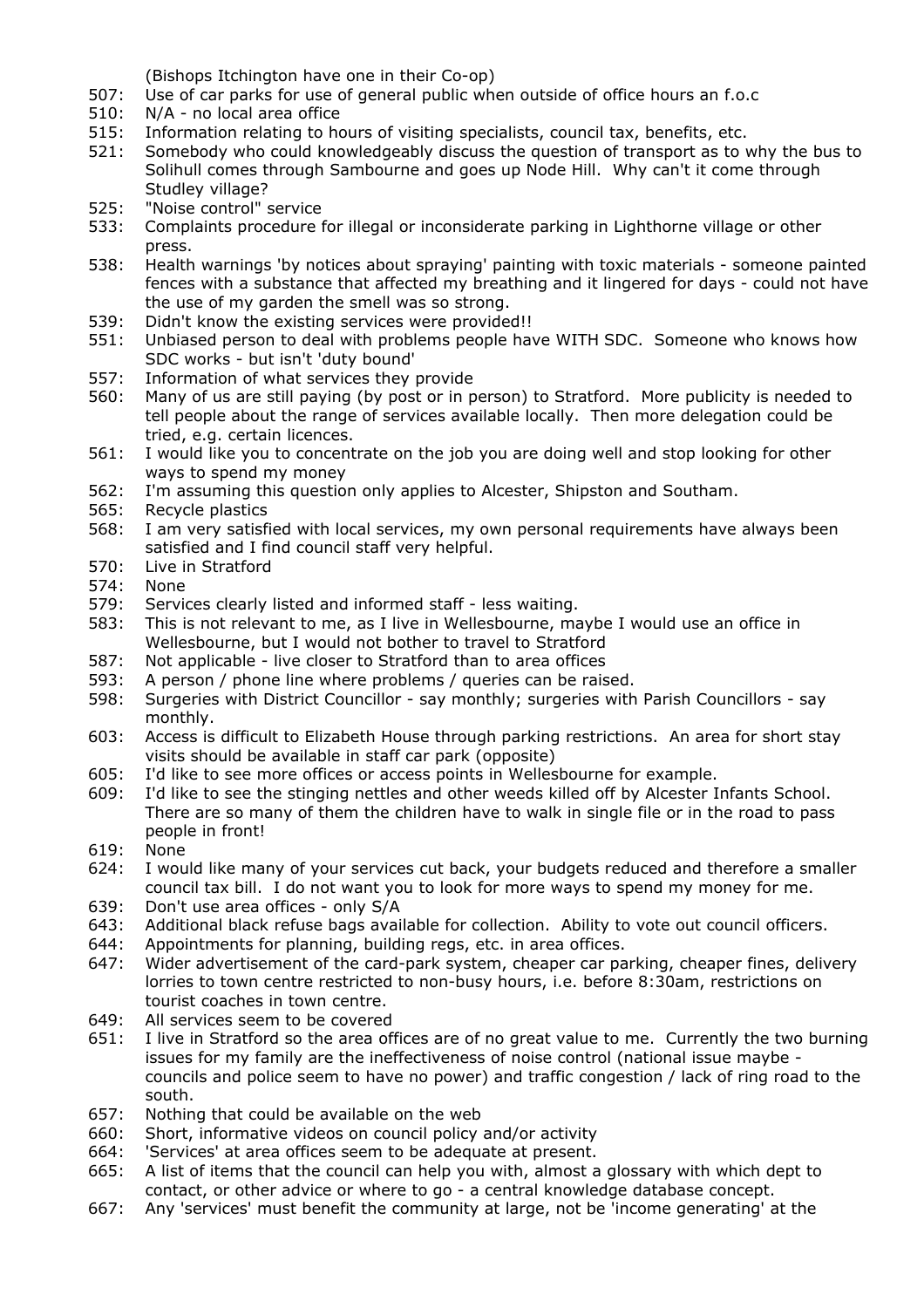expense of subsidy by non-users of the service (i.e. NO reintroduction of a subsidised coffee shop)

- 669: AUTOMATIC notification of relevant planning issues to affected residents without recourse to local newspapers and hearsay.
- 682: Provision of facilities for retired persons, as in the West Midlands.
- 687: An easy complaints procedure with customer care trained staff.
- 696: All services currently available in Stratford to be provided at area offices
- 697: Names of councillors who vote for / against application that have shall I say some 'controversy' - like the 'halfway house' project in Park Road? This is against local opinion, and STILL you beggars do not listen - so we want to know who NOT to vote for!
- 715: Benefit enquiry aimed particularly at the elderly or long time ill and disabled. I am aware that many are not aware of benefits that they could claim.
- 723: We have also claimed and collected our concessionary parking discs from our area office.
- 724: No others
- 729: Youth services

#### **If any services are discriminatory, please give details of any personal experience you may have or of anyone else you know of.**

Green sacks change made to under 60s

Most services are discriminating because the council tries too hard not to be discriminating that they go too far the other way.

Young single people given no help to find reasonable accommodation. More starter homes needed or part-purchase / part-rent schemes.

Road/gutter sweeping, Road repair, Weed killing

Councillors do not listen to elderly people

As a senior citizen, I enjoy free car parking in the recreation ground car park; this service is discriminatory but a good one. Keep it up and don't change it or else many shoppers of the aged community will not use the Stratford shops as frequently as they do.

I have heard that some bus drivers on school runs have shouted at disabled adults to an extent where they do not want to attend college anymore!

#### As below

The nature of communication and access to services is often discriminatory as it focuses on minority groups primarily - What about Mr and Mrs Average?

Several SDC depts notably Planning, Building Regulations, Environment, are unable to accept constructive criticism and ignore or sideline genuine complaints.

Travel tokens - denied to men 60-65 (until June 2003) and then introduced as meanly / tardily as possible. May have been lawful - but definitely discriminatory.

Possibly against the English

The reduction of the number of black bin bags to the elderly is yet another form of tax and erodes their savings. The reduction in policy discriminates against the law-abiding citizen.

Not racially. Refer to services, i.e. pavement and road surfaces, especially pavements - when compared to Stratford.

Swimming pools are now either children's party facilities or young people's health clubs, i.e. no access for older, calmer citizens. No cycle paths locally.

Lack of wheelchair access for transport. Many restaurants are not accessible to wheelchairs also (Planning applications should now take this into account and DDA should be enforced by the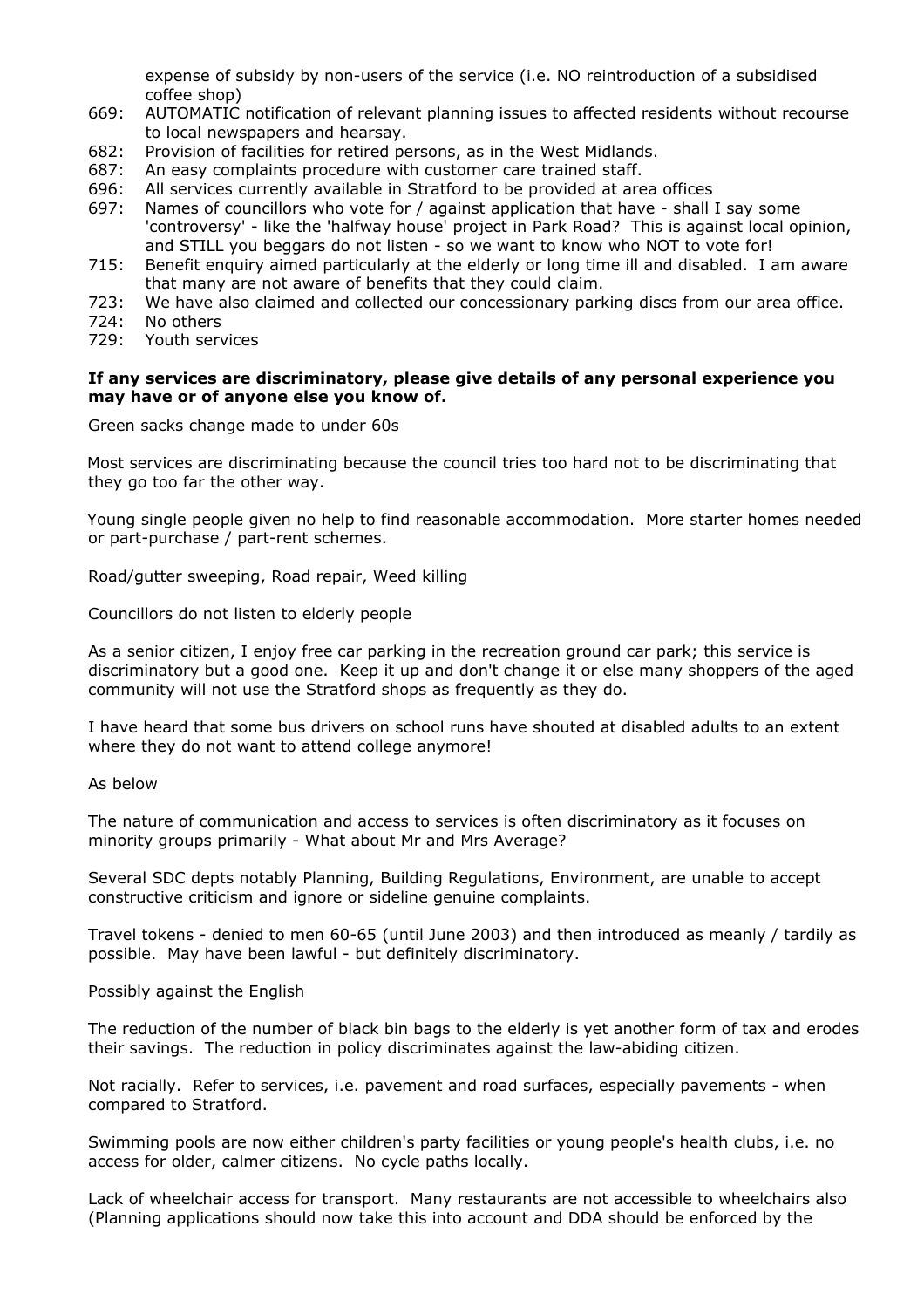council)

Purely hear-say - but it is amazing how some horrific planning applications get through when a Councillor stands to gain.

Logic says some services have to be discriminatory, i.e. a traffic warden can't be a blind person.

Planning and Building Inspectors

Car parks in Stratford are free. We have to pay to park at Burton Dassett our local park. Could we pay for a half price permit with money tokens?

Hand rail at RSC theatre balcony to allow vertigo sufferers to access.

So what we are now adults, and need to behave as such. Stir it up, and create a new department to calm it down, I expect? PLEASE DON"T......

Older and disabled are not considered where refuse collection is concerned. We are expected to carry black recycling boxes, black refuse bags and green refuse bags to the pavement otherwise they are NOT collected. (Contrary to your advice I was given on the phone), no matter how many weeks you are away, in hospital, etc. they are left stinking in this hot weather.

SDC seems to discriminate on a geographical basis - too many services are clustered in Stratford, e.g. the art collection - why not have it tour the towns and villages. Polling arrangements, i.e. use of electronic machines have a discriminatory element.

Disability provision in the town itself is very poor.

My son Mr X is living in an upstairs flat which is damp; security doors are more out of working order than working; ha and his son have health points and cannot get any more but they still go up and down housing list while outsiders are moved in and out.

In fact I believe all Government Depts favour people from outside the country who have not paid into the system at all at the expense of the people who have

Our neighbours have been on a housing list for a long time (same sex couple) and have had no offers of alternative housing.

I've been waiting for a 3 bedroom house for 7 years, have been top of the list most of this time and have missed out on 12 houses, 9 of these have gone to single parents with two children - why and how?!

Out of work young people on benefits, get social housing in preference to young MARRIED couples with family or without.

Housing for single people. Priority, in my opinion, should not necessarily be given to young, single mums. There are many not so young single people, without children, who would love to be able to gain independence.

Local decent hard working people who need housing seem to go to the bottom of the list whilst non-law-abiding outsiders seem to queue jump.

For the very poor, vulnerable, illiterate, etc. it is impossible to find out about services or access services away from their locality.

I think the housing policy services are wrong. Local people who have lived here all their lives get very little help when needing property.

I will be querying car parking badges at 60 years for women, i.e. pensioner. Also costs of SW. pool entry and car parking when you have lived ALL YOUR LIFE in district. Card parking scheme - £30 is a huge chunk to find.

Retired persons with low fixed incomes who do not or are unable to use the council's services still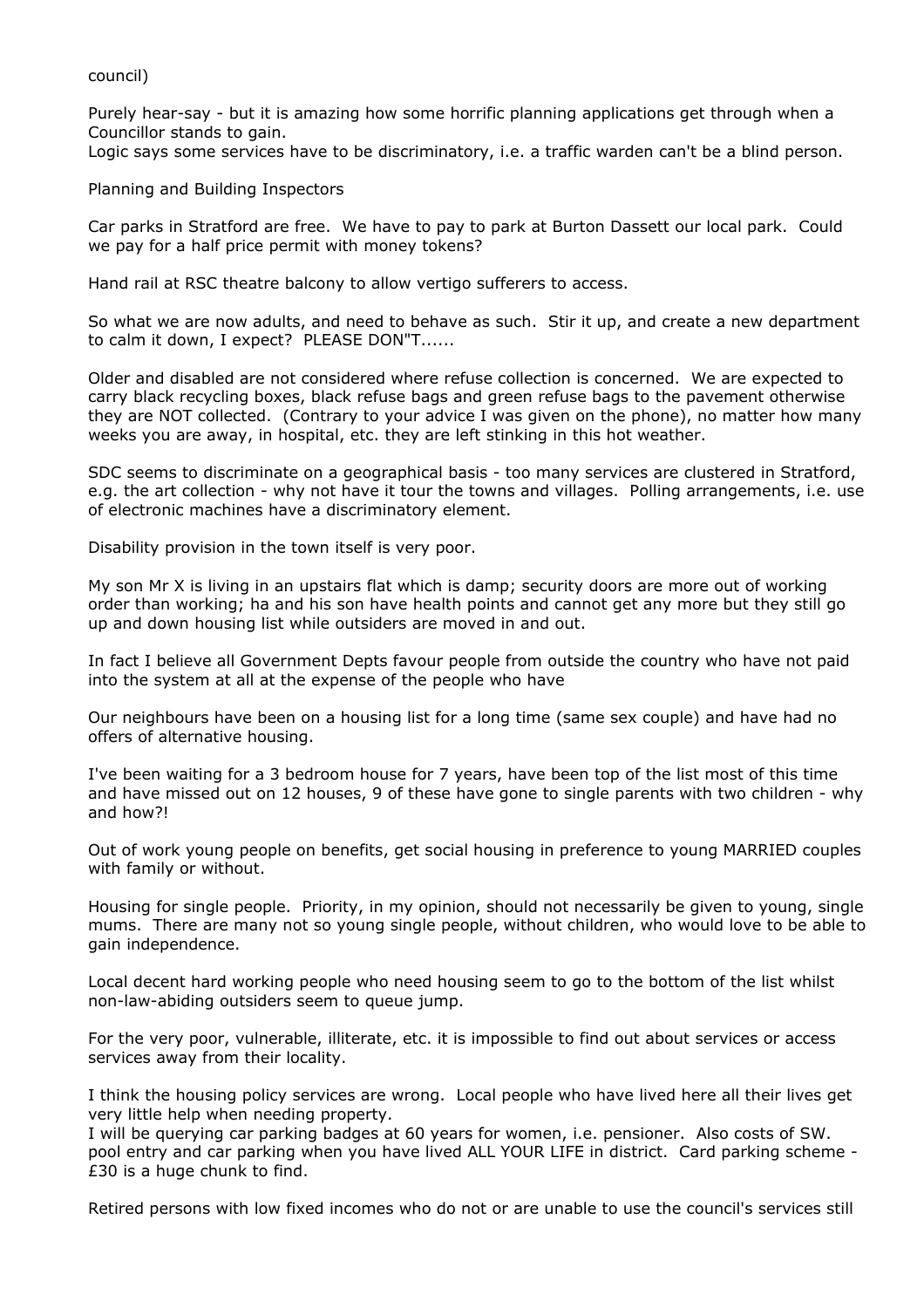have to pay full council tax, even if they live alone.

Lone people looking for homes

My only experience of the council's services in the leisure centre, which I feel, can be too expensive for those on lower incomes

The town of Stratford have little to do in the evenings. Most activities geared to school holidays / sport or tourists

Affordable housing availability for low income / single parent families.

20 years of having housing card stamped was invalid for housing as person was male (not a pregnant girl)

I think there is too much red tape, especially when pensioners try to claim reductions in rates act.

Bias towards Stratford town for services is discriminating against us outside of town area

In the past officers give credence to planning applications against a 90-95% majority opposition in the wards. This is discriminatory and undemocratic. Council officers work for the council who is elected by an electorate.

People in villages are not made aware of services available whereas town people are, i.e. old people facilities, bus tokens/passes, etc.

#### **If any policies are discriminatory, please give details of any personal experience you may have or of anyone else you know of.**

More money is spent on Stratford town and environs than on outer reaches of district

The main towns of SDC, i.e. Stratford, Shipston, Southam, Alcester and Henley are benefited by the proceeds of rate monies whereas growing areas like Wellesbourne seem to get little from the overall purse. What districts do the Wellesbourne ratepayers subsidise? A change is needed, the Parish Council cannot fund all benefits of Wellesbourne ratepayers which they badly need to keep up.

My husband and I have applied for planning permission, we were turned down. But, neighbours around us had planning permission. The reason given was that it was not in keeping with the rest of the estate.

My objection to nearby planning application totally ignored.

The land policy relating to extensions can be reached by the SDC Planning Dept., without explanation.

#### As above

The failure of the Stratford District Council to balance its books, by definition, gives rise to policies that will discriminate against at least one group of citizens.

Not discriminatory - but restricted in actions due to financial planning restraints

Housing, how about letting a younger age group get housing instead of pregnant women, ethnic minorities, etc.

Restrict business development

Against countryside hamlets and villages in preference to Stratford etc.

What is wrong in applying discrimination? or in other words judgement!

I believe putting e.g. drug addicts at the top of the housing list discriminates against others in need, e.g. single mothers with children who are on low incomes.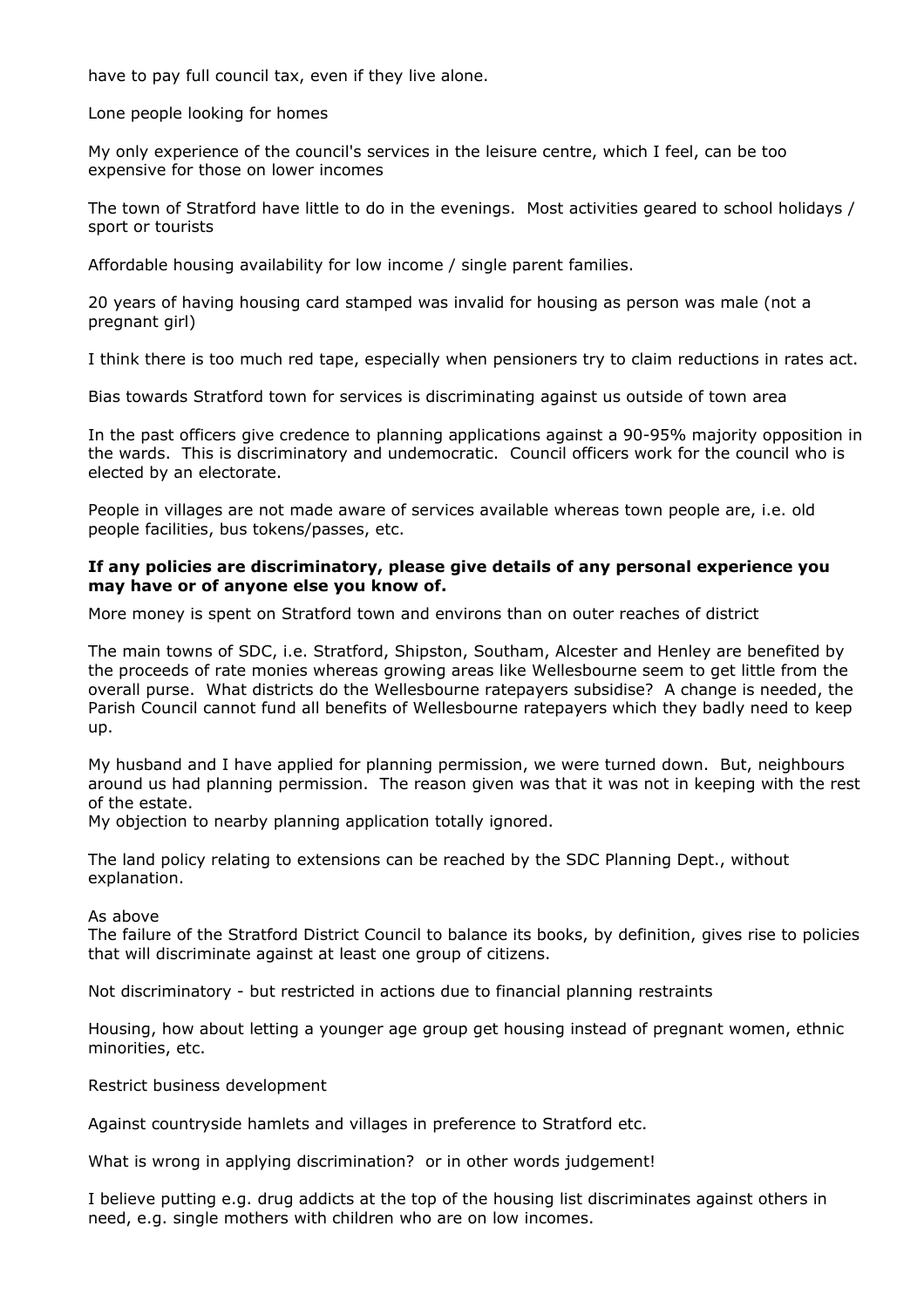As stated before, planning decisions, which are made without prior in-depth consultation with local residents. Sports Hall at Alcester Grammar School is a case in point

They are only for visitors NOT for locals!!

It's always Stratford first. The rest of the district has what is left.

Mainly with regard to planning. Councillors not declaring an interest and conspiring together to make money out of their positions. Planning passed that shouldn't have been, e.g. Arden Lawns **School** 

Policies which put electronic voting in place - and continue to maintain it is a positive improvement despite evidence to the contrary, i.e. drop in numbers voting, evidence of involuntary abstentions.

Housing lists; speed ramps fitted at Bidford yet school Ave leading Prior Grange, cars come past playing field entrance and school think they have right of way at roundabout, accident waiting to happen.

Yes, there is rules for some people and not others... late payment of bills, re-housing, benefits.

Planning

Youth is catered for far more than older people

Policies discriminate against local residents both in terms of their quality of life overdevelopments, transport chaos - also in terms of value for money. How much council tax has been wasted and squandered on the Elizabeth House debacle and Town Square?

Discriminate against local people and I feel visitors are given a higher priority than local residents. As above. Most people are having to move away from Stratford as they cannot afford property. If you are a druggie or have a drink problem you get accommodation straight away. It seems that you have to be bad to get any help. Genuine locals get very little.

I believe that there is a disproportionate amount of time, money and resources spent on larger town at the expense of the smaller villages.

Same as above. Some people are getting work done when not really necessary

Building approval does not ensure building firms build some houses that are within the groups of first time buyers.

I receive just a basic pension and trying to claim. Rate relocate means I must have to prove who I am and lay my life on the table to people that may live in my own street. I have lived and was born in England for 65 years, but still must prove myself to someone that may not have done help what I have for the country. As a pensioner I feel a second class citizen.

Yes, no information on these policies available

Planning application for halfway house in Park Road for a start! What about the rights of the residents? (or don't they have them?)

Which is this? A service or a policy or both?

Rules for one do not always apply to another